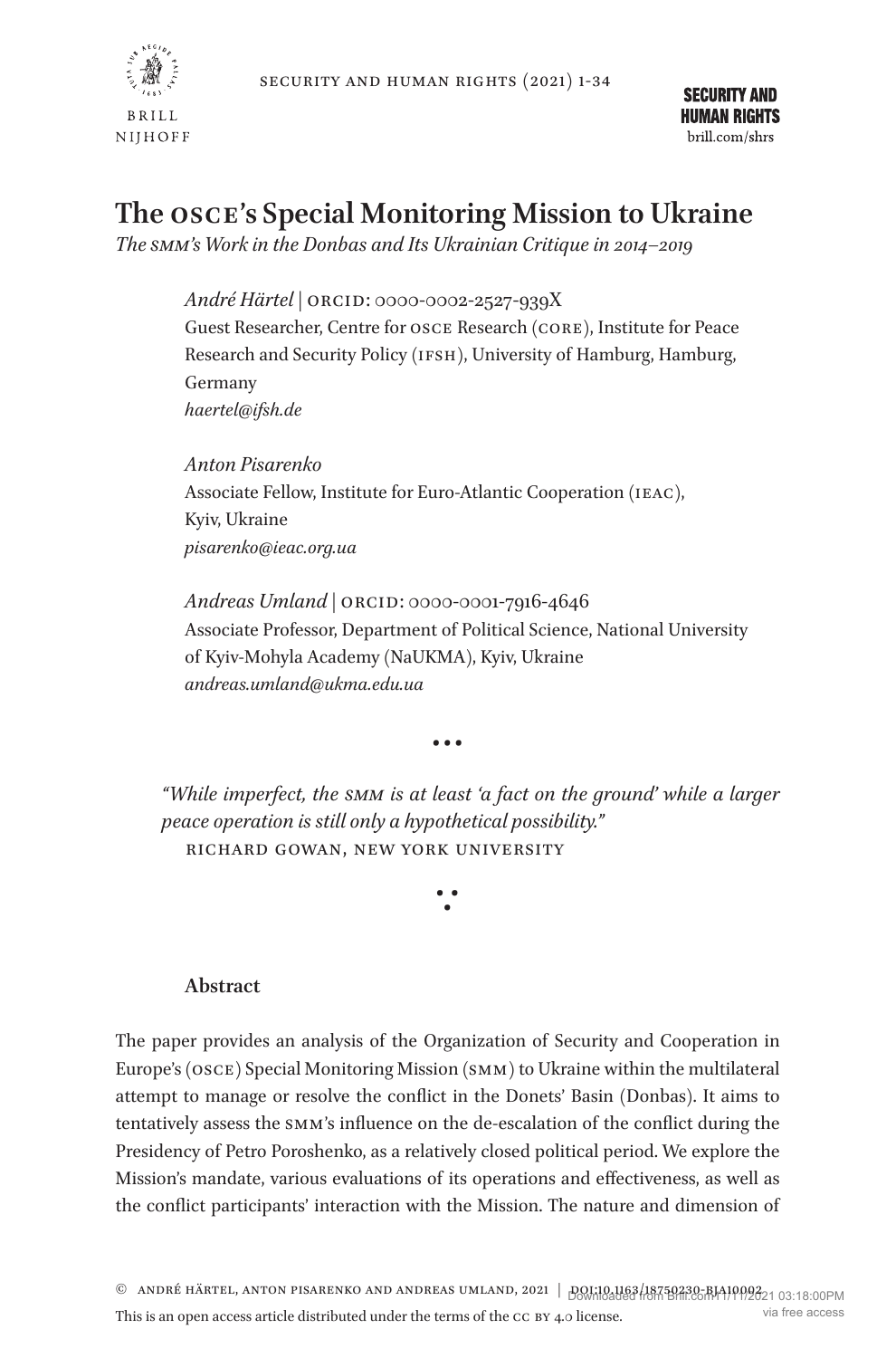the conflict have posed an, in its dimension, novel, yet, in its nature, not untypical challenge to the consensus-based OSCE. Despite the challenges of the Mission's specific scope and the limits placed on it by both Russian sabotage and a lack of resources, the SMM nevertheless managed, in 2014-2019, to contribute to de-escalation in the Donbas. Determinants of the net positive contribution of the SMM include its continued and large presence on the spot, the improvement of its reports on the situation in the conflict zone, as well as the development of more sophisticated monitoring methodologies and technologies over time.

#### **Keywords**

OSCE – Ukraine – Special Monitoring Mission – Donbas – Russian-Ukrainian war – conflict resolution – post-Soviet affairs – frozen conflict – low-intensity war

### **Introductio[n\\*](#page-1-0)**

This paper explores the political role, $1$  first achievements and public critique of the Organization of Security and Cooperation in Europe's (osce) Special Monitoring Mission (SMM) to Ukraine, within the multilateral attempt to manage or resolve the conflict in the Donets Basin (Donbas). Our central question is: What kind of influence did the smm – negative, positive or neutral – have on the de-escalation of the conflict in Ukraine's Donets Basin during 2014–2019? In order to find an analytically satisfying answer to this question we explore the mandate, capacity, as well as context of the Mission, in particular in the framework of the so-called Minsk process. We will also, in light of this

<span id="page-1-0"></span>We are grateful to a number of OSCE officers who provided us with background information. None of them, however, is responsible for possible imprecisions or misrepresentations that this paper may still contain. The paper is a result of the project "Collective Action of Non-State Armed Groups in the Ukrainian Conflict: A Comparison of Pro-Russian and Ukrainian Non-state Armed Groups," led by Prof. Andreas Heinemann-Grüder (University of Bonn), funded by the Volkswagen Foundation in Germany, and jointly implemented by the Bonn International Conversion Center (bicc) and Institute for Euro-Atlantic Cooperation in Kyiv (ieac). See: app.dimensions.ai/details/grant/grant.4974241. The paper has also benefited from support by "Accommodation of Regional Diversity in Ukraine (ARDU): A research project funded by the Research Council of Norway (norruss Plus Programme)." See: blogg. hioa.no/ardu/category/about-the-project/.

<span id="page-1-1"></span><sup>1</sup> Richard Gowan, "Can the United Nations Unite Ukraine?" *Hudson Institute*, February 2018, p. 20, <https://www.hudson.org/research/14128-can-the-united-nations-unite-ukraine> (accessed 1 October 2019).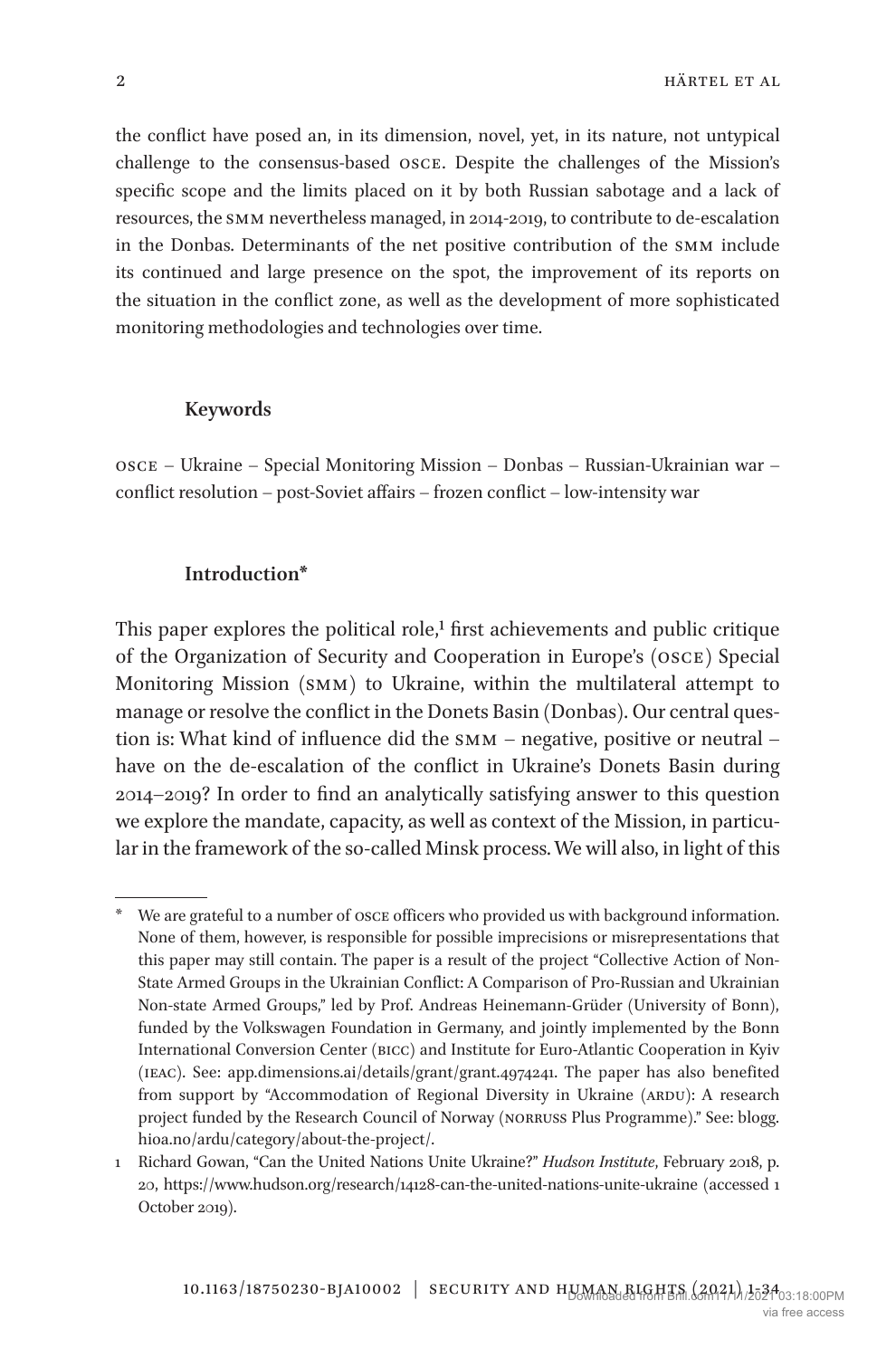setting and of opinions of local observers, lay down the Mission's first relative successes and failures. Additionally, we will establish how the conflict's main opponents have been viewing and trying to impact the Mission.

The paper proceeds in four steps. The first part highlights the specific nature and subsequent challenges of the smm compared to other osce missions. The second part analyzes the smm's mandate, its limits and some debates on possible extensions or alternatives to the Mission. The largest and third part discusses the effectiveness of the Mission's operation while differentiating between positive and critical evaluations of observers over time. In the last and fourth part, a short analysis of the impact of the three major conflict participants – the Russian Federation, Ukraine and the representatives of the two Donbas de-facto entities – on the Mission's operation is provided. In the conclusion, we draw some tentative lessons for the Mission's future.[2](#page-2-0)

In spite of the topic's high salience for all-European affairs, Ukrainian national security as well as Western-Russian relations, the body of academic literature on the osce smm in Ukraine has, so far, been relatively small.[3](#page-2-1) An informative essay of 2015 on the osce smm by the Polish historian and former Mission member Łukasz Adamski can still count as a good initial critique of

<span id="page-2-0"></span><sup>2</sup> Wolfgang Zellner, Frank Evers *et al.*, *The Future of* OSCE *Field Operations (Options),* Hamburg 2014, osce-network.net/file-OSCE-Network/documents/The\_Future\_of\_OSCE\_Field\_ Operations\_\_Options\_.pdf. The assessment is informed by comments and critique by various Ukrainian analysts, see for instance Oleksandr Tytarchuk, "Strengthening the osce Special Monitoring Mission to Ukraine: A Way to Peacekeeping?" *East European Security Research Initiative Comment*, April 2015, eesri.org/wp-content/uploads/2015/04/Strengthening-OSCE-SMM-a-way-to-peacekeeping-2015-04-C-ENG.pdf; Maksym Khylko and Oleksandr Tytarchuk, "Russia–Ukraine Conflict: What Can the osce Do? Proposals for Slovakia's 2019 osce Chairmanship," in: Klaudia Báňaiová and Samuel Goda (eds.), *Frozen Ground: Role of the* OSCE *in Protracted Conflicts - Recommendations for Slovak OSCE Chairmanship* (Bratislava: SFPA, 2018), p. 11–26.

<span id="page-2-1"></span><sup>3</sup> E.g.: Fred Tanner, "The osce and the Crisis in and around Ukraine: First Lessons for Crisis Management," in: ifsh (ed.), OSCE *Yearbook 2015*, vol. 21 (Baden-Baden: Nomos, 2016), pp. 241– 250; Hilde Katrine Haug, "The Minsk Agreements and the osce Special Monitoring Mission: Providing Effective Monitoring for the Ceasefire Regime," *Security and Human Rights*, vol. 27, nos. 3–4 (2016), pp. 342–357; Walter Kemp, "Civilians in a War Zone: The osce in Eastern Ukraine," in: ifsh (ed.), OSCE *Yearbook 2017*, vol. 23 (Baden-Baden: Nomos, 2018), pp. 113–123; Éva Remek, "The osce and the Crisis in Ukraine: Focusing on the Theoretical Characteristics of the European Crisis Management: Concepts, Players, Tools, Vision," *Academic and Applied Research in Military Science*, vol. 17, no. 2 (2018), pp. 95–110; Lesia Dorosh and Olga Ivasechko, "The osce Institutional and Operational Possibilities in the Modern Conflict Resolution: By Example of the Activity of the osce Special Monitoring Mission to Ukraine," *Security and Human Rights*, vol. 30, nos. 1–4 (2020), pp. 1–22.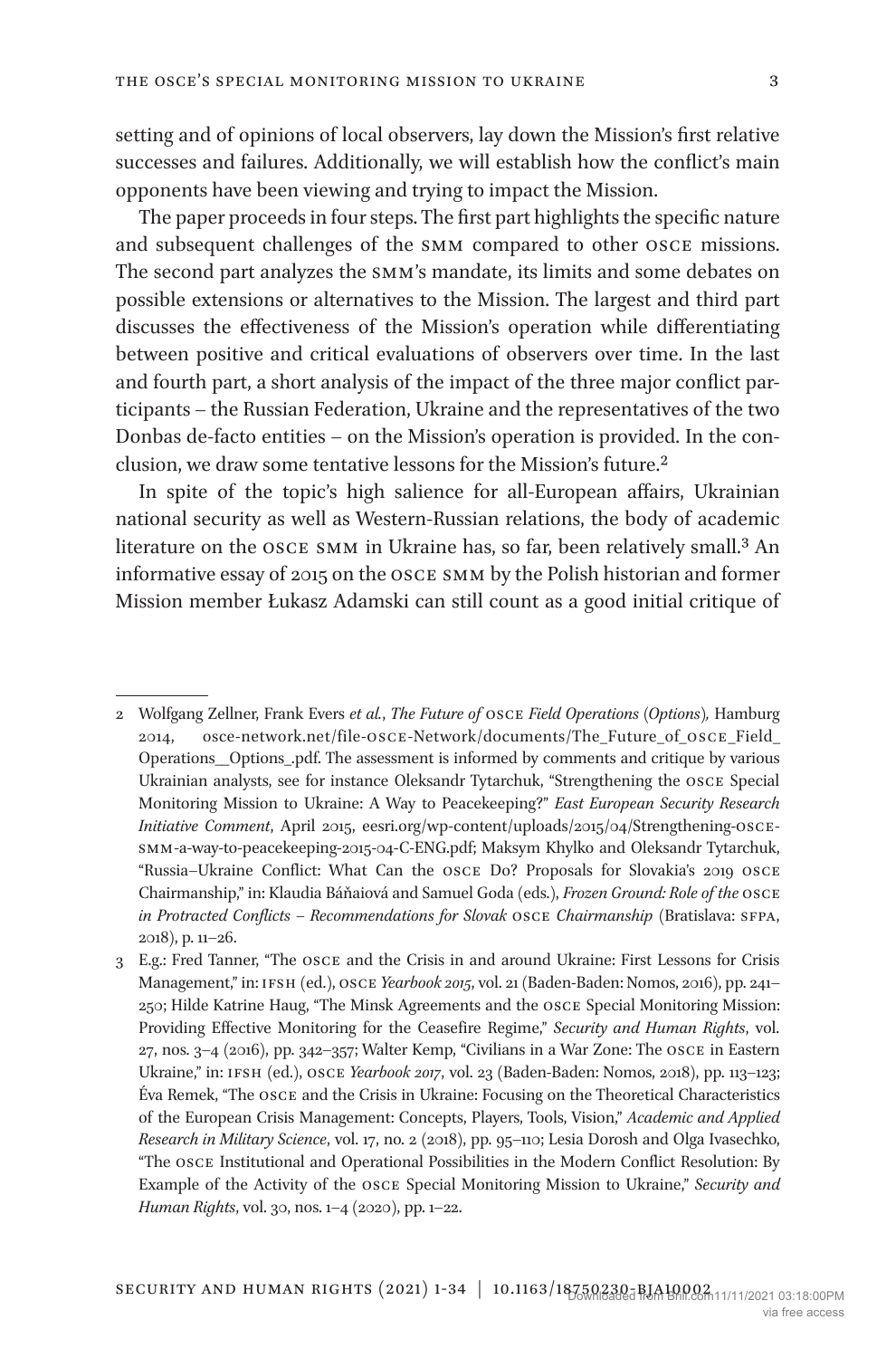the smm's inceptive position and performance.[4](#page-3-0) In spite of the geopolitical and comparative-analytical salience of the Mission's set-up, operation and future, only few informative think-tank or academic papers have so far been published specifically on the smm. We thus refer here primarily to journalistic accounts of the osce smm's activities, interviews as well as articles authored by osce representatives including former members of the Mission.

In view of the novelty of the Mission, the ongoing evolution of its mode of operation, and scarcity of reliable data so far, this paper cannot evaluate the osce's activities in the Donbas as a whole. Instead, we focus here on international and Ukrainian journalistic, political and analytic assessments of this unique osce operation within an ongoing conflict. The period under investigation covers the first five years of the smm's operation until 2019. We try to draw, from the evolving discourse around the smm, first inferences that may have wider implications for civilian missions of international organizations in general.<sup>5</sup> We are not yet dealing here with the smm's active role as a dialogue facilitator in Ukraine's and Russia's disengagement efforts at three points along the contact line, at Zolote, Petrivs'ke and Stanytsia Luhans'ka. These sub-operations only started in earnest in 2019, and were thus too recent yet for us to informatively reflect upon them by early 2020 when research for this paper was completed.<sup>6</sup>

Finally, we have decided to focus here on the time of Petro Poroshenko's presidency from June 2014 to May 2019. This period represents a relatively closed era that ended with the triumphant victories of Volodymyr Zelens'kyy as presidential candidate and of his party "Sluha narodu" ("Servant of the People") in the parliamentary elections of 2019. In so far as Zelens'kyy had explicitly campaigned against many of Poroshenko's policies, including some of those related to the Donbas, his own and his followers' take-over of legislative and executive power in summer 2019 opened a new stage, within Ukrainian politics in general, and in terms of Kyiv's approach to the Donbas conflict, in particular. To be sure, the change of Ukrainian leadership in 2019 had no direct

<span id="page-3-0"></span><sup>4</sup> Łukasz Adamski, "Beobachtung der Beobachter: Die osze und Russlands Aggression gegen die Ukraine," *Osteuropa*, vol. 65, nos. 1–2 (2015), pp. 43–56. See also the informative report by Nikolaus von Twickel, "Zwischen den Fronten: Was die osze-Beobachter in der Ukraine leisten können, und was nicht," *Internationale Politik*, vol. 72, no. 2 (2017), pp. 48–53.

<span id="page-3-1"></span><sup>5</sup> Hylke Dijkstra, Petar Petrov and Ewa Mahr, "Learning to Deploy Civilian Capabilities: How the United Nations, Organization for Security and Co-operation in Europe and European Union Have Changed Their Crisis Management Institutions," *Cooperation and Conflict*, vol. 54, no. 4 (2019), pp. 524–543.

<span id="page-3-2"></span><sup>6</sup> "Disengagement: osce is monitoring how sides in eastern Ukraine deliver on agreement," OSCE, 19 October 2016, [www.osce.org/ukraine-smm/275521\(](http://www.osce.org/ukraine-smm/275521)accessed 1 December 2019).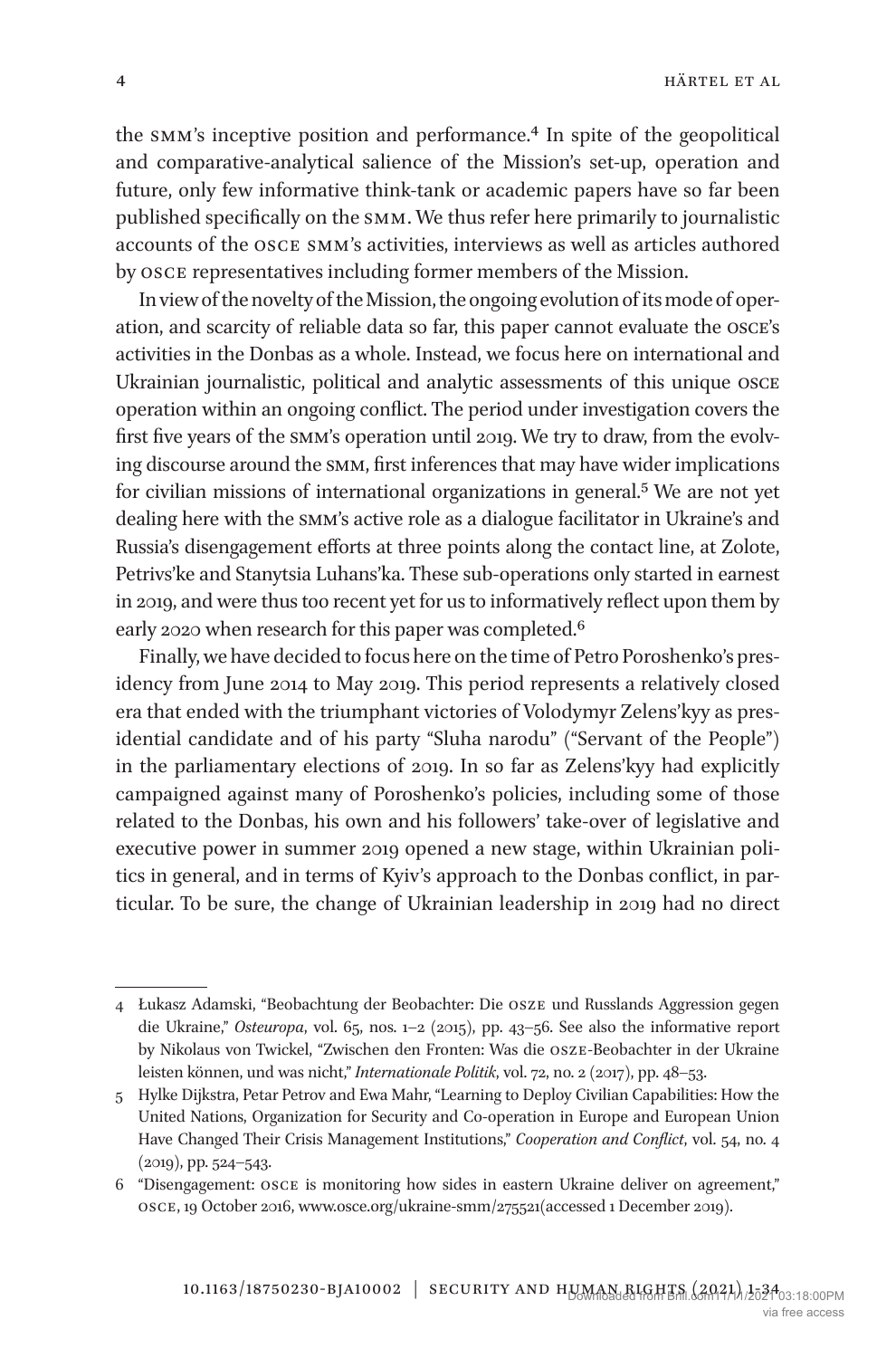repercussions for the osce and smm. Yet, it modified the overall context of their operation in Ukraine to a sufficient degree to warrant a limitation of this paper to the period of Poroshenko's presidency.

#### **Challenges for an Observation Mission in the Conflict in Ukraine**

The osce is an inclusive intergovernmental security organization whose work is officially claimed to follow consensual norms of its 57 participating states. Proceeding from these realities, the German osce expert Wolfgang Zellner argued already in 2016 that the continuously confrontational and still not post-conflictual environment for the osce's operation in Ukraine is an extraordinary challenge for the Organization:

"An impartial, inclusive and comprehensive approach to conflict management means a deeply norm-based approach – typical for the osce. As the example of the Special Monitoring Mission (smm) to Ukraine has shown, such an approach does not have to be abandoned under conditions of a predominantly confrontational environment. However, it is more difficult to implement, and its implementation uses more resources than in a cooperative environment."[7](#page-4-0)

Under these especially demanding conditions, the osce's consensual mode of decision-making becomes a hindrance rather than an opportunity as it creates multiple collective action problems. On the one hand, the inclusiveness of the osce enhances the acceptance of its mandate. Yet, at the same time, it poses a threat to the Organization's impartiality as it allows stakeholders in the conflict to participate in the formulation of crucial conditions and directives, for instance, with regard to such operations as the smm.[8](#page-4-1) Not only Ukrainian

<span id="page-4-0"></span><sup>7</sup> Wolfgang Zellner, "Conflict Management in a Confrontational Political Environment," in: Samuel Goda, Oleksandr Tytarchuk and Maksym Khylko (eds.), *International Crisis Management: NATO, EU,* OSCE *and Civil Society*. NATO Science for Peace and Security Series – E: Human and Societal Dynamics. Vol. 127 (Amsterdam: ios Press, 2016), pp. 47–53, here p. 49.

<span id="page-4-1"></span><sup>8</sup> For a somewhat similar critique of the structure of the UN Security Council, see Pavlo Klimkin and Andreas Umland, "Coronavirus proves what Ukrainians already knew—the UN doesn't work," *Ukraine Alert*, 21 April 2020, atlanticcouncil.org/blogs/ukrainealert/ coronavirus-proves-what-ukrainians-already-knew-the-un-doesnt-work/ (accessed 25 April 2020).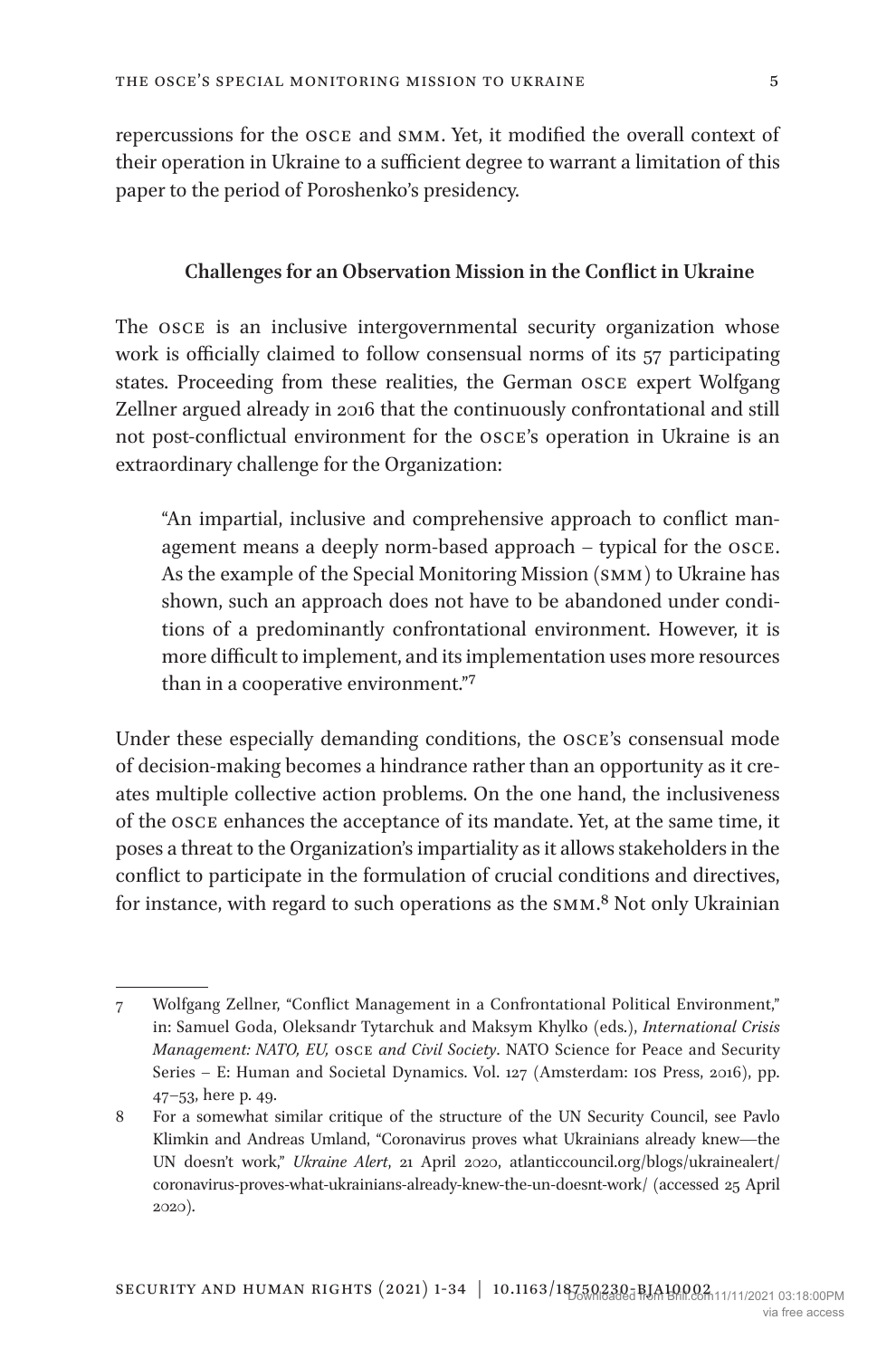critics of the osce's mode of operation have pointed out that *de facto* Moscow was the initiator and is a major party to the conflict (on which more below).[9](#page-5-0)

Although Russia is a full participant of the Trilateral Contact Group (TCG) and Normandy Format negotiations, it is – unlike the Ukrainian state – not officially recognized, however, as representing one of the two sides in the Donbas conflict, by most international organizations including the osce. This gives the Kremlin the opportunity to participate, in different ways than Kyiv, in the decision-making process of the osce with regard to the conflict in the Donbas. Representatives of the Russian Federation and of states allied with Moscow are, for instance, included in the smm albeit not in high numbers.[10](#page-5-1) Their inclusion is in so far helpful as this legitimizes the osce's presence in Eastern Ukraine, in the eyes of the pro-Russian "separatists," and thus furthers the smm's fulfilment of its mandate. At the same time, Russia's overall influence and the consensual character of decision-making in the osce prevents the Organization from taking fully adequate, timely and decisive actions that could contribute to the peaceful resolution of the conflict.

The osce's parallel role as provider of a framework for negotiation through the tcg makes it, moreover, not only an observing but also political actor of its own, in the conflict resolution process. To be sure, the TCG is, as such, seen positively by most observers simply because it is the "only inclusive consultative body," at hand.<sup>11</sup> In spring 2020, its peculiar relevance for many Ukrainian experts was illustrated during a discussion in Kyiv, around a project for a new so-called "Consultative Council." This advisory organ, so it was planned, would be attached to the TCG and include, in prominent and official roles, representatives of the "Donetsk People's Republic" (DPR) and "Lugansk Peoples Republic" (lpr).[12](#page-5-3) The backlash from Ukraine's experts community and civil society made it clear that, for various Ukrainian politicians, diplomats and observers, the tcg's mere existence, in its current form, is symbolically, legally and

<span id="page-5-0"></span><sup>9</sup> Paul Niland, "Russia has no place in the osce special monitoring mission in Ukraine," *Atlantic Council*, 23 July 2018, [https://www.atlanticcouncil.org/blogs/ukrainealert/russia-has](https://www.atlanticcouncil.org/blogs/ukrainealert/russia-has-no-place-in-the-osce-special-monitoring-mission-in-ukraine/)[no-place-in-the-osce-special-monitoring-mission-in-ukraine/](https://www.atlanticcouncil.org/blogs/ukrainealert/russia-has-no-place-in-the-osce-special-monitoring-mission-in-ukraine/) (accessed 1 October 2019).

<span id="page-5-1"></span><sup>10</sup> "More Russians among osce observers in Donbas. Manipulations detected in reports," *InformNapalm*, 9 January 2020, informnapalm.org/en/more-russians-among-osceobservers-in-donbas/ (accessed 9 January 2020).

<span id="page-5-2"></span><sup>11</sup> Walter Kemp, "Civilians in a War Zone: The osce in Eastern Ukraine," in: ifsh (ed.), OSCE Yearbook 2017, vol. 23 (Baden-Baden: Nomos, 2018), pp. 113–123.

<span id="page-5-3"></span><sup>12</sup> For details on this project, a discussion of which is beyond the scope of this paper, see Vladimir Socor, "Kozak-Yermak Plan on Donbas: The Fine Print," *Eurasia Daily Monitor,* vol. 17, no. 40, March 26, 2020 jamestown.org/program/kozak-yermak-plan-on-donbas-the-fineprint/ (accessed 25 April 2020).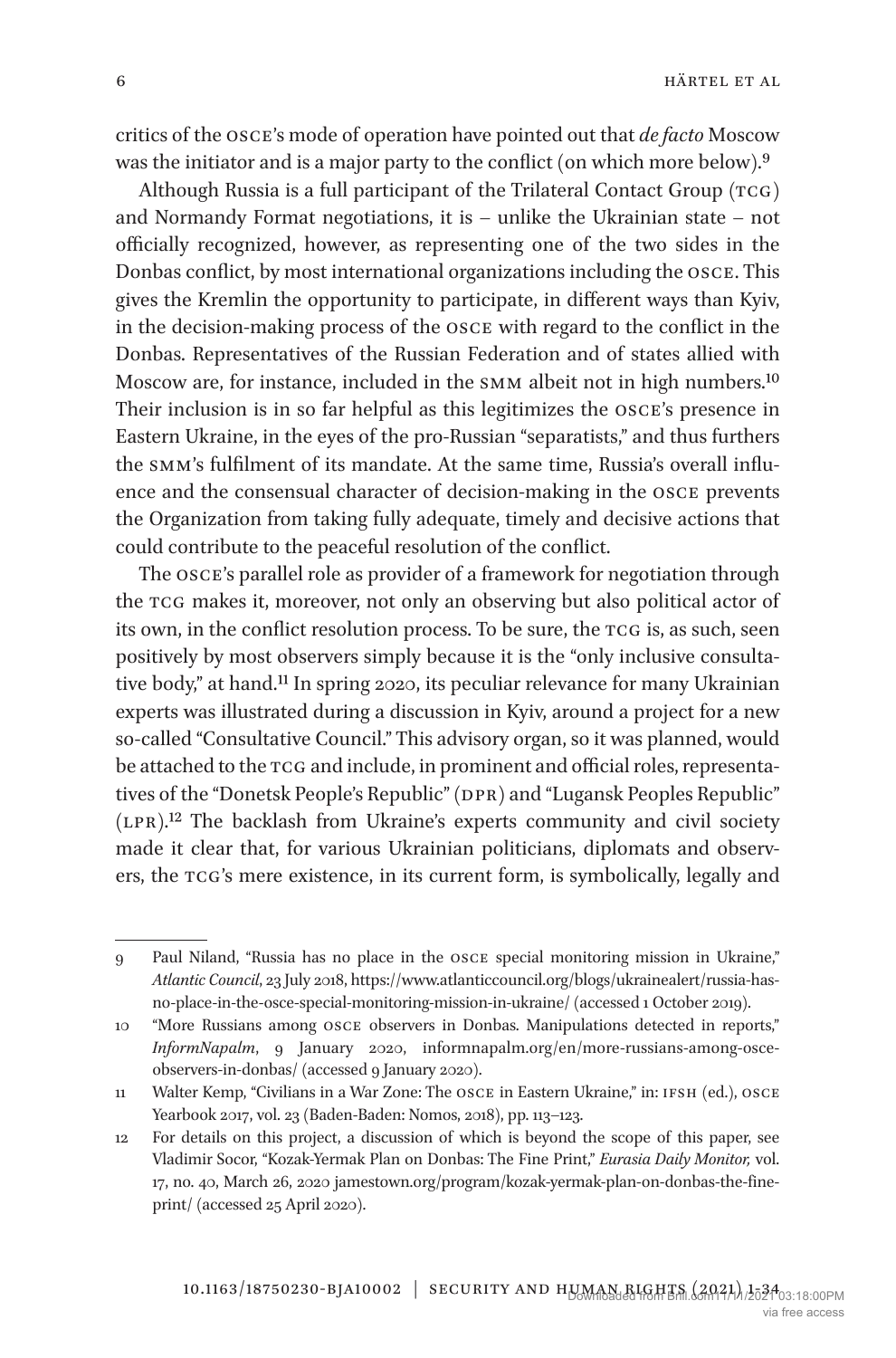geopolitically important.[13](#page-6-0) Its basic structure, i.e. two countries plus the osce, identifies Russia – at least, implicitly – as one of the two parties to the conflict. The 2020 Ukrainian discussion of the abortive project of a "Consultative Council" also highlighted the special role of the OSCE within the existing TCG.

On the other hand, however, the unusually heavy and two- or even threefold involvement of the Organization - as the SMM's operator, a TCG member and overall dominating institutional roof for the resolution of the conflict between Russia and Ukraine – creates special challenges to the osce's attempt to build and keep peace. This novel *modus operandi* entails contradictions and risks in those situations in which the osce's monitoring function in the Donbas becomes incongruous with its general inclusivity in Europe and mediating role in Minsk. In view of this special multi-dimensional and prominent role, the osce's presumably advantageous openness and inclusiveness has not always been seen as adequate to the conflict's challenges.

For example, observational data made public by the smm has, in the Ukrainian press, been alleged to trigger offensive military action by the Russialed separatists, especially when such information was new or when it served as confirmation of unverified assumptions. Some armed forces maneuvering near the Donets'k filter station in early 2017, as a reaction to public statements made by smm officials, have been alleged to represent such a case. An article in the leading news website *Ukrains'ka Pravda* argued:

"Perhaps, the actions of the militants could have been provoked by statements of the Deputy Chairman of the osce, Alexander Hug, who said on January 22 that he had seen the Ukrainian armed forces establishing new positions in the area where damage could be caused. Hug, in fact, revealed the positions of the Ukrainian military in this direction. 'The settlement of Kruta Balka and DFS [Donets'k filter station] lie in the middle of these positions. If this process is not stopped, you know what will happen,' – Russian media quoted Hug's statements during his stay in occupied Donetsk.["14](#page-6-1)

Whether justified or not, such allegations hurt not only the image of the SMM. They indirectly also undermine the OSCE's role as a mediator in the TCG and

<span id="page-6-0"></span><sup>13</sup> E.g.: Pavel Klimkin, "'Konsul'tatsii' o kapituliatsii: Osnovnye ugrozy sozdaniia 'konsul'tativnogo soveta'," *Zerkalo nedeli. Ukraina*, No. 1287, 25 March 2020, [https://zn.ua/](https://zn.ua/internal/konsultacii-o-kapitulyacii-349059_.html) [internal/konsultacii-o-kapitulyacii-349059\\_.html](https://zn.ua/internal/konsultacii-o-kapitulyacii-349059_.html) (accessed 25 April 2020).

<span id="page-6-1"></span><sup>14</sup> Oksana Kovalenko, "Zamerznuty u vohni: Shcho vidbuvaet'sia v Avdiivtsi?" *Ukrains'ka Pravda*, 31 January 2017, <https://www.pravda.com.ua/articles/2017/01/31/7134026/>(accessed 1 October 2019).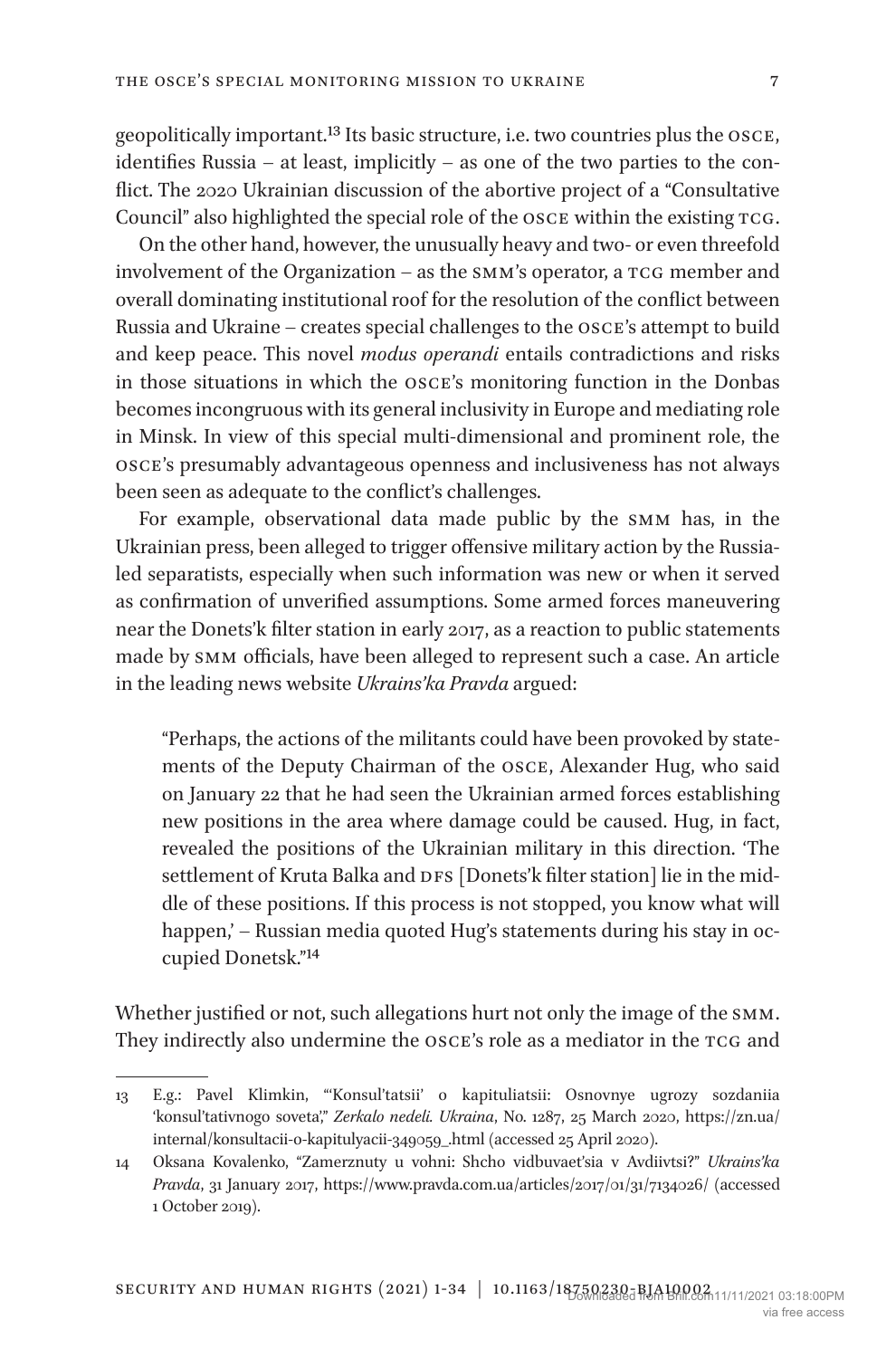as the international organization that is, in general, most heavily involved in attempts to contain and solve the Donbas conflict. One would have to add though, concerning the above case, that the hitherto critical situation caused by poor technical conditions of the mentioned Donets'k filter station was resolved, to considerable degree, thanks to help from the osce smm – a fact also acknowledged and welcomed by Kyiv. A ceasefire regime was established in order to allow technicians to access and repair the station.[15](#page-7-0)

The osce cannot help but to protect an official public image as an impartial organization and to follow neutral reporting instructions. By doing so, the Organization's representatives have, however, repeatedly triggered public discontent in the host country, Ukraine. Choosing, justifying and enforcing universally accepted formulations and terminology has, for the osce, become a considerable challenge under conditions of an ongoing low-intensity conflict. An illustration of this issue was an incident in 2018 with the influential US magazine *Foreign Policy.* The magazine was forced to amend one of its publications by removing Deputy smm head Alexander Hug's contentious remark that "the osce had not seen direct evidence of Russian involvement in eastern Ukraine" since, as an after-note on *Foreign Policy*'s website explains, "it did not convey his intended view."[16](#page-7-1)

Finally, improvement of the technical equipment of the smm has been a major challenge, and, even after considerable progress, remains a lasting issue. Over the previous years, significant steps have been made in this direction, such as the increasing use of Unmanned Aerial Vehicles (uav) and long-range cameras. Still, Ukrainian negotiators have asked for further upgrading of the technical capacity of the smm. Such a modernization could, for instance, enable the Mission "not only to record the consequences of night attacks, but also to have equipment that would allow it to observe the situation at the withdrawal line overnight."[17](#page-7-2)

<span id="page-7-0"></span><sup>15</sup> Alexander Hug, "Nadiia na myr u babusynykh ochakh," *Dzerkalo Tyzhnia*, 15 February 2017, [https://dt.ua/internal/nadiya-na-mir-u-babusinih-ochah-233452\\_.html](https://dt.ua/internal/nadiya-na-mir-u-babusinih-ochah-233452_.html) (accessed 1 October 2019).

<span id="page-7-1"></span><sup>16</sup> Amy Mackinnon, "Counting the Dead in Europe's Forgotten War," *Foreign Policy*, 25 October 2018, [https://foreignpolicy.com/2018/10/25/counting-the-dead-in-europes-forgotten-war](https://foreignpolicy.com/2018/10/25/counting-the-dead-in-europes-forgotten-war-ukraine-conflict-donbass-osce/)[ukraine-conflict-donbass-osce/](https://foreignpolicy.com/2018/10/25/counting-the-dead-in-europes-forgotten-war-ukraine-conflict-donbass-osce/) (accessed 1 October 2019).

<span id="page-7-2"></span><sup>17</sup> Oleksiy Koval', "Zustrich nezdiysnennyh idei," *Dzerkalo Tyzhnia*, 9 December 2016, [https://](https://dt.ua/international/zustrich-nezdiysnennih-idey-nimechchina-pidbila-pidsumki-svogo-golovuvannya-v-obsye-_.html) [dt.ua/international/zustrich-nezdiysnennih-idey-nimechchina-pidbila-pidsumki-svogo](https://dt.ua/international/zustrich-nezdiysnennih-idey-nimechchina-pidbila-pidsumki-svogo-golovuvannya-v-obsye-_.html)[golovuvannya-v-obsye-\\_.html](https://dt.ua/international/zustrich-nezdiysnennih-idey-nimechchina-pidbila-pidsumki-svogo-golovuvannya-v-obsye-_.html) (accessed 1 October 2019). This has been an issue of critique before: Andrew Kramer, "Keeping Bankers' Hours, European Observers Miss Most of Ukraine War," *The New York Times*, 28 July 2016.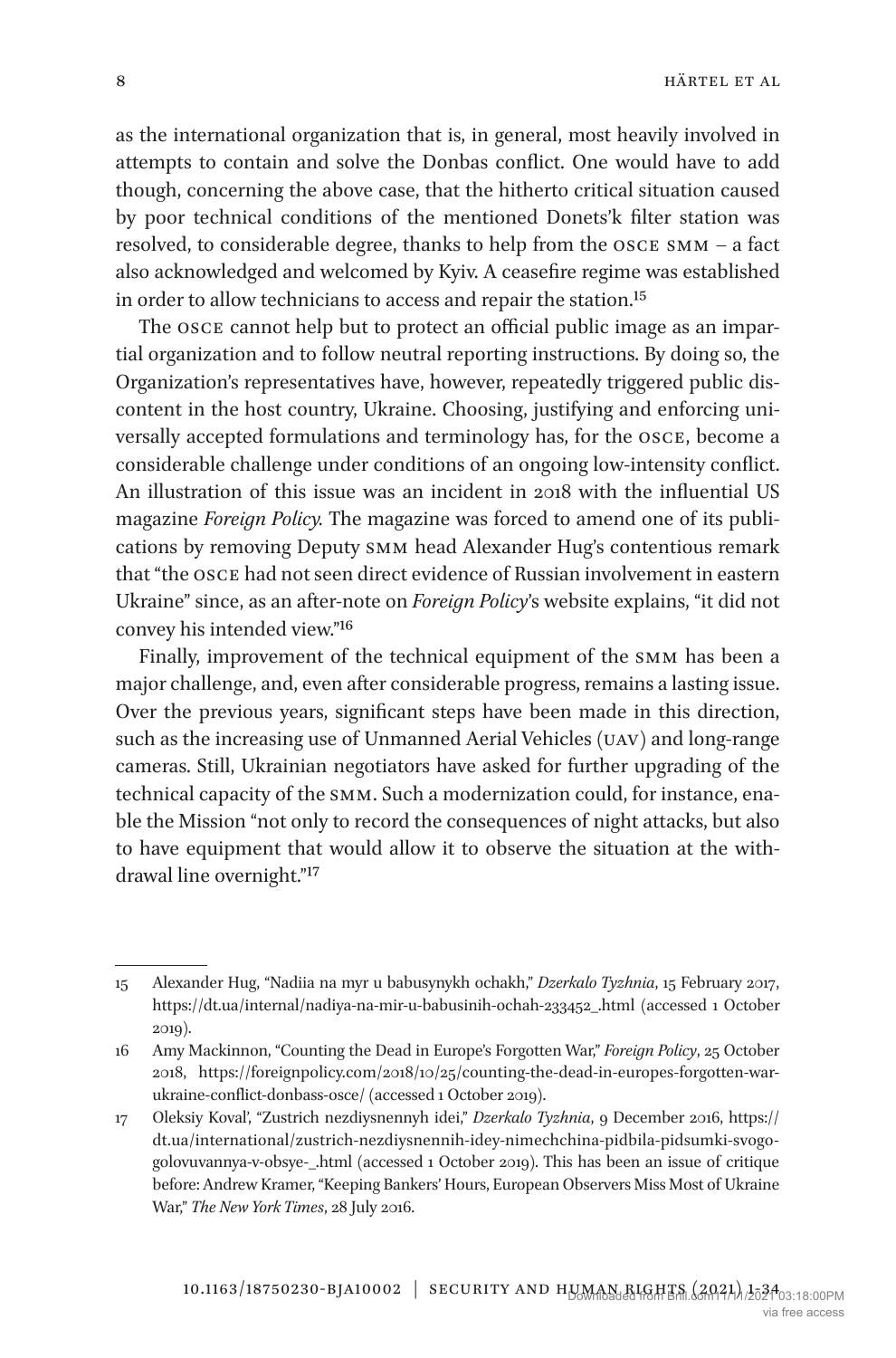## **The smm's Mandate and Role in the Minsk Process**

Established already before the outbreak of armed confrontations in mid-April 2014, the osce smm to Ukraine is the only international observer group permanently deployed to the conflict area in the Donbas. It has exclusive, yet limited access to both government- and separatist-controlled territories.[18](#page-8-0) The first monitors became deployed as early as spring 2014, within less than 24 hours after a consensual decision of all osce participating states, on March 21st, 2014, to establish such a mission[.19](#page-8-1)

According to the Mission's original and, by early 2021, still valid mandate, the aim of the smm is to "to contribute … to reducing tensions and fostering peace, stability and security; and to monitoring and supporting the implementation of all osce principles and commitments."[20](#page-8-2) More specifically, its tasks, as set on 21 March 2014, are to:

"Gather information and report on the security situation in the area of operation; Establish and report facts in response to specific incidents and reports of incidents, including those concerning alleged violations of fundamental osce principles and commitments; Monitor and support respect for human rights and fundamental freedoms, including the rights of persons belonging to national minorities; [E]stablish contact with local, regional and national authorities, civil society, ethnic and religious groups, and members of the local population; Facilitate the dialogue on the ground in order to reduce tensions and promote normalization of the situation; Report on any restrictions of the monitoring mission's freedom of movement or other impediments to fulfilment of its mandate; Co-ordinate with and support the work of the osce executive structures, including the High Commissioner on National Minorities, the osce Office for Democratic Institutions and Human Rights and the osce Representative on Freedom of the Media, in full respect of their mandates, as well

<span id="page-8-0"></span><sup>18</sup> Alexander Hug, "Pikuzy: koly zblyzhennia tilky viddaliaie," *Dzerkalo Tyzhnia*, 3 November 2017, [https://dt.ua/SOCIUM/osin-pikuzi-inshiy-svit-259076\\_.html](https://dt.ua/SOCIUM/osin-pikuzi-inshiy-svit-259076_.html) (accessed 1 October 2019).

<span id="page-8-1"></span><sup>19</sup> Johan Engvall, "osce and Military-Confidence Building in Conflicts: Lessons from Georgia and Ukraine," *FOI Report*, no. 4750, March 2019, p. 40, [https://www.academia.edu/38930042/](https://www.academia.edu/38930042/OSCE_and_Military-Confidence_Building_in_Conflicts_Lessons_from_Georgia_and_Ukraine) [OSCE\\_and\\_Military-Confidence\\_Building\\_in\\_Conflicts\\_Lessons\\_from\\_Georgia\\_and\\_](https://www.academia.edu/38930042/OSCE_and_Military-Confidence_Building_in_Conflicts_Lessons_from_Georgia_and_Ukraine) [Ukraine](https://www.academia.edu/38930042/OSCE_and_Military-Confidence_Building_in_Conflicts_Lessons_from_Georgia_and_Ukraine) (accessed 1 October 2019).

<span id="page-8-2"></span><sup>20</sup> "Permanent Council Decision No. 1117," OSCE, 21 March 2014,<https://www.osce.org/pc/116747> (accessed 4 April 2020).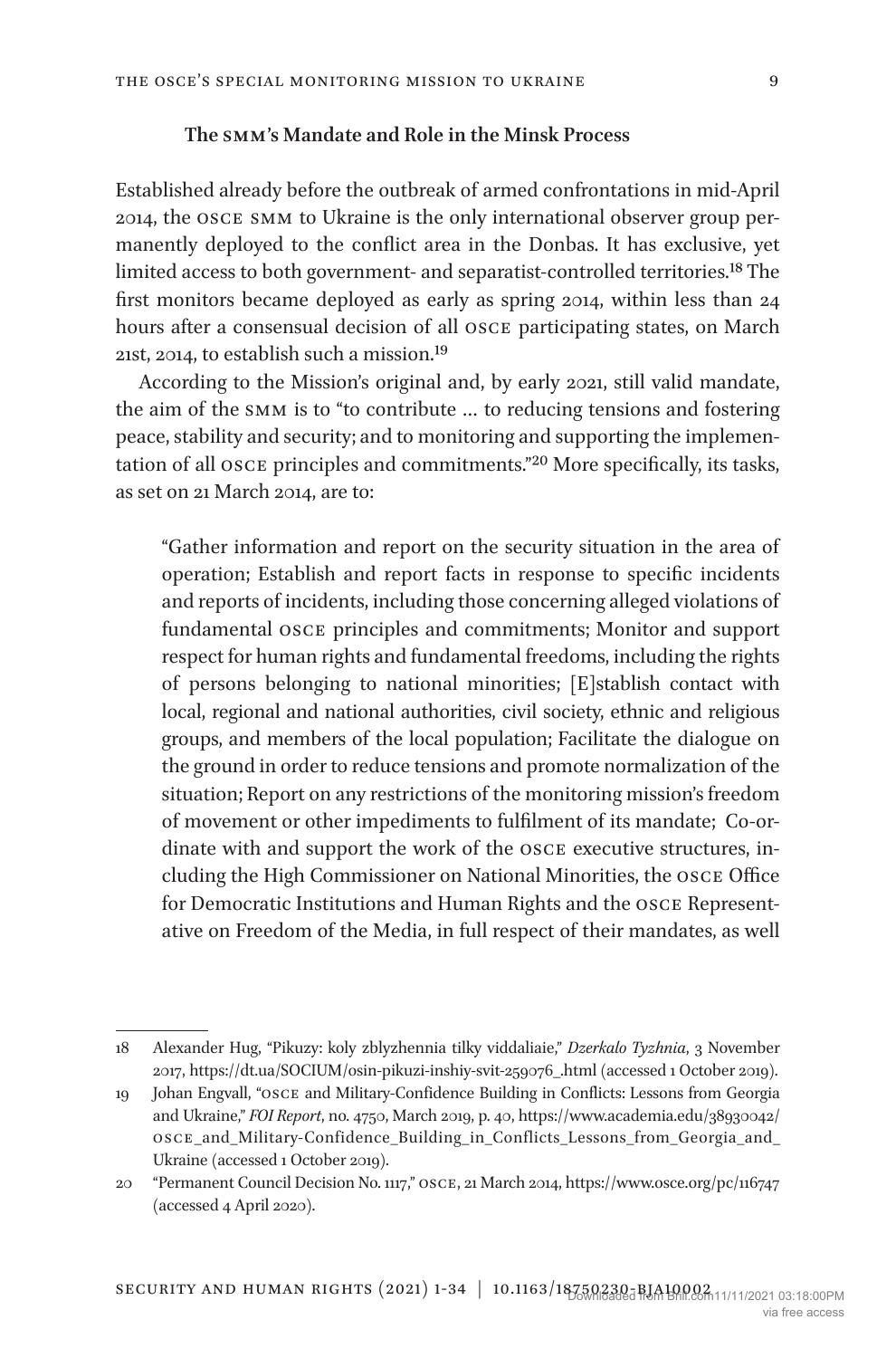as co-operate with the United Nations, the Council of Europe and other actors of the international community[."21](#page-9-0)

Moreover, the smm is only one part of a larger involvement of the osce in the international attempt to solve the Russian-Ukrainian conflict. Other elements of the international resolution effort include the meetings of the Normandy Four format (Ukraine, Russia, France and Germany) as well as the so-called Trilateral Contact Group (osce, Ukraine and Russia) and osce Permanent Council. The smm has an annual budget of around eur 100 million, and, in 2019, had approximately 1,300 staff members among whom more than 740 are monitors who not only observe, but also work to reduce tensions within an ongoing conflict[.22](#page-9-1)

The nature and shape of the smm to Ukraine differs from previous as well as other currently operating osce missions. Being a former member of the smm, Hilde Haug has, among others, pointed out that "it was the first time that the osce deployed a civilian field mission of this scope that would come to work in a high-risk environment in an active conflict stage."[23](#page-9-2) In the latter regard, the smm is only partly comparable to some former operations in the Western Balkans, such as the osce Kosovo Verification Mission or osce Task Force for Kosovo. Together with the osce Project Coordinator in Ukraine and the osce Observer Mission at the Russian Federation checkpoints Gukovo and Donetsk[,24](#page-9-3) the smm in Ukraine constitutes a large presence of the osce, at an active conflict site. It is monitoring not a frozen conflict, but a low-intensity, yet almost daily ongoing, partly delegated inter-state war between Europe's territorially two largest countries[.25](#page-9-4)

<span id="page-9-0"></span><sup>21</sup> *Ibid.*

<span id="page-9-1"></span><sup>22</sup> "Factsheet: What is the osce?" OSCE, 19 September 2019, [https://www.osce.org/](https://www.osce.org/whatistheosce/factsheet) [whatistheosce/factsheet](https://www.osce.org/whatistheosce/factsheet).

<span id="page-9-2"></span><sup>23</sup> Haug, "The Minsk Agreements," p. 343.

<span id="page-9-3"></span><sup>24</sup> Donetsk is here a Russian town not to be confused with the Ukrainian Donbas city of the same name that is the capital of Ukraine's *Donets'ka oblast*. The Russian town is here written as Donetsk while the Ukrainian city is, in accordance with the different Ukrainian spelling, transliterated as Donets'k. Within the name of the "Donetsk People's Republic" named after the Ukrainian city of Donets'k, however, the Russian spelling might have to be used in as far as this pseudo-state hardly uses Ukrainian language. Behind the abbreviation Donbas is the name Donets' Basin and not, as one can read sometimes, "Donets'k Basin" in so far as it refers to the Ukrainian river *Sivers'skyy Donets'* (also flowing through the *Luhans'ka oblast'*), and not the Ukrainian city of Donets'k.

<span id="page-9-4"></span><sup>25</sup> Jakob Hauter, "Delegated Interstate War: Introducing an Addition to Armed Conflict Typologies," *Journal of Strategic Security,* vol. 12, no. 4 (2019), pp. 90–103.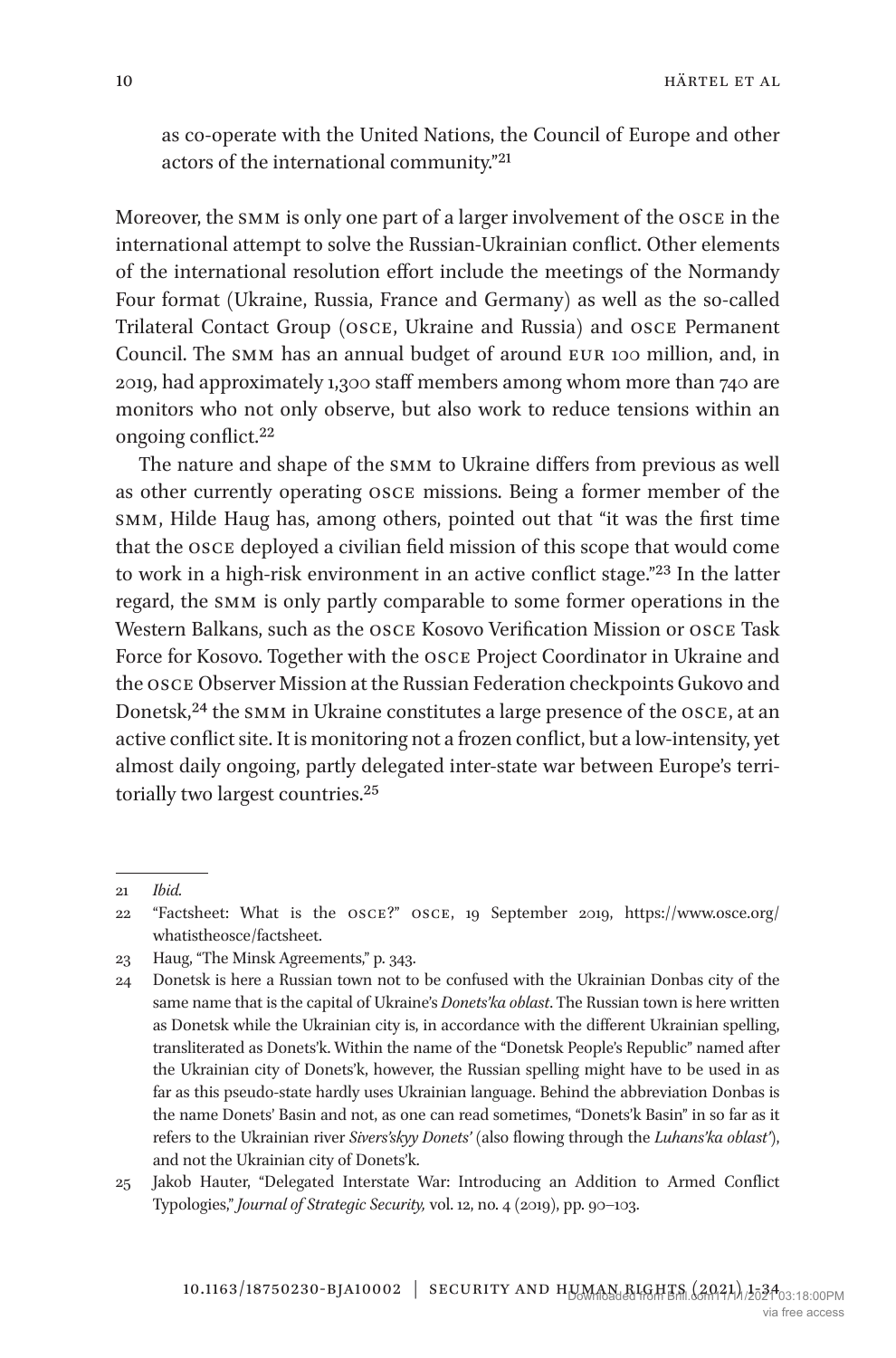The Mission is also part and parcel of the osce's role as an intermediary between Kyiv and Moscow within the so-called Minsk process. This negotiation format was started in early autumn 2014, and brings Ukraine, Russia and the osce together, within the mentioned tcg. The Minsk process is based on various documents signed by Ukraine's and Russia's representatives at meetings in the Belarusian capital in 2014–2015. The 2nd and 4th points of the Minsk Protocol signed on September 5th, 2014, assign to the smm special jurisdiction in exercising oversight over the withdrawal of heavy weapons.<sup>26</sup> The so-called second Minsk Agreement of February 12th, 2015, mentions the osce in its 2nd, 3rd and 10th points as having exclusive monitoring and oversight functions in the conflict zone.<sup>[27](#page-10-1)</sup> Within the international negotiation process on the Donbas war, the osce's smm and its reports play an important role as sources of legitimation for various negotiators' positions within the TCG, and Normandy Format.

### **Limitations and Discussions of the smm's Mandate**

The mandate of the osce smm to Ukraine is at the center of the contention between supporters of a continued purely civilian nature of the Mission and those advocating a more robust presence of the osce in the Donbas. In spite of many changes on the ground by then, in spring 2019, 2020 and 2021, the smm's mandate was extended each time for a year without any significant amendments[.28](#page-10-2) As before, the observation mandate formally covers the entire territory of Ukraine. However, in reality, the Mission is significantly present only in Eastern Ukraine (as well as to a lesser degree in Kyiv), and continues to have incomplete access to the areas of the Donbas controlled by the Russia-led separatists.

Moreover, the smm has no presence on the Crimean peninsula annexed by Russia.[29](#page-10-3) As its decision-making is largely consensual, the Russian Federation

<span id="page-10-0"></span><sup>26</sup> "Text of Minsk Protocol," OSCE, <https://www.osce.org/ru/home/123258?download=true> (accessed 5 October 2019).

<span id="page-10-1"></span><sup>27</sup> "Package of Measures for the Implementation of the Minsk Agreements," OSCE, 12 February 2015, <https://www.osce.org/ru/cio/140221> (accessed 5 October 2019).

<span id="page-10-2"></span><sup>28</sup> Permanent Council Decision No. 1323, OSCE, 29 March 2019, [https://www.osce.org/](https://www.osce.org/permanent-council/415988) [permanent-council/415988](https://www.osce.org/permanent-council/415988) (accessed 5 October 2019).

<span id="page-10-3"></span><sup>29</sup> "Volodymyr Zelenskyy met with representatives of the Crimean Tatar people," *Official website of the President of Ukraine*, 9 August 2019, [https://www.president.gov.ua/en/news/](https://www.president.gov.ua/en/news/volodimir-zelenskij-zustrivsya-z-predstavnikami-krimskotatar-56793)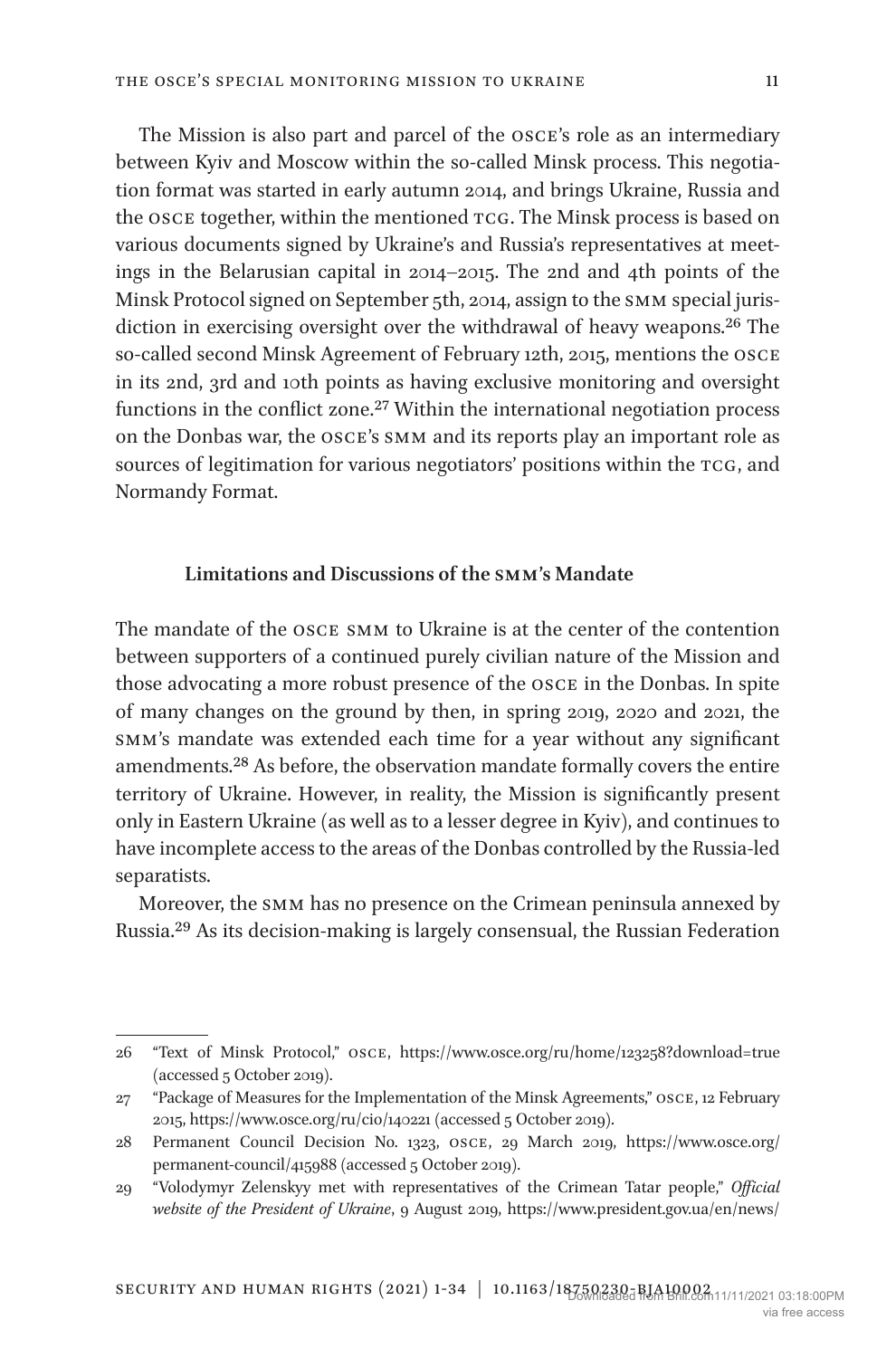was and is able to prevent the osce from expanding its presence to Crimea. A Ukrainian observer reports:

"In March 2014, 57 osce participating States approved by consensus the mandate of the osce Special Monitoring Mission to Ukraine. Since March 2014, the mandate of the mission has not changed. Any change to the smm mandate requires a unanimous decision by all 57 osce participating states, including Ukraine and Russia. However, there was no consensus on access of the smm to Crimea.["30](#page-11-0)

As before, the smm remains so far a purely civilian mission that only monitors the conflict, but cannot intervene into it – at least, not on the spot.<sup>31</sup> In the words of a Ukrainian observer: "The role of the smm in the de-escalation of the conflict is useful though limited. The osce mission is not peacekeeping. The mandate of the mission does not allow its staff to directly ensure separation of forces.["32](#page-11-2) This *modus operandi* has been preserved to date although it was argued already in 2016 not only by Ukrainian observers that – particularly, during periods of conflict escalation – the smm's purely "civil mandate is not adequate for such a tense and violent situation.["33](#page-11-3)

As the differing expectations of the conflict parties from the osce are not met by the existing mandate of the smm, there were attempts to change the mandate of the Mission. Kyiv has always favored a far more robust mandate that would allow observers to, if necessary, also intervene into the conflict, on the spot. Such Ukrainian desires, however, encounter not only resistance from Russia and her allies among the osce participating states. They also face the general challenge that the osce has only limited experience with the deployment of armed missions to its participating states, and especially to those

[volodimir-zelenskij-zustrivsya-z-predstavnikami-krimskotatar-56793](https://www.president.gov.ua/en/news/volodimir-zelenskij-zustrivsya-z-predstavnikami-krimskotatar-56793) (accessed 5 October 2019).

<span id="page-11-0"></span><sup>30</sup> Mykhailo Pashkov, "Poza zonoiu dostupu: chomu smm obse ne pratsiuie v Krymu," *Razumkov Centre*, 14 November 2018, [http://razumkov.org.ua/statti/poza-zonoiu-dostupu](http://razumkov.org.ua/statti/poza-zonoiu-dostupu-chomu-smm-obsye-ne-pratsiuie-v-krymu)[chomu-smm-obsye-ne-pratsiuie-v-krymu](http://razumkov.org.ua/statti/poza-zonoiu-dostupu-chomu-smm-obsye-ne-pratsiuie-v-krymu) (accessed 1 October 2019).

<span id="page-11-1"></span><sup>31</sup> Serhii Tolstov, "Diial'nist' mizhnarodnyh organizatsiy v Ukraini: zagal'ni tendentsii ta orientyry," *Viche*, no. 4 (2015), [http://www.irbis-nbuv.gov.ua/cgi-bin/irbis\\_nbuv/cgiirbis\\_64.](http://www.irbis-nbuv.gov.ua/cgi-bin/irbis_nbuv/cgiirbis_64.exe?C21COM=2&I21DBN=UJRN&P21DBN=UJRN&IMAGE_FILE_DOWNLOAD=1&Image_file_name=PDF/viche_2015_4_4.pdf) [exe?C21COM=2&I21DBN=UJRN&P21DBN=UJRN&IMAGE\\_FILE\\_DOWNLOAD=1&Image\\_](http://www.irbis-nbuv.gov.ua/cgi-bin/irbis_nbuv/cgiirbis_64.exe?C21COM=2&I21DBN=UJRN&P21DBN=UJRN&IMAGE_FILE_DOWNLOAD=1&Image_file_name=PDF/viche_2015_4_4.pdf) [file\\_name=PDF/viche\\_2015\\_4\\_4.pdf](http://www.irbis-nbuv.gov.ua/cgi-bin/irbis_nbuv/cgiirbis_64.exe?C21COM=2&I21DBN=UJRN&P21DBN=UJRN&IMAGE_FILE_DOWNLOAD=1&Image_file_name=PDF/viche_2015_4_4.pdf) (accessed 1 October 2019).

<span id="page-11-2"></span><sup>32</sup> *Ibid.*

<span id="page-11-3"></span><sup>33</sup> Kostanyan Hrant and Stefan Meister, "Ukraine, Russia and the EU: Breaking the Deadlock in the Minsk Process", *CEPS Working Document*, no. 423, June 2016, p. 3, [https://biblio.ugent.be/](https://biblio.ugent.be/publication/8514008) [publication/8514008](https://biblio.ugent.be/publication/8514008) (accessed 1 October 2019).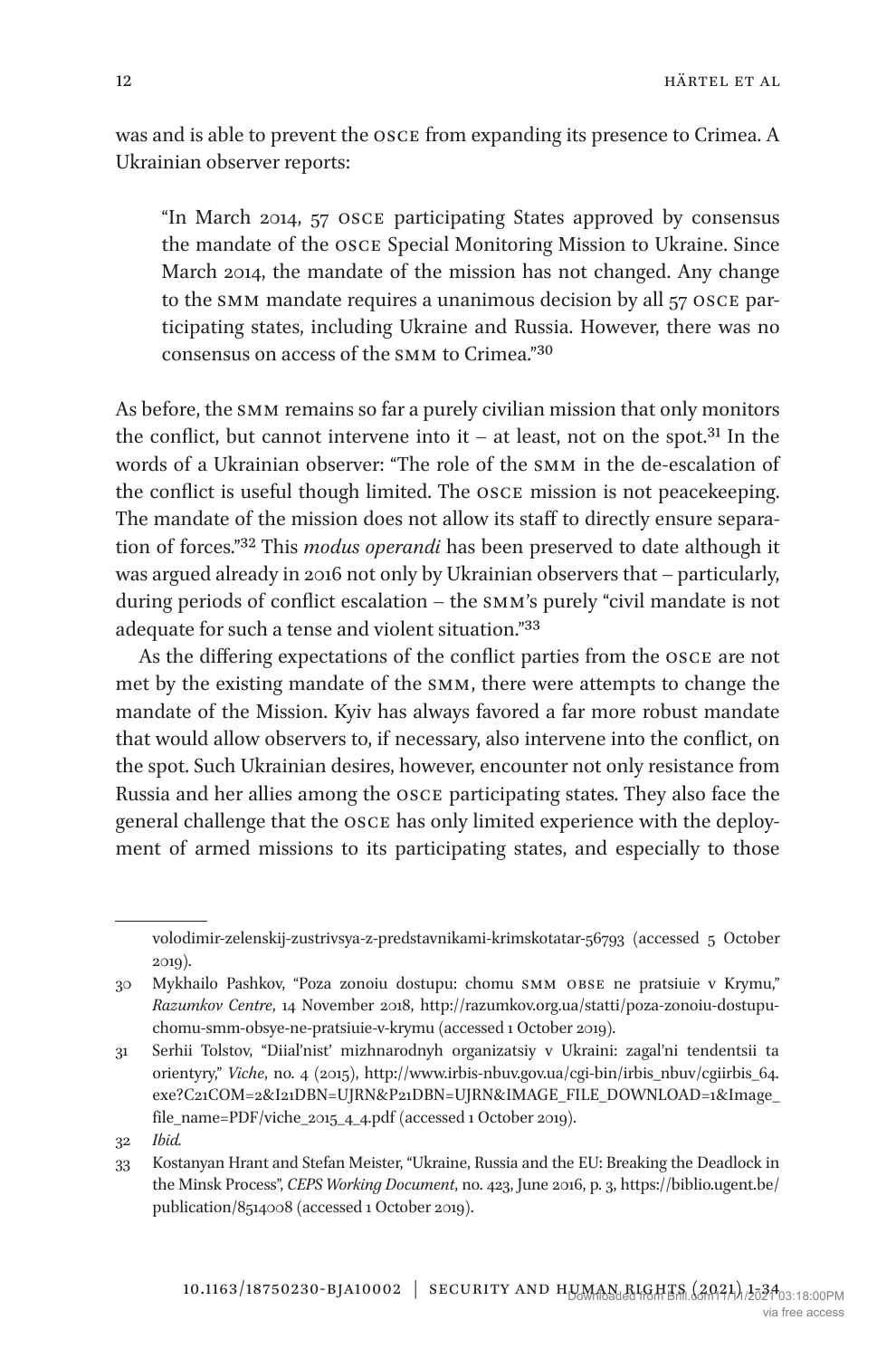suffering from ongoing low-intensity warfare – i.e. from a not yet fully frozen conflict.

This generic and not only Donbas-specific complication is acknowledged in Kyiv. In the analysis of Ukrainian foreign affairs commentator Olena Snyhir, for instance, an osce police operation could theoretically provide

"assistance in establishing control over the occupied territory of Donbas through control over the frontline and locations of heavy weapons deployment; restoration of control over the Ukrainian-Russian border; guarantees of security during the preparation and conduct of elections; transfer of power to legally elected representatives of local self-government. However, the osce has no experience in organizing a police mission with a mandate that meets the abovementioned requirements. All osce police-related missions were post-conflict missions and were limited to training of local police forces. The mandate of these missions in no way required involvement of the mission personnel in conflict management."[34](#page-12-0)

Moreover, the osce lacks not only field experience with armed missions. It also has far lower organizational capacity than the UN – the world's prime international peacekeeping institution.[35](#page-12-1) For instance, a transformation of the smm into a police mission would entail not only multiple operational, but also various organizational challenges for the entire osce. In particular, Snyhir admits, the

"establishment of an international peacekeeping contingent under the auspices of the osce […] requires a reform of the osce itself which is a long-term issue. Therefore, at this stage, the idea of an 'armed police mission of the osce' can only be a matter of dialogue to find more realistic options. In this context, the very fact of discussing the need to involve an international peacekeeping contingent in Ukraine is important.["36](#page-12-2)

<span id="page-12-0"></span><sup>34</sup> Olena Snihyr, "obse v Ukraini: rol' Rosii, smm ta pytannia myrotvorchoho kontynhentu," *Ukrains'ka pryzma*, 4 October 2016, [http://prismua.org/osce-ukraine-role-russia-smm](http://prismua.org/osce-ukraine-role-russia-smm-peacekeepers/)[peacekeepers/](http://prismua.org/osce-ukraine-role-russia-smm-peacekeepers/) (accessed 1 October 2019).

<span id="page-12-1"></span><sup>35</sup> Volodymyr Kravchenko, "Yuriy Sergyeyev: Ofis pidtrimki oon maye zaynyatisya problemoyu pripinennya vogniu, demilitarizaciyeyu Donbasu ta yogo podalshoyu reintegraciyeyu," *Dzerkalo tyzhnia, 15 May 2015,* [https://dt.ua/internal/yuriy-sergyeyev-ofis-pidtrimki-oon](https://dt.ua/internal/yuriy-sergyeyev-ofis-pidtrimki-oon-maye-zaynyatisya-problemoyu-pripinennya-vognyu-demilitarizaciyeyu-donbasu-ta-yogo-podalshoyu-reintegraciyeyu-_.html)[maye-zaynyatisya-problemoyu-pripinennya-vognyu-demilitarizaciyeyu-donbasu-ta-yogo](https://dt.ua/internal/yuriy-sergyeyev-ofis-pidtrimki-oon-maye-zaynyatisya-problemoyu-pripinennya-vognyu-demilitarizaciyeyu-donbasu-ta-yogo-podalshoyu-reintegraciyeyu-_.html)[podalshoyu-reintegraciyeyu-\\_.html](https://dt.ua/internal/yuriy-sergyeyev-ofis-pidtrimki-oon-maye-zaynyatisya-problemoyu-pripinennya-vognyu-demilitarizaciyeyu-donbasu-ta-yogo-podalshoyu-reintegraciyeyu-_.html) (accessed 1 October 2019).

<span id="page-12-2"></span><sup>36</sup> Snihyr, "obse v Ukraini: rol' Rosii, smm ta pytannia myrotvorchoho kontyngentu."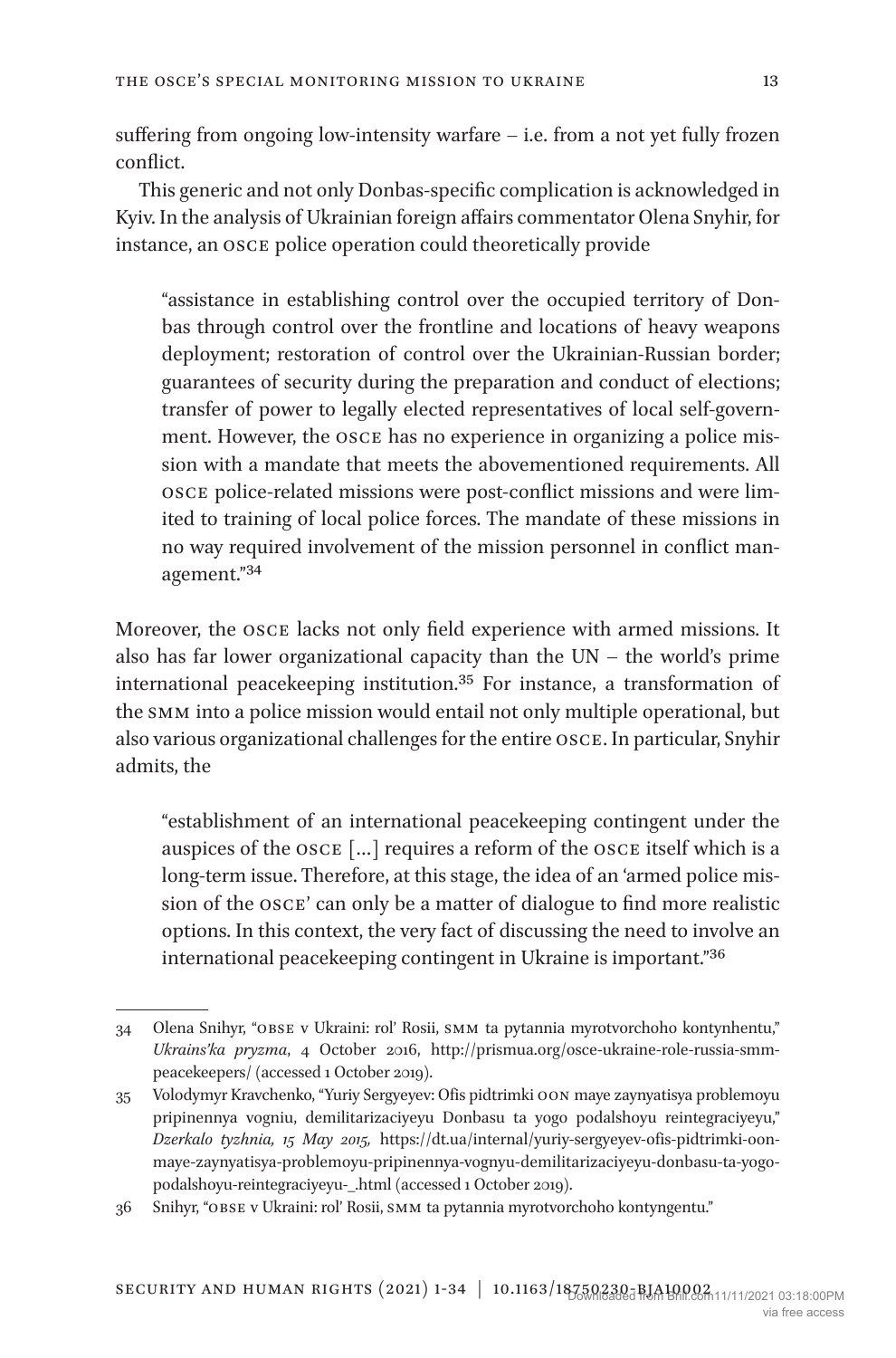Finally, continuing limitations to the Mission's current and future mandate are due to funding issues. The budget of the smm to Ukraine is separate from the Organization's so-called Unified Budget[.37](#page-13-0) It is linked to, and defined by, the Mission's specific mandate in the Donbas.[38](#page-13-1) "The smm in Ukraine is not part of the Unified Budget because of its sheer scale and because it was created as an urgent response to the escalating crisis. Planning of the smm took place in January 2014 when the work on the Unified osce budget was already completed.["39](#page-13-2)

At various stages of the conflict, apart from a fundamental transformation of the smm's mandate, other peace operations by different organizations were repeatedly discussed. This concerned especially the option of a UN peacemaking and -keeping mission[.40](#page-13-3) Such debates also included the idea of an EU police force for Ukraine although none of the Donbas conflict parties is a member of the EU[.41](#page-13-4) The presupposition of most of these proposals was and is that a supplementary mission (or several combined missions) would complement the current purely civilian efforts of the smm by additional – above all, military –

<span id="page-13-0"></span><sup>37</sup> "Permanent Council Decision No. 1326," OSCE, 11 April 2019, [https://www.osce.org/](https://www.osce.org/permanent-council/417164) [permanent-council/417164](https://www.osce.org/permanent-council/417164) (accessed 5 October 2019).

<span id="page-13-1"></span><sup>38</sup> "Permanent Council Decision No. 1323," OSCE, 29 March 2019, [https://www.osce.org/](https://www.osce.org/permanent-council/415988) [permanent-council/415988](https://www.osce.org/permanent-council/415988) (accessed 5 October 2019).

<span id="page-13-2"></span><sup>39</sup> Hylke Dijkstra, Petar Petrov and Ewa Mahr, "Reacting to Conflict: Civilian Capabilities in the EU, UN and osce," *EU-CIVCAP Project*, 2 November 2016, p. 33 [https://ssrn.com/](https://ssrn.com/abstract=2864430) [abstract=2864430](https://ssrn.com/abstract=2864430) (accessed 1 October 2019).

<span id="page-13-3"></span><sup>40</sup> The earliest such suggestions were already made in late 2014 and early 2015: Andrej Novak, "What's Peace in the Donbas Worth to Us? Why the International Community Should Propose a UN Protectorate," *Osteuropa-Plattform der Grünen*, 4 December 2014, grueneosteuropaplattform.wordpress.com/2014/12/04/whats-peace-in-the-donbas-worthto-us-by-andrej-novak/ (accessed 1 October 2019); Volodymyr Kravchenko, "'Blaktytni kasky' u donets'komu stepu," *Dzerkalo tyzhnia*, 20 February 2015, [https://dt.ua/internal/blakitni](https://dt.ua/internal/blakitni-kaski-u-doneckomu-stepu-_.html)[kaski-u-doneckomu-stepu-\\_.html](https://dt.ua/internal/blakitni-kaski-u-doneckomu-stepu-_.html) (accessed 1 October 2019). See also later: Carl Bildt, "Is Peace in Donbass Possible?" *European Council on Foreign Relations*, 12 October 2017 [www.ecfr.](http://www.ecfr.eu/article/commentary_is_peace_in_donbas_possible) [eu/article/commentary\\_is\\_peace\\_in\\_donbas\\_possible](http://www.ecfr.eu/article/commentary_is_peace_in_donbas_possible) (accessed 1 October 2019); Andreas Umland, "Re-Imagining and Solving the Donbas Conflict: A Four-Stage Plan for Western and Ukrainian Actors," *Foreign Policy Association*, 29 August 2018, foreignpolicyblogs. com/2018/08/29/re-imagining-and-solving-the-donbas-conflict-a-four-stage-plan-forwestern-and-ukrainian-actors/ (accessed 1 October 2019).

<span id="page-13-4"></span><sup>41</sup> Here too, the first such proposal was already made in 2014: Steven Blockmans and Daniel Gros, "The Case for EU Police Mission Ukraine," *CEPS*, 14 May 2014, [https://www.ceps.](https://www.ceps.eu/ceps-publications/case-eu-police-mission-ukraine/) [eu/ceps-publications/case-eu-police-mission-ukraine/](https://www.ceps.eu/ceps-publications/case-eu-police-mission-ukraine/) (accessed 1 October 2019). See also later: Oleksiy Melnyk and Andreas Umland, "Beyond the Minsk Agreements: Why and How a Combined UN/EU Peacekeeping Mission Could Disentangle the Donbas Conundrum," *European Council on Foreign Relations*, 30 March 2016, [www.ecfr.eu/article/](http://www.ecfr.eu/article/commentary_beyond_the_minsk_agreements) [commentary\\_beyond\\_the\\_minsk\\_agreements.](http://www.ecfr.eu/article/commentary_beyond_the_minsk_agreements)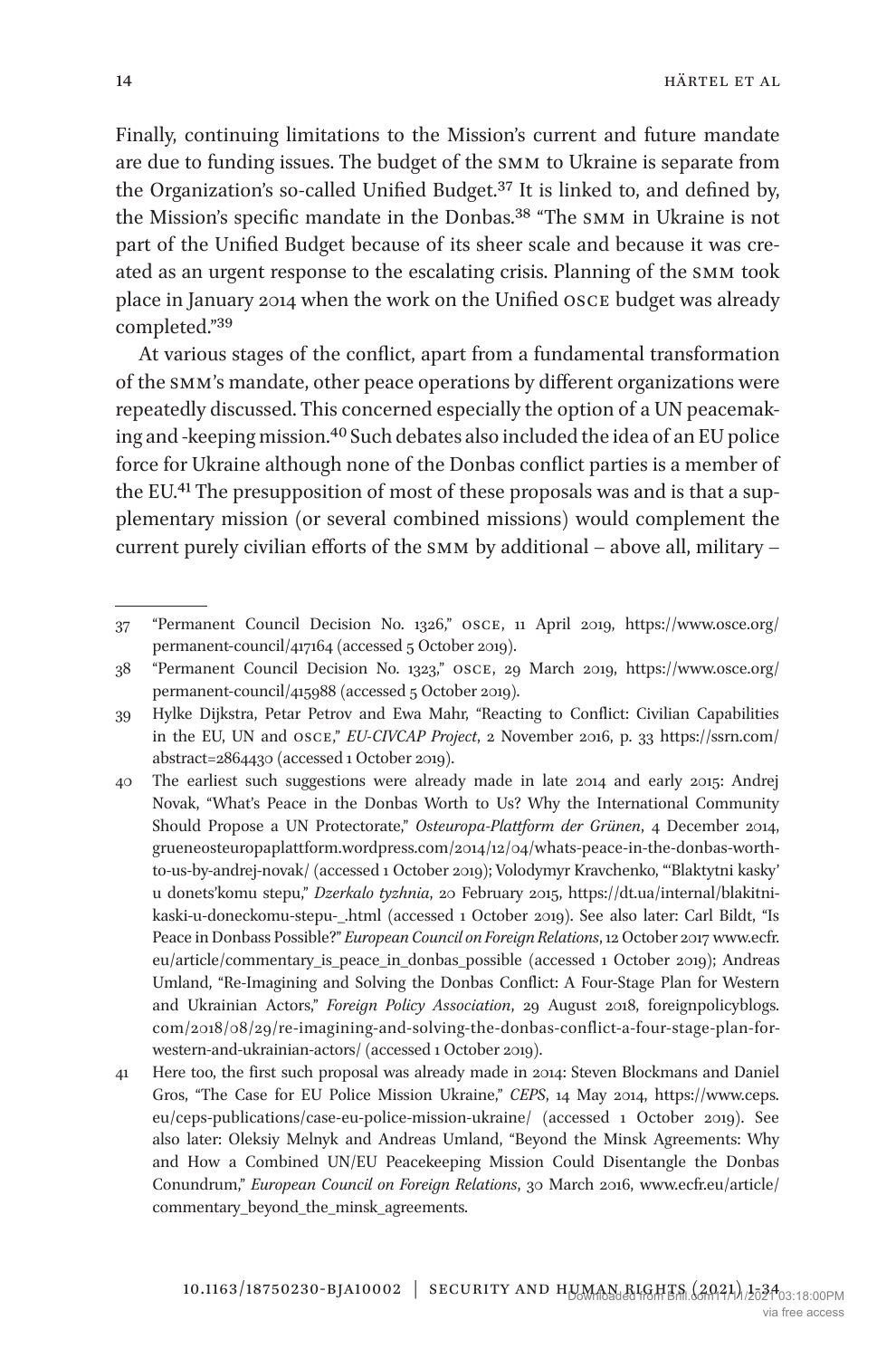means. However, until today these debates have remained hypothetical. For a variety of reasons, Western countries are not keen to send troops to Ukraine while Russia has remained disinterested in a sufficiently robust armed mission that would change the current status quo in the occupied territories.

# **Positive Evaluations of the smm's Monitoring Activities and Development**

According to the osce, the smm's "main tasks are to observe and report in an impartial and objective way on the situation in Ukraine; and to facilitate dialogue among all parties to the crisis."<sup>42</sup> The, perhaps, most important achievement of the osce smm, so far, is the long continuation of its operation as such. The mere physical presence – "to see and be seen" $43$  – of international observers from the very first days of the conflict has most probably prevented atrocities and escalation that could have happened without the smm being in place.

Another success of no less importance are the constantly improving reports. In the words of a Ukrainian political analyst:

"[s]uch reports are important to us and to the world. The osce mission is not really a tool for solving the problem in the Donbas. However, even in such a format, we need an international presence in order to at least somehow see the whole picture of the shots fired and to deter shooting by the militants, mark the international presence there and record the mode of fire.["44](#page-14-2)

Marie Yovanovitch, US Ambassador to Ukraine in 2016–2019, emphasized, at the beginning of her term, in an interview to Ukrainian media the importance of the work of the osce monitors. She warned against excessive expectations from the Mission, and remarked:

"I cannot agree that the osce is not working. This organization has done a lot for Ukraine. […] Let's take the smm, which plays a truly heroic role, along with Ukrainian soldiers. For the international community they

<span id="page-14-0"></span><sup>42</sup> "osce Special Monitoring Mission to Ukraine," OSCE, [https://www.osce.org/special](https://www.osce.org/special-monitoring-mission-to-ukraine)[monitoring-mission-to-ukraine](https://www.osce.org/special-monitoring-mission-to-ukraine) (accessed 5 October 2019).

<span id="page-14-1"></span><sup>43</sup> Kemp, "Civilians in a War Zone: The osce in Eastern Ukraine."

<span id="page-14-2"></span><sup>44</sup> Mykhailo Pashkov, "Zavershennia roboty obse na Donbasi: chy e koryst' vid sposterihachiv?" *Razumkov Centre*, 20 March 2018, [http://razumkov.org.ua/komentari/zavershennia-roboty](http://razumkov.org.ua/komentari/zavershennia-roboty-obsye-na-donbasi-chy-ie-koryst-vid-sposterihachiv)[obsye-na-donbasi-chy-ie-koryst-vid-sposterihachiv](http://razumkov.org.ua/komentari/zavershennia-roboty-obsye-na-donbasi-chy-ie-koryst-vid-sposterihachiv) (accessed 1 October 2019).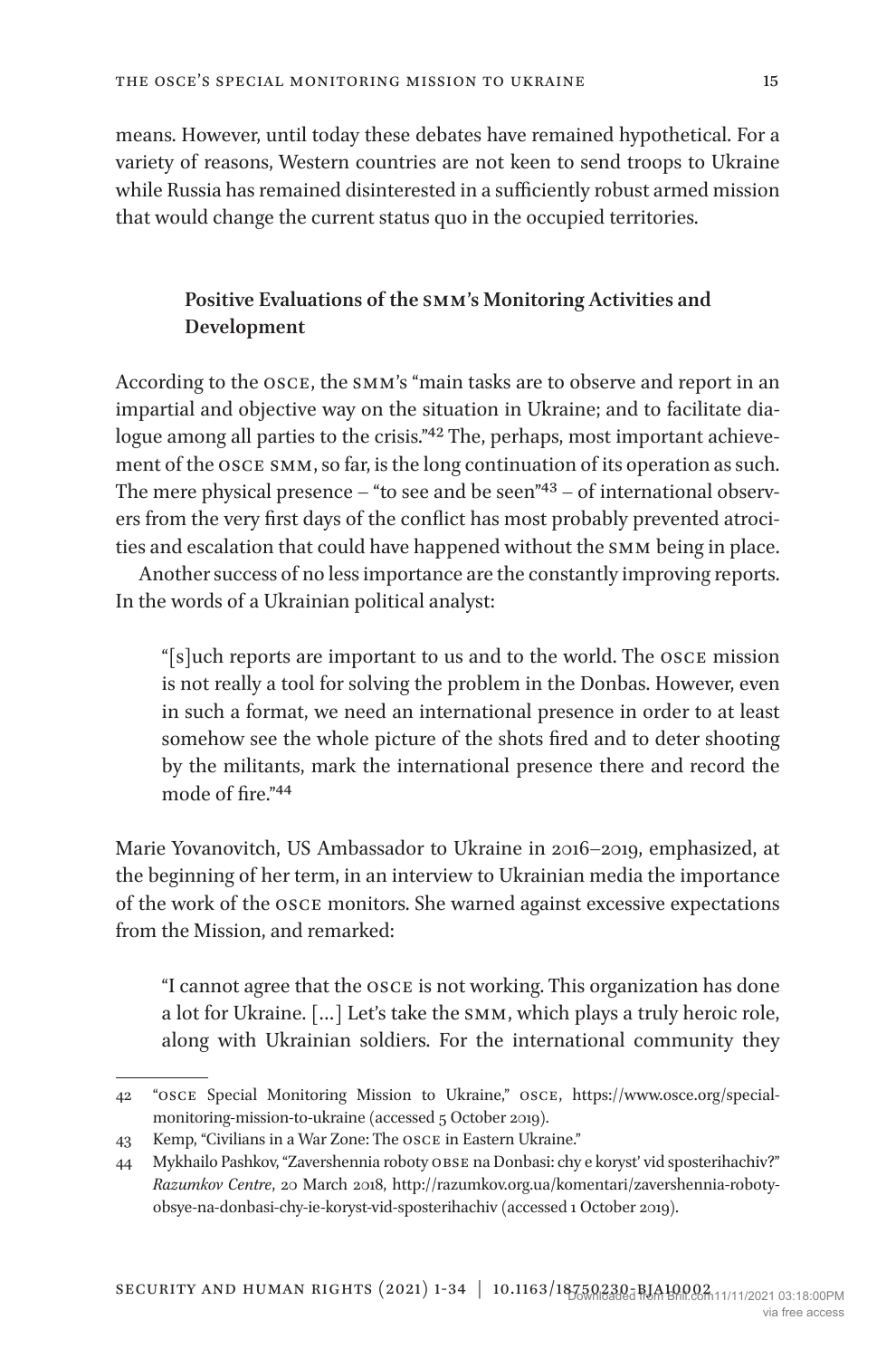provide much-needed information about what is happening, providing us with both facts and context. Yes, I know that it is popular to criticize the smm.["45](#page-15-0)

From the beginning of the conflict, a number of mainly Ukrainian non-governmental initiatives and organizations have been providing topical information and, partly, monitoring reports on conflict-related developments – sometimes via informal channels such as blogs and private profiles in social media. Some of these initiatives had or claimed to have had ties with international govern-mental organizations,<sup>46</sup> including the OSCE.<sup>[47](#page-15-2)</sup> As the official Mission grew and its daily reports became ever more detailed and structured, the osce smm has, however, gained a virtual monopoly as provider of the most comprehensive and timely updates. They are used by governmental institutions, international organizations, research centers and mass media as well as individual investigators as the main and most reliable source of conflict-related data. Some such investigative initiatives, like the Ukrainian ngo *InformNapalm*, base their publications on data (including visuals) extracted from osce reports that are interpreted and complemented by their own experts.<sup>[48](#page-15-3)</sup>

A comparison of the very first daily reports of April 2014 with those of, for instance, October 2019 reveals that the structure and contents of the smm's monitoring have undergone substantial change during this five-and-a-halfyear period.[49](#page-15-4) Whereas its early reports tracked a wide range of developments all over Ukraine, the later ones mostly provide extensive descriptions of the situation in the Donbas. Though often not assigning clear responsibility for this or that action, the reports treat such important topics as observed (seen or heard)

<span id="page-15-3"></span>48 *International Volunteer Community InformNapalm*, <https://informnapalm.org/> (accessed 1 October 2019).

<span id="page-15-0"></span><sup>45</sup> Serhiy Sydorenko, "Posol SShA: Krym povernetsia do Ukrainy, ale koly? Moia vidpovid' mozhe buty nepryiemnoiu," *Ukrains'ka Pravda*, 15 September 2016, [https://www.pravda.com.](https://www.pravda.com.ua/articles/2016/09/15/7120668/) [ua/articles/2016/09/15/7120668/](https://www.pravda.com.ua/articles/2016/09/15/7120668/) (accessed 1 October 2019).

<span id="page-15-1"></span><sup>46</sup> *Informatsionnoe soprotivlenie*, <https://sprotyv.info/o-nas> (accessed 1 October 2019).

<span id="page-15-2"></span><sup>47</sup> "Informatsiyinyi sprotyv" Tymchuka khoche vidnovyty spivpratsiu z obse," *Depo.ua*, 29 August 2015, [https://www.depo.ua/ukr/war/-informatsiyniy-sprotiv-timchuka-hoche](https://www.depo.ua/ukr/war/-informatsiyniy-sprotiv-timchuka-hoche-vidnoviti-spivpratsyu-29082015112000)[vidnoviti-spivpratsyu-29082015112000](https://www.depo.ua/ukr/war/-informatsiyniy-sprotiv-timchuka-hoche-vidnoviti-spivpratsyu-29082015112000) (accessed 1 October 2019).

<span id="page-15-4"></span><sup>49</sup> "Latest from the Special Monitoring Mission to Ukraine," OSCE, 14 April 2014, [https://www.](https://www.osce.org/ukraine-smm/117777) [osce.org/ukraine-smm/117777](https://www.osce.org/ukraine-smm/117777) (accessed 5 October 2019); "osce Special Monitoring Mission to Ukraine (smm) Daily Report 236/2019," OSCE, 5 October 2019, [https://www.osce.org/](https://www.osce.org/special-monitoring-mission-to-ukraine/434741) [special-monitoring-mission-to-ukraine/434741](https://www.osce.org/special-monitoring-mission-to-ukraine/434741) (accessed 5 October 2019).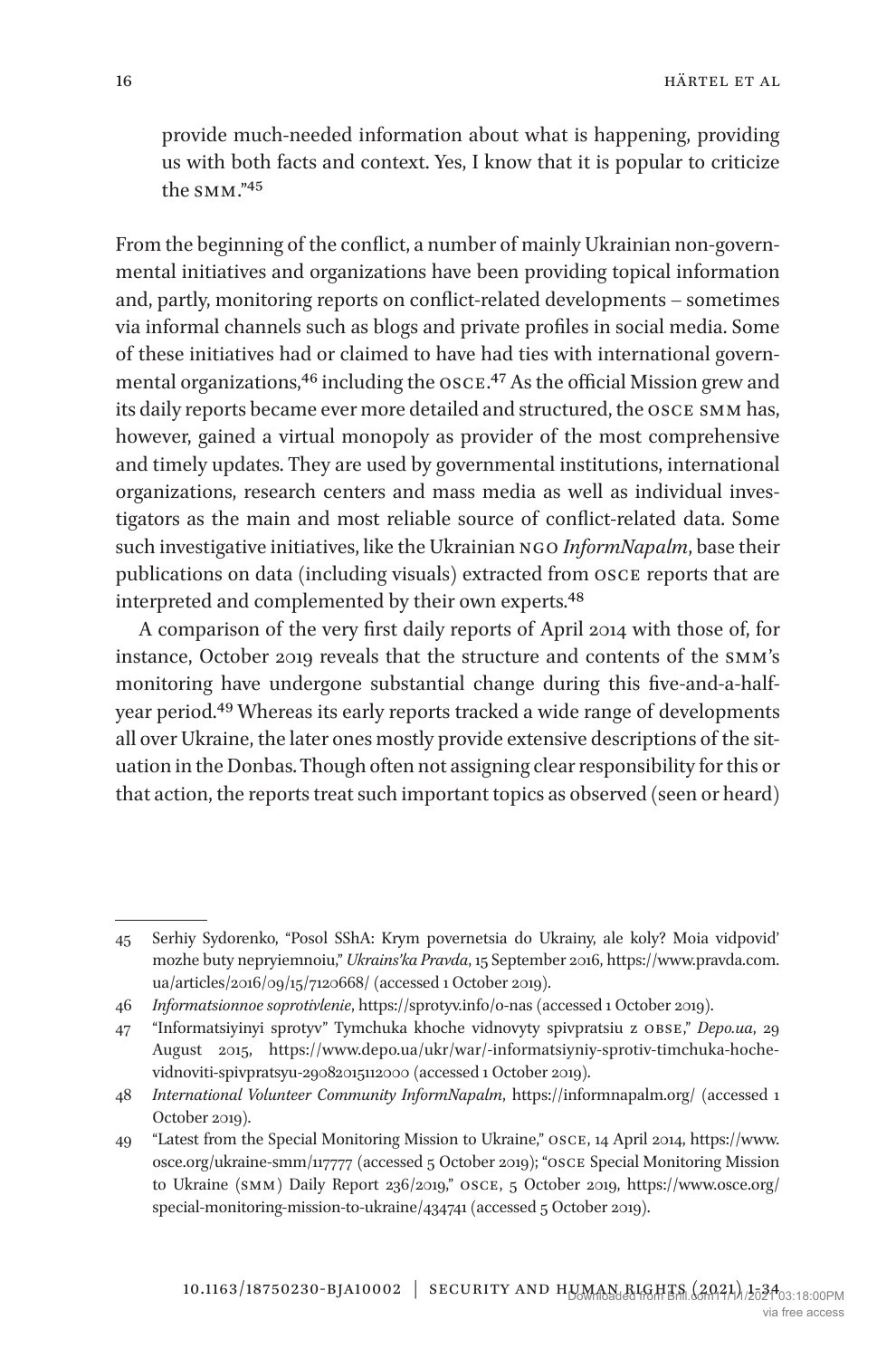violations of ceasefire agreements, weaponry movements, denials of access for the SMM to certain areas,<sup>50</sup> or the employment of minors as soldiers.<sup>51</sup>

The amount of data provided by the smm is considerable and is, with every passing year, becoming more conclusive. The constantly growing number of observations allows for syn- and diachronic comparison, statistical analysis, as well as historic interpretation. For example, during the year 2018, the smm recorded altogether 312,554 ceasefire violations. This number was almost 25% lower than it had been in 2017, and was largely similar to the amount of such violations recorded during 2016. Throughout 2018, the smm also counted 1,176 cases of restriction of its movements in the conflict zone. Among the 3,818 recorded cases of weapons being observed at locations that violate the agreed-upon withdrawal lines, the distribution of such incidents between Ukrainian governmental and Russia-led separatist forces equaled 43% and 57% respectively.[52](#page-16-2)

According to the smm-recorded cases of shooting or shelling, and regardless of provocations that preceded them, both sides – i.e. the Ukrainian government forces and Russia-backed irregulars – are responsible for violations of the ceasefire regime.[53](#page-16-3) In 2017, the then Principal Deputy Chief Monitor of the osce Special Monitoring Mission to Ukraine, Alexander Hug, stated that

"[w]eapons, banned by the Minsk Agreements, namely tanks, mortars and artillery systems, including rocket-propelled systems, are still in use. Withdrawal of forces and resources, even at the three agreed pilot sites, is, at best, only partially accomplished; the Donbas territory is littered with landmines and explosive ammunition, and ceasefire remains the exception rather than the rule.["54](#page-16-4)

<span id="page-16-0"></span><sup>50</sup> O. Vonsovych, " Ramkove rishennia pro rozvedennia syl ta zasobiv na Donbasi: nehatyvni ta pozytyvni aspekty," *Hileia: naukovyy visnyk*, no. 114 (2016), pp. 358–361, [http://www.](http://www.irbis-nbuv.gov.ua/cgi-bin/irbis_nbuv/cgiirbis_64.exe?C21COM=2&I21DBN=UJRN&P21DBN=UJRN&IMAGE_FILE_DOWNLOAD=1&Image_file_name=PDF/gileya_2016_114_93.pdf) [irbis-nbuv.gov.ua/cgi-bin/irbis\\_nbuv/cgiirbis\\_64.exe?C21COM=2&I21DBN=](http://www.irbis-nbuv.gov.ua/cgi-bin/irbis_nbuv/cgiirbis_64.exe?C21COM=2&I21DBN=UJRN&P21DBN=UJRN&IMAGE_FILE_DOWNLOAD=1&Image_file_name=PDF/gileya_2016_114_93.pdf) [UJRN&P21DBN=UJRN&IMAGE\\_FILE\\_DOWNLOAD=1&Image\\_file\\_name=PDF/](http://www.irbis-nbuv.gov.ua/cgi-bin/irbis_nbuv/cgiirbis_64.exe?C21COM=2&I21DBN=UJRN&P21DBN=UJRN&IMAGE_FILE_DOWNLOAD=1&Image_file_name=PDF/gileya_2016_114_93.pdf) [gileya\\_2016\\_114\\_93.pdf](http://www.irbis-nbuv.gov.ua/cgi-bin/irbis_nbuv/cgiirbis_64.exe?C21COM=2&I21DBN=UJRN&P21DBN=UJRN&IMAGE_FILE_DOWNLOAD=1&Image_file_name=PDF/gileya_2016_114_93.pdf) (accessed 1 October 2019).

<span id="page-16-1"></span><sup>51</sup> Serhii Zubchenko, "Dity viyny: iak Rosiia zaluchaie ukrains'ku molod' iz tymchasovo okupovanyh terytoriy do terorystychnoiyi diial'nosti," *Dzerkalo Tyzhnia*, 22 April 2016, [https://dt.ua/internal/diti-viyni-yak-rosiya-zaluchaye-ukrayinsku-molod-iz-timchasovo](https://dt.ua/internal/diti-viyni-yak-rosiya-zaluchaye-ukrayinsku-molod-iz-timchasovo-okupovanih-teritoriy-do-teroristichnoyi-diyalnosti-_.html)[okupovanih-teritoriy-do-teroristichnoyi-diyalnosti-\\_.html](https://dt.ua/internal/diti-viyni-yak-rosiya-zaluchaye-ukrayinsku-molod-iz-timchasovo-okupovanih-teritoriy-do-teroristichnoyi-diyalnosti-_.html) (accessed 1 October 2019).

<span id="page-16-2"></span><sup>52</sup> "Trends and observations from the Special Monitoring Mission to Ukraine," OSCE, [https://](https://www.osce.org/special-monitoring-mission-to-ukraine/417620) [www.osce.org/special-monitoring-mission-to-ukraine/417620](https://www.osce.org/special-monitoring-mission-to-ukraine/417620) (accessed 2 October 2019).

<span id="page-16-3"></span><sup>53</sup> Oksana Kovalenko, "Oleksandr Hug: Nezalezhno vid togo, khto provokuie sytuatsiiu, obydvi storony porushuiut' uhodu pro prypynennia vohniu," *Ukrains'ka Pravda*, 6 February 2017, <https://www.pravda.com.ua/articles/2017/02/6/7134551/>(accessed 1 October 2019).

<span id="page-16-4"></span><sup>54</sup> Oleksandr Hug, "Fakty maiut' znachennia," *Ukrains'ka Pravda*, 3 July 2017, [https://www.](https://www.pravda.com.ua/columns/2017/07/3/7148560/) [pravda.com.ua/columns/2017/07/3/7148560/](https://www.pravda.com.ua/columns/2017/07/3/7148560/) (accessed 1 October 2019).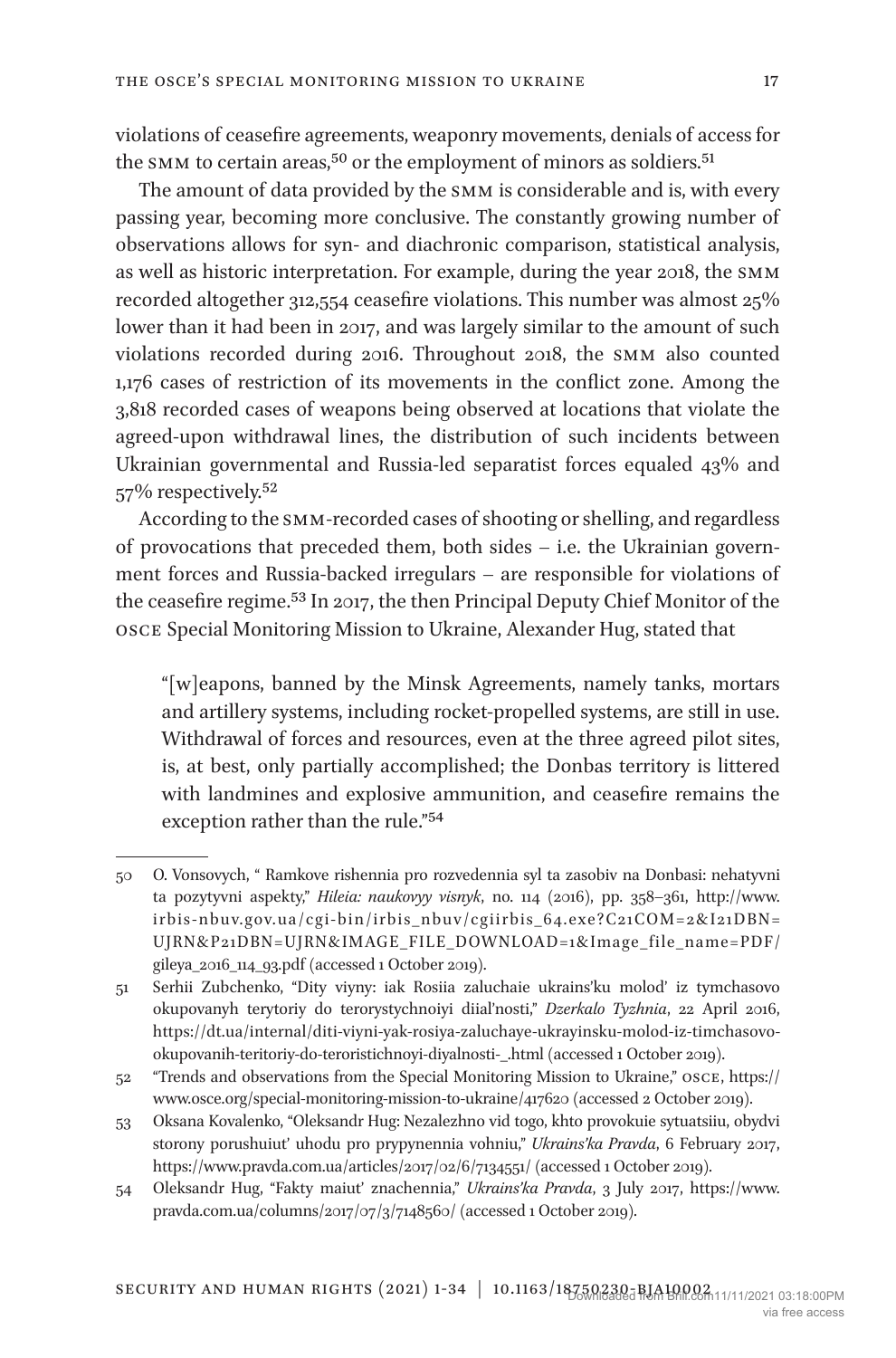Despite the relatively impressive scale of the Mission, some observers argue that it is still too small to adequately cover the more than 17 thousand square kilometers of the conflict zone.[55](#page-17-0) While this point is hardly debatable, the effectiveness of the Mission's observation activity has over the years improved as a result of increasingly sophisticated monitoring methodology and technology. In early 2020, Dragana Nikolic-Solomon, Head of the Press and Public Information Unit of the osce smm in Kyiv, stated:

"The smm continues its monitoring at night, during which it listens, observes, and records ceasefire violations from its Forward Patrol Bases (FPBS) and with the help of technology. The SMM has around 28 cameras in multiple locations and uses unmanned aerial vehicles (uav s), and satellite imagery, across the Donets'k and Luhans'k regions. Long-range uav s, in particular, significantly increase the smm's capabilities to conduct nighttime observations. The Mission plans to install additional technical equipment, including more static cameras, and to open additional forward patrol bases on both sides of the contact line, in particular in areas close to the sections of the Ukraine-Russian Federation border not controlled by the Ukrainian government.["56](#page-17-1)

# **Lack of Political Leverage and Territorial Reach: Critical Evaluations of the smm**

Criticism of the smm has been widespread. The Ukrainian critique can be mostly seen though as merely one national permutation of a more general discontent with the osce as an organization that includes all conflicting parties, yet has been failing "to resolve many protracted conflicts on the periphery of the Russian Federation, including Nagorno-Karabakh, South Ossetia, and Transnistria."[57](#page-17-2) The osce has particularly struggled "to respond to Russia's military interventions in Georgia and Ukraine.["58](#page-17-3) The smm to Ukraine has been

<span id="page-17-0"></span><sup>55</sup> Azad Safarov, "Novyi plan shchodo Donbasu: oon ta obse vidpovidaiut' za bezpeku, es – za vidbudovu," *Deutsche Welle*, 29 January 2019, [https://www.dw.com/uk/н](https://www.dw.com/uk/)овий-план-щододонбасу-оон-та-обсє-відповідають-за-безпеку-єс-за-відбудову/a-47276080 (accessed 1 October 2019).

<span id="page-17-1"></span><sup>56</sup> Personal communication, Kyiv, 20 January 2020.

<span id="page-17-2"></span><sup>57</sup> Matthew Levinger, "Forging Consensus for Atrocity Prevention: Assessing the Record of the osce," *Genocide Studies and Prevention*, vol. 11, no. 3 (2018), pp. 60–74. Here p. 67.

<span id="page-17-3"></span><sup>58</sup> *Ibid.*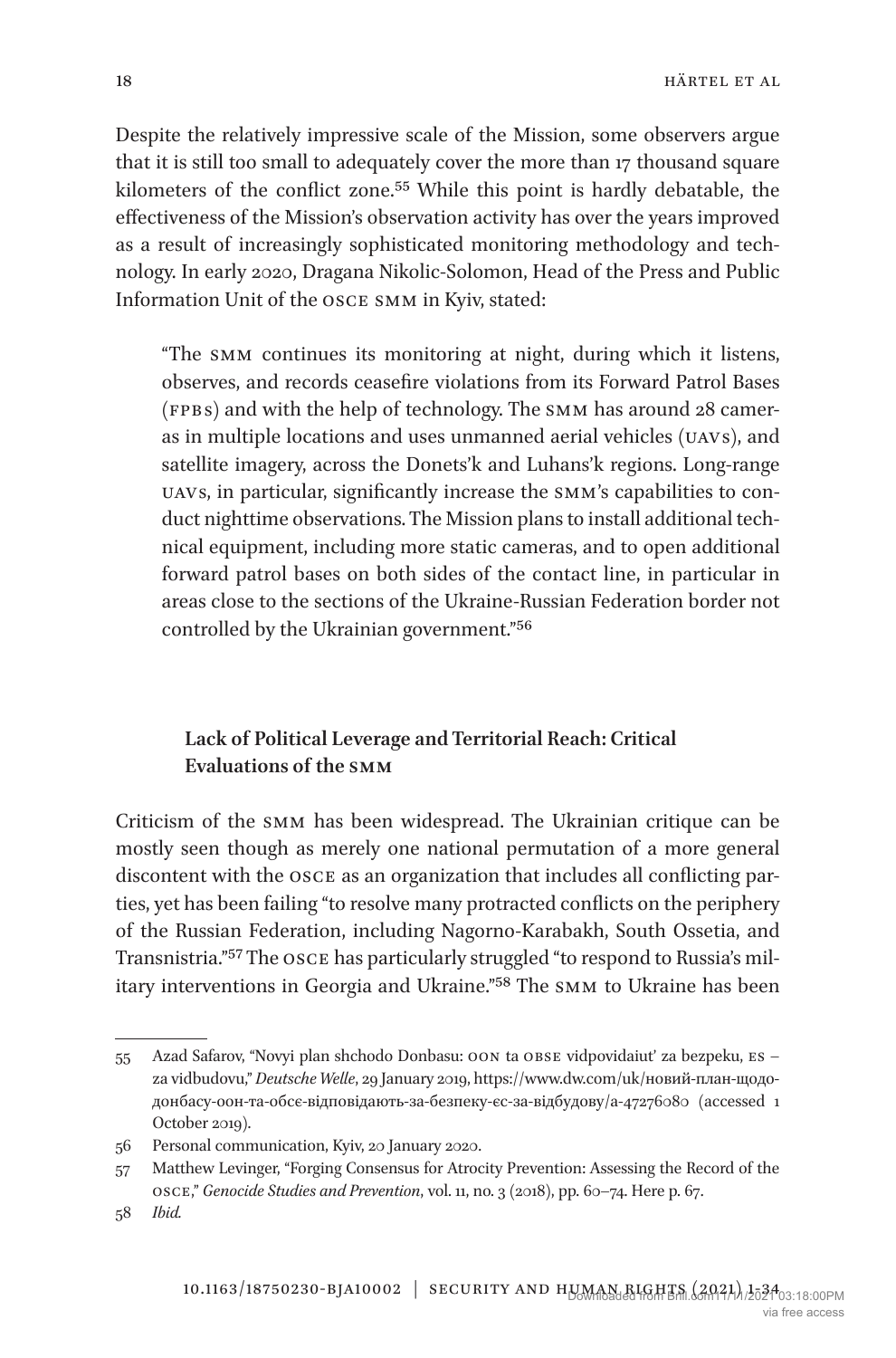labelled as yet "another peace operation operating without a clear political strategy" whose "teams play an important and courageous role in monitoring the still active conflict, but lack the leverage or top-level backup to resolve it."[59](#page-18-0) Ukrainian analyst Mariia Zolkina concluded that "the current 'arbitrator' represented by the OSCE SMM is absolutely powerless to influence the aggressor."<sup>60</sup>

It is a widespread perception that the smm's operation is severely constrained by the conflict's larger geopolitical context – namely, the general crisis in relations between Russia and the West.[61](#page-18-2) Moreover, the peculiar alignment of forces and heavy involvement of the Russian state in the Ukrainian Donbas determine the tone of Ukrainian and other observers' assessments of the osce's relative failures and achievements. Not without reason, the Organization is – because of its prominence in all aspects of the conflict settlement efforts – seen as not only an observer of, but also active participant in, political processes between Russia, Ukraine and the West.

In any way, the osce's smm has only a very limited role to play as a peacekeeper as its only instruments are its unarmed presence on the spot, official observation reports, and certain non-public communication channels. The Mission's tightly restricted authority is thus in dissonance with the osce's high degree of responsibility for soothing the conflict in Eastern Ukraine. The structural incoherence of this setting appears to benefit Moscow and may have been consciously shaped this way. The osce's deep involvement in the conflict's resolution contradicts its largely consensual decision making and limited role as a mere mediator in the Minsk process. Often, this means that the osce functions as a platform of "last resort" for the conflicting parties once they fail to reach results via direct negotiations.

The tension stemming from this ambivalent situation is further aggravated by Ukraine's and its international partners' allegations that Russian influence in the osce is not limited to obstruction of the Organization's decision-making processes. Moscow's preferences are also reflected, so it is perceived in Kyiv and elsewhere, in the osce's field operations. Russian citizens, as citizens of an osce participating state, are part of the smm on a permanent basis.[62](#page-18-3) Some

<span id="page-18-0"></span><sup>59</sup> Richard Gowan, "Can the United Nations Unite Ukraine?" *Hudson Institute*, February 2018, p. 11 <https://www.hudson.org/research/14128-can-the-united-nations-unite-ukraine>(accessed 1 October 2019).

<span id="page-18-1"></span><sup>60</sup> Mariia Zolkina, "Pytannia Donbasu: orientyry dlia novoiy vlady," *Ukrains'ka Pravda*, 23 August 2019,<https://www.pravda.com.ua/columns/2019/08/23/7224256/> (accessed 1 October 2019).

<span id="page-18-2"></span><sup>61</sup> Fred Tanner, "The osce and the Crisis in and around Ukraine: First Lessons for Crisis Management," in: IFSH (ed.), OSCE *Yearbook 2015*. Yearbook on the Organization for Security and Coperation in Europe, vol. 21 (Baden-Baden: Nomos, 2016), pp. 241–250.

<span id="page-18-3"></span><sup>62</sup> "More Russians among osce observers in Donbas."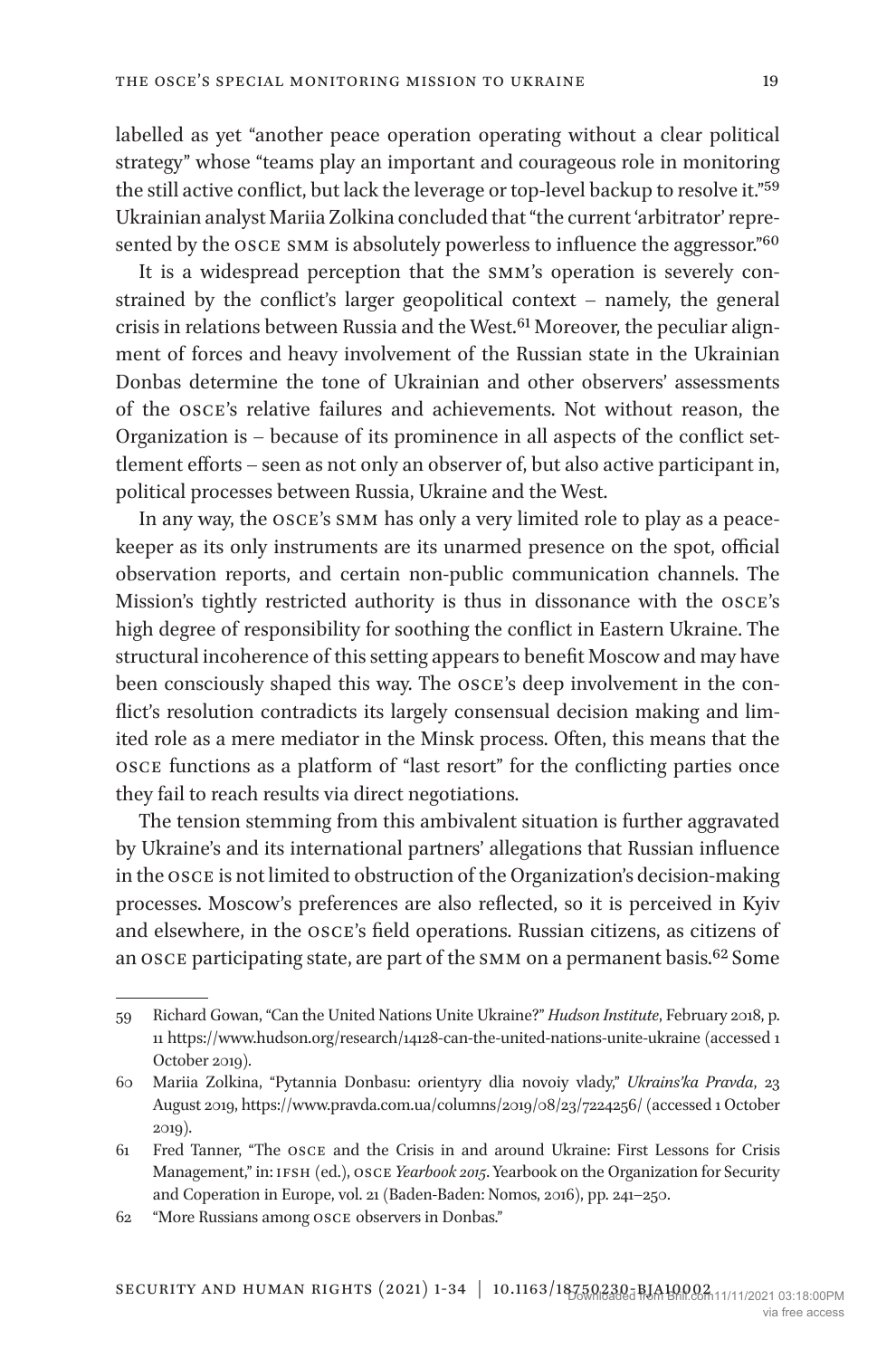of them have been suspected of espionage and even claimed to be full-time spies.[63](#page-19-0) Ukraine cannot compose the list of Russians that arrive to Ukraine as part of the smm. It can, however, deny entry for certain persons if there is sufficiently substantiated suspicion of their unsuitability.

Some analysts have alleged that still most of the Russian monitors are affiliated with various Russian security services.<sup>64</sup> In the opinion of an Irish longterm resident of Ukraine writing for the Atlantic Council, for example:

"[t]he osce smm has been compromised. It cannot serve in the unbiased way that it is meant to as long as there is a gaggle of Russian spies sitting in the heart of the mission that is designed to inform the world about events from a conflict that Russia itself has created. The only way around this problem, and the only appropriate sanction against Russia for its deliberate efforts to compromise the mission, not to say endangering the monitors involved, is the unanimity minus one principle.["65](#page-19-2)

Apart from suspicion that it includes biased or even spying monitors, the osce smm's inability to properly monitor parts of the separatists-controlled areas in the Donbas has been another main topic of Ukrainian criticism. This concerns, in particular, the Mission's frequent inability to fully record and report the movement of weaponry from Russia. To be sure, in recent years, the smm has made increased efforts to provide such monitoring through, for instance, more usage of UAVs. However, the Russia-led separatist forces' sometimes abrasive counter-actions against the OSCE's UAVs observing movement of weaponry i.e. its jamming or shooting of the drones – have hindered these efforts. The aggressive attempts to contain the operation of the UAVs also indicate that their employment and capabilities are seen as relevant by the observed.<sup>66</sup>

<span id="page-19-0"></span><sup>63</sup> Allison Quinn, "Russian osce monitor in Ukraine fired after drunkenly saying he was a Moscow spy," *The Telegraph*, 30 October 2015, [https://www.telegraph.co.uk/news/worldnews/](https://www.telegraph.co.uk/news/worldnews/europe/russia/11965191/Russian-OSCE-monitor-in-Ukraine-fired-after-drunkenly-saying-he-was-a-Moscow-spy.html) [europe/russia/11965191/Russian-OSCE-monitor-in-Ukraine-fired-after-drunkenly-saying-he](https://www.telegraph.co.uk/news/worldnews/europe/russia/11965191/Russian-OSCE-monitor-in-Ukraine-fired-after-drunkenly-saying-he-was-a-Moscow-spy.html)[was-a-Moscow-spy.html](https://www.telegraph.co.uk/news/worldnews/europe/russia/11965191/Russian-OSCE-monitor-in-Ukraine-fired-after-drunkenly-saying-he-was-a-Moscow-spy.html) (accessed 1 October 2019).

<span id="page-19-1"></span><sup>64</sup> Oksana Kovalenko, "Heneral-mayor Kremenets'kyy: Vpevnenyy, bud'-iaki rosiys'ki ofitsery v misii obse – tse kadrovi spivrobitnyky abo gru, abo fsb," *Ukrains'ka Pravda*, 11 January 2017, <https://www.pravda.com.ua/articles/2017/01/11/7132111/> (accessed 1 October 2019).

<span id="page-19-2"></span><sup>65</sup> Paul Niland, "Russia has no place in the osce special monitoring mission in Ukraine," *Atlantic Council*, 23 July 2018, [https://www.atlanticcouncil.org/blogs/ukrainealert/russia-has](https://www.atlanticcouncil.org/blogs/ukrainealert/russia-has-no-place-in-the-osce-special-monitoring-mission-in-ukraine/)[no-place-in-the-osce-special-monitoring-mission-in-ukraine/](https://www.atlanticcouncil.org/blogs/ukrainealert/russia-has-no-place-in-the-osce-special-monitoring-mission-in-ukraine/) (accessed 1 October 2019).

<span id="page-19-3"></span><sup>66</sup> Halya Coynash, "The Facts speak for themselves re Russia's military involvement in Donbas – osce Chief Monitor," *Human Rights in Ukraine*, 2 November 2018, khpg.org/en/index. php?id=1541107927 (accessed 1 October 2019).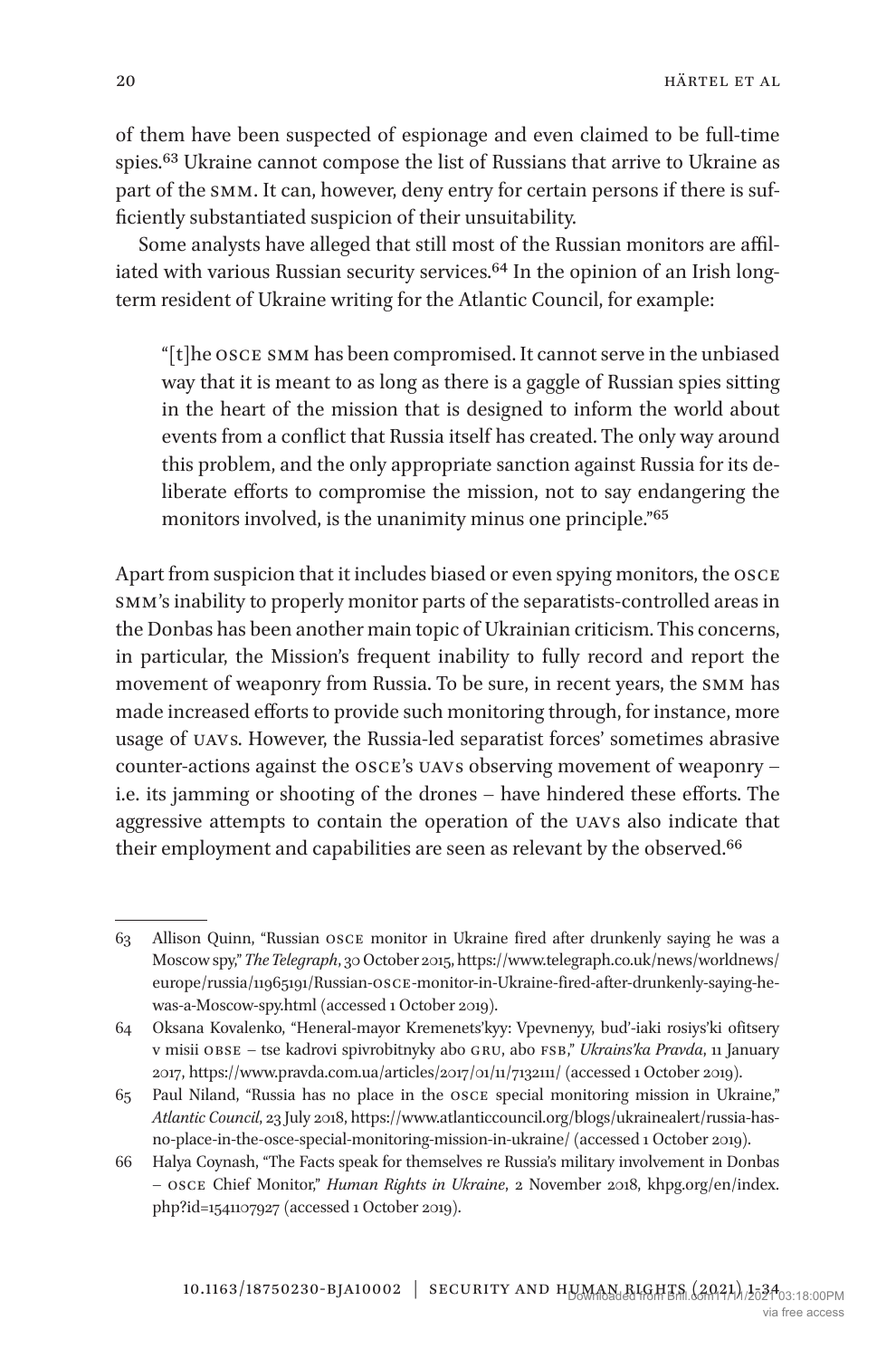In general, frequent outright restrictions to the movement of the smm by the so-called DPR and LPR as well as other permanent limitations such as the grave danger to the monitors emanating from land mines, make direct aroundthe-clock observation of the area an arduous and often impossible task. These confinements are, to be sure, independent from the intentions of the osce's decision makers in Vienna and operating officers in Ukraine. Still, the smm's incapability to fully cover the occupied territories and document certain relevant military as well as pertaining non-military (i.e. political, social and economic) developments continues to damage the smm's reputation as an observation operation. Against the background that Russia, as a *de facto* party to the conflict, has not been officially recognized by the osce as such, the effectiveness and impartiality of some osce decisions and actions is bound to be met with reservation in Ukraine – and elsewhere too.

The osce's additional special Observer Mission at the Russian Checkpoints Gukovo and Donetsk (and not Donets'k), while being separate from the main osce mission, represents a peculiar facet of the overall monitoring efforts of the osce in the Donbas.[67](#page-20-0) That is because, in contrast to these two relatively small locations, the Russia-led separatists deny permanent direct access to other parts of the Russian-Ukrainian border, where their irregular forces control Ukrainian territory. This continuing limitation of the smm's reach constitutes a fundamental violation of the Mission's mandate. It prevents the osce from exercising a comprehensive monitoring of cross-border arms movement.

For many Kyiv observers, the Gukovo and Donetsk checkpoint observation missions mainly fulfil fig leaf and propaganda functions for Russia. In Ukraine, these two Russian checkpoints that cover around 40 km out of the approximately 400 km border with the separatist so-called "people's republics" are seen as mere façades. They and their officially permitted observation of certain points by a separate mission of the osce are used to support Russian claims of "non-involvement" in the conflict.

Still, Paul Picard, a former Chief Observer, revealed that even at those two checkpoints, osce observers have seen people in camouflage with no insignia or officer marks crossing the border:

"They called themselves volunteers, they said that they have families in Ukraine and in Russia, and that they are going to help their own. They said they were unable to cross the border with weapons, but from the

<span id="page-20-0"></span><sup>67</sup> Olena Snihyr, "Rosiys'kyi ekspansionizm u Moldovi, Hruzii ta Ukraini: paraleli ta vidminnosti," *Dzerkalo Tyzhnia*, 19 May 2018, [https://dt.ua/international/rosiyskiy-ekspansionizm-u](https://dt.ua/international/rosiyskiy-ekspansionizm-u-moldovi-gruziyi-ta-ukrayini-paraleli-y-vidminnosti-278236_.html)[moldovi-gruziyi-ta-ukrayini-paraleli-y-vidminnosti-278236\\_.html](https://dt.ua/international/rosiyskiy-ekspansionizm-u-moldovi-gruziyi-ta-ukrayini-paraleli-y-vidminnosti-278236_.html) (accessed 1 October 2019).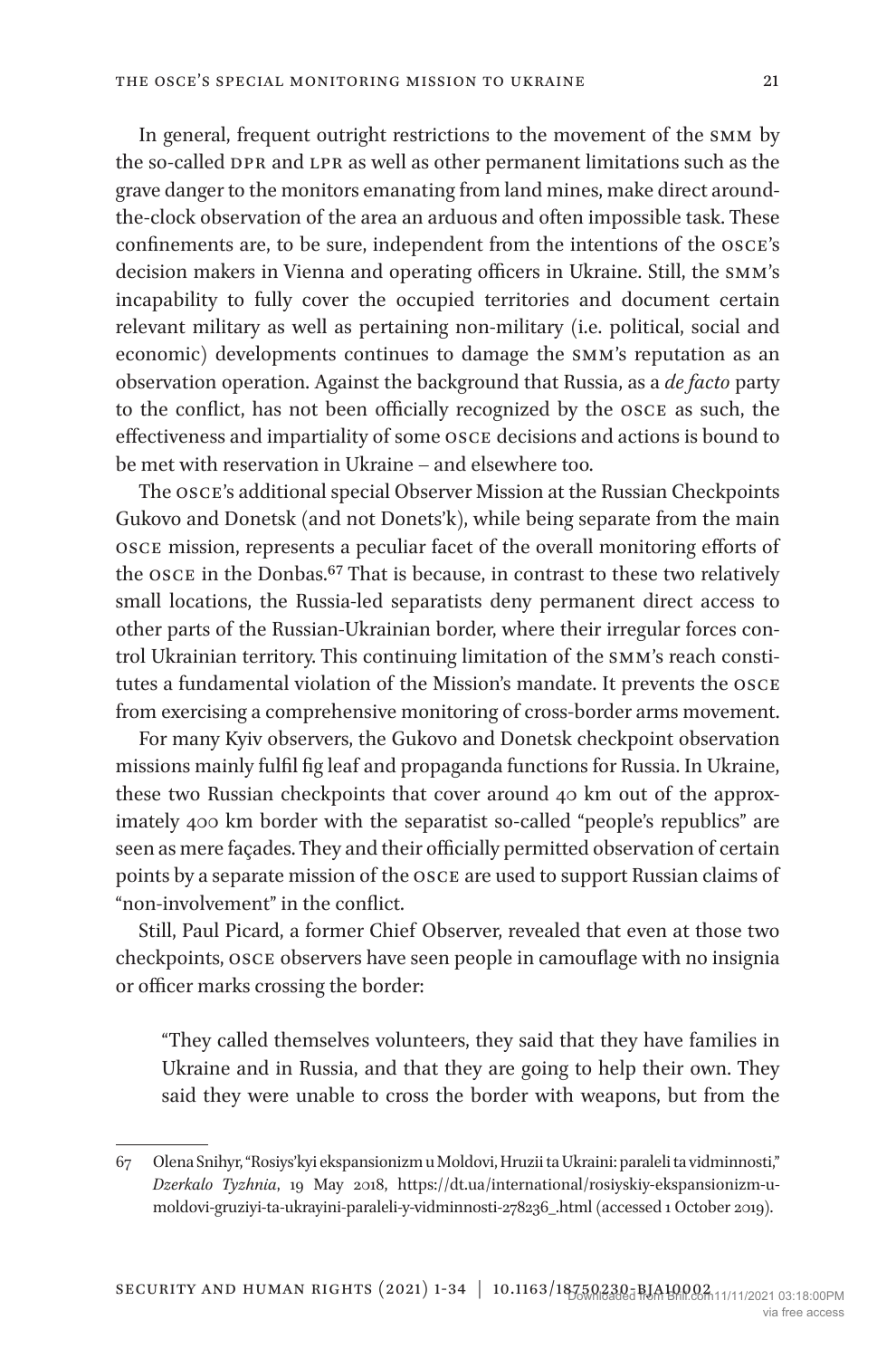[other] side they could get it in certain organizations. [...] I explained each time that our mandate is very limited, that we monitor only two checkpoints: the Gukovo checkpoint and the Donetsk checkpoint, that we cannot talk about what is happening on the remaining 400 kilometers of the border. And what happens between the checkpoints, we can never see."[68](#page-21-0)

### **Russian Diplomatic and Political Sabotage of the smm's Operation**

Looking back at the last 30 years, the above Ukrainian discontent with the osce can be seen as merely reflecting larger issues in the Organization's post-Soviet existence not specific to the Donbas conflict. There has always been ambivalence, in the stances of various post-Soviet states, about the csce's and later osce's role in post-communist Eastern Europe. The csce/osce was and is perceived differently by the opposing parties of the post-1991 political, diplomatic and military confrontations. This is especially so for those states that are in armed conflict with each other within frozen, simmering or hot territorial conflicts, in the region, yet are nevertheless all full and supposedly equal participants of the same regional organization.

The contradictory structure of this situation is a reason for the curious phenomenon that the osce has occasionally been simultaneously considered to be an ally of the confronting sides of such conflicts. This paradoxical situation is a result of, among others, the mentioned largely consensual mode of its decision making[.69](#page-21-1) Thus, for example, during the 1990s,

"[t]he Russian government of Boris Yeltsin actively supported the osce's diplomatic engagement in Estonia and Latvia, because Yeltsin saw the missions as a means of protecting the rights of Russian minorities in both countries while defending his credibility against his own nationalist domestic critics. Government officials in Estonia, Latvia, and Ukraine, by contrast, viewed the osce's involvement as a means of

<span id="page-21-0"></span><sup>68</sup> Oksana Kovalenko, "Iliuzia kontroliu: chomu misia obse ne bachyt' tankiv rosiian na kordoni," *Ukrains'ka Pravda*, 2 April 2018, <https://www.pravda.com.ua/articles/2018/04/2/7176457/> (accessed 1 October 2019).

<span id="page-21-1"></span><sup>69</sup> Lamberto Zannier, Christian Nünlist, David Svarin, Thomas Greminger, Pál Dunay, "Overcoming the East-West Divide: Perspectives on the role of the osce in the Ukraine crisis," *ETH Zurich Center for Security Studies*, December 2014, [https://www.research-collection.](https://www.research-collection.ethz.ch/bitstream/handle/20.500.11850/93075/eth-47061-01.pdf) [ethz.ch/bitstream/handle/20.500.11850/93075/eth-47061-01.pdf](https://www.research-collection.ethz.ch/bitstream/handle/20.500.11850/93075/eth-47061-01.pdf) (accessed 1 October 2019).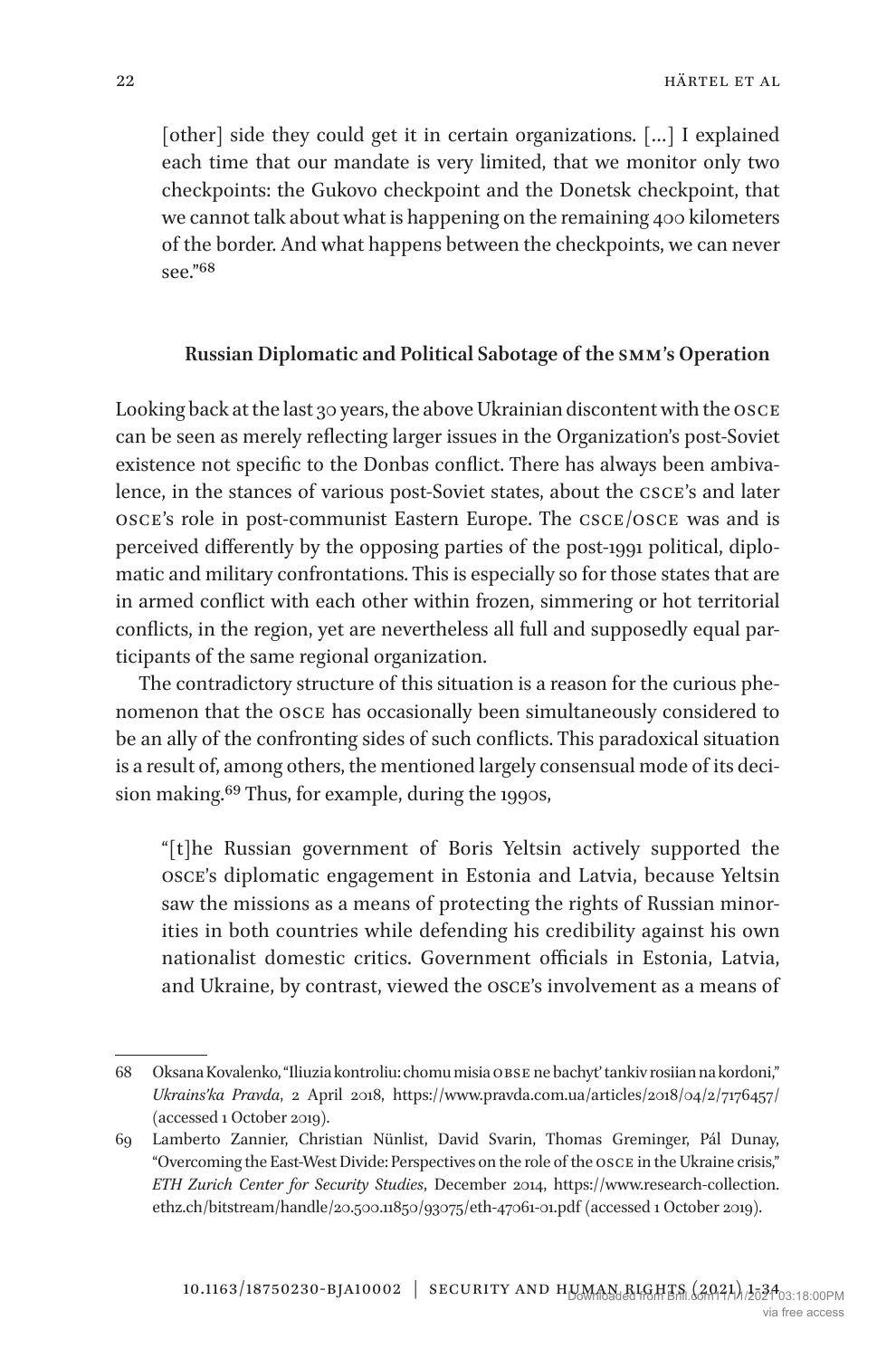strengthening their countries' ties to the West and breaking their dependence on Russia.["70](#page-22-0)

Partially similar ambiguity is detectable in the osce's current operation in Ukraine where its role and impact are also assessed differently by the parties to the conflict. The Ukrainian government relies on the smm's observation reports of ceasefire violations to substantiate its allegations against Kremlinled separatists that they are violating various agreements.

Russia also uses officially published observations of the osce. Yet, it refers more often to Observer Mission reports from the Ukrainian-Russian border checkpoints at Gukovo and Donetsk although, as mentioned, the observable area there only covers one tenth of the border that Russia shares with Donbas territory currently not controlled by Ukraine's government. The Kremlin employs these secondary osce reports to convince the Russian population and receptive international audiences that the Observer Mission's monitoring of these two checkpoints supposedly confirms Moscow's continuing claim that no Russian weaponry and servicemen are crossing the border.

Since 2016, the Russian Federation has been the only country in the Organization to vote against repeated proposals to extend the osce's permanent monitoring presence to the entire border between Russia and the two so-called "people's republics.["71](#page-22-1) The Kremlin's resistance to such an extension of the smm's reach is part and parcel of Russia's concerted international and domestic effort to publicly misinterpret its delegated inter-state war against Ukraine.[72](#page-22-2) Against overwhelming evidence to the contrary, Moscow continues to portray the conflict as a domestic civil war within Ukraine[.73](#page-22-3) In the

<span id="page-22-0"></span><sup>70</sup> Levinger, "Forging Consensus for Atrocity Prevention," pp. 65–66.

<span id="page-22-1"></span><sup>71</sup> Oksana Kovalenko, "Iliuzia kontroliu: chomu misia obse ne bachyt' tankiv rosiian na kordoni," *Ukrains'ka pravda*, 2 April 2018, <https://www.pravda.com.ua/articles/2018/04/2/7176457/> (accessed 1 October 2019).

<span id="page-22-2"></span><sup>72</sup> Hauter, "Delegated Interstate War."

<span id="page-22-3"></span><sup>73</sup> The Kremlin's official interpretation of the conflict is, one needs to add, partly shared by some Western-based scholars such as: Sergiy Kudelia, "Domestic Sources of the Donbas Insurgency," *PONARS Eurasia Policy Memos*, no. 351 (2014), [www.ponarseurasia.org/memo/](http://www.ponarseurasia.org/memo/domestic-sources-donbas-insurgency) [domestic-sources-donbas-insurgency](http://www.ponarseurasia.org/memo/domestic-sources-donbas-insurgency) (accessed 9 September 2018); Sergiy Kudelia, "Reply to Andreas Umland: The Donbas Insurgency Began at Home," *PONARS Eurasia*, 8 October 2014, [www.ponarseurasia.org/article/reply-andreas-umland-donbas-insurgency-began-home](http://www.ponarseurasia.org/article/reply-andreas-umland-donbas-insurgency-began-home)  (accessed 9 September 2018); Ivan Katchanovski, "The Separatist War in Donbas: A Violent Break-up of Ukraine?" *European Politics and Society,* vol. 17, no. 4 (2016), pp. 473–489; Serhiy Kudelia, "The Donbas Rift," *Russian Politics and Law*, vol. 54, no. 1 (2016), pp. 5–27. It should be noted, however, that these scholars can – unlike many Russian academics publishing on this topic – not count as Moscow's agents.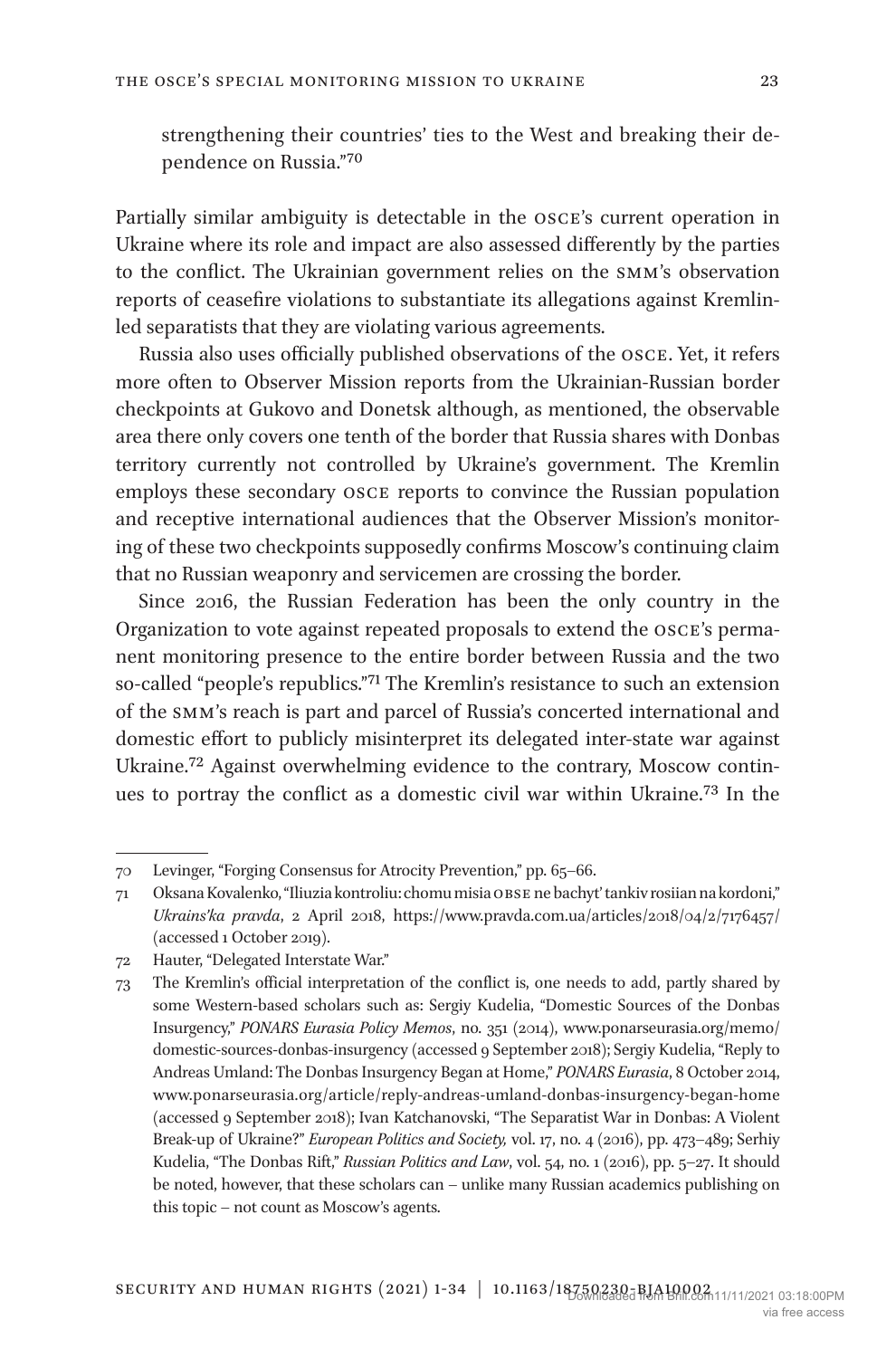Kremlin's self-representation, Russia may be a political ally of the separatists. But it allegedly neither was an instigator nor is it an active participant of the armed conflict in the Donets' Basin – a claim that most specialized observers outside Russia and her allies reject[.74](#page-23-0)

The function of the civil war imagery in Kremlin-guided Russian and pro-Russian discourses is to provide Moscow with leverage vis-à-vis Kyiv and the West. The domestic conflict narrative is designed to increase tensions in Ukrainian society that would, from the Kremlin's point of view, ideally lead to state collapse. In view of this approach, it has been predicted that

"Russia will not agree to hand over border control to the Ukrainian authorities as long as it is not necessary in its cost-benefit calculation. It

<span id="page-23-0"></span><sup>74</sup> E.g.: Nikolay Mitrokhin, "Infiltration, Instruktion, Invasion: Russlands Krieg in der Ukraine," *Osteuropa*, vol. 64, no. 8 (2014), pp. 3–16; Andreas Umland, "In Defense of Conspirology: A Rejoinder to Serhiy Kudelia's Anti-Political Analysis of the Hybrid War in Eastern Ukraine," *PONARS Eurasia*, 30 September 2014, [www.ponarseurasia.org/article/defense-conspirology](http://www.ponarseurasia.org/article/defense-conspirology-rejoinder-serhiy-kudelias-anti-political-analysis-hybrid-war-eastern)[rejoinder-serhiy-kudelias-anti-political-analysis-hybrid-war-eastern](http://www.ponarseurasia.org/article/defense-conspirology-rejoinder-serhiy-kudelias-anti-political-analysis-hybrid-war-eastern) (accessed 9 September 2018); Nikolai Mitrokhin, "Grubye liudi: kak russkie natsionalisty sprovotsirovali grazhdanskuiu voinu v Ukraine," *Forum noveishei vostochnoevropeiskoi istorii i kul'tury*, vol. 11, no. 2 (2014), pp. 53–74; Nikolai Mitrokhin, "Infiltration, Instruction, Invasion: Russia's War in the Donbass," *Journal of Soviet and Post-Soviet Politics and Society*, vol. 1, no. 1 (2015), pp. 219–250; Ulrich Schneckener, "Hybrider Krieg in Zeiten der Geopolitik? Zur Deutung und Charakterisierung des Donbass-Konflikts," *Politische Vierteljahresschrift*, vol. 57, no. 4 (2016), pp. 586–613; Oleksandr Zadorozhnii, "Hybrid War or Civil War? The Interplay of Some Methods of Russian Foreign Policy Propaganda with International Law," *Kyiv-Mohyla Law and Politics Journal*, no. 2 (2016), pp. 117–128; Anton Shekhovtsov, "How Alexander Dugin's Neo-Eurasianists Geared up for the Russian-Ukrainian War in 2005–2013," *Euromaidan Press*, 26 January 2016, euromaidanpress.com/2016/01/26/how-alexander-dugins-neoeurasianists-geared-up-for-the-russian-ukrainian-war-in-2005–2013/ (accessed 15 September 2018); Andrew Wilson, "The Donbas in 2014: Explaining Civil Conflict Perhaps, but not Civil War," *Europe-Asia Studies*, vol. 68, no. 4 (2016), pp. 631–652; Tatyana Malyarenko and Stefan Wolff, "The Logic of Competitive Influence-Seeking: Russia, Ukraine, and the Conflict in Donbas," *Post-Soviet Affairs*, vol. 34, no. 4 (2018), pp. 191–212; Andreas Umland, "The Glazyev Tapes, Origins of the Donbas Conflict, and Minsk Agreements," *Foreign Policy Association*, 13 September 2018, foreignpolicyblogs.com/2018/09/13/the-glazyev-tapes-origins-of-thedonbas-conflict-and-minsk-agreements/ (accessed 15 September 2018); Nikolay Mitrokhin, "Im Namen des Staates: Russische Nationalisten im Ukraine-Einsatz," *Osteuropa*, vol. 69, nos. 3–4 (2019), pp. 103–122; Oleksandr Melnyk, "From the 'Russian Spring' to the Armed Insurrection: Russia, Ukraine and Political Communities in the Donbas and Southern Ukraine," *The Soviet and Post-Soviet Review*, vol. 47, no. 1 (2020), pp. 3–38; Vlad Mykhnenko, "Causes and Consequences of the War in Eastern Ukraine: An Economic Geography Perspective," *Europe-Asia Studies*, vol. 72, no. 3 (2020), 528–560; Sanshiro Hosaka, "Welcome to Surkov's Theater: Russian Political Technology in the Donbas War," *Nationalities Papers*, vol. 47, no. 5 (2020), pp. 750–773.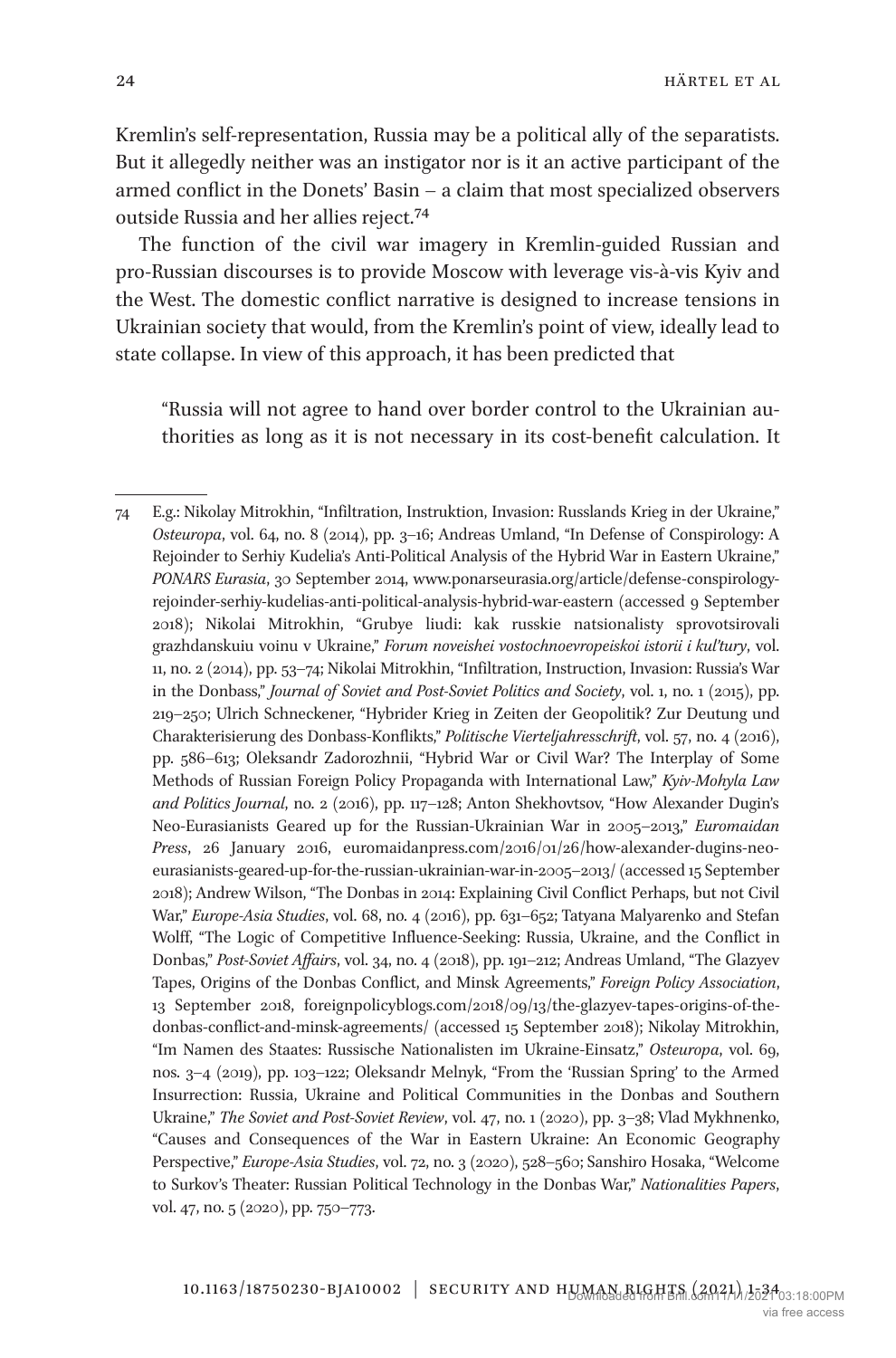would practically mean losing influence over the DPR and the LPR, which is a very high price to pay for the Russian regime. Ukrainian forces would be able to regain control over the territories, thus denying Russia its leverage over Kyiv through separatist-controlled areas."[75](#page-24-0)

For Ukraine and its supporters in the international community, the osce's unhindered observation of, if not full control over, the entire border with Russia is at the core of a sustainable conflict settlement. Once gained, it would allow to track and counter-act the illegal movement of weaponry, equipment and other supplies from Russia to the non-government-controlled areas of Donbas. The former Deputy Head of the Presidential Administration of Ukraine Kostiantyn Yeliseev has, among others, identified the osce's full access to the border as a crucial issue. He argued that "special emphasis should be made on obtaining permanent access for the osce smm to the occupied areas, including the border."[76](#page-24-1) The EU too has explicitly come out in favor of expansion of the osce's access to the border. Among others, Federica Mogherini, the Union's former High Representative for Foreign Affairs and Security Policy, has repeatedly demanded unobstructed direct access for monitors to the non-government-controlled section of the Ukrainian-Russian border, and advocated the expansion of the geography of the OSCE SMM's ground operations.<sup>77</sup>

However, were such a scenario ever to become real, a significant enlargement of the Mission's staff and resources would be required in order to enable the smm to provide continuous on-the-spot monitoring of the 400-km-long border section in question. The political, financial and organizational dimensions of this issue are understood in Ukraine. Tetiana Sylina, foreign affairs editor of the Kyiv newspaper *Mirror of the Week*, asked in 2015:

"…[H]ow will the osce—if Russia suddenly agrees—control four hundred (!) kilometers of the border? How many people will be involved in this process? What kind of equipment will they be equipped with? What powers will be given to them? Will they be able to prevent the illegal

<span id="page-24-0"></span><sup>75</sup> Kostanyan Hrant and Stefan Meister, "Ukraine, Russia and the EU: Breaking the Deadlock in the Minsk Process", *CEPS Working Document*, no. 423, June 2016, p. 5, [https://biblio.ugent.be/](https://biblio.ugent.be/publication/8514008) [publication/8514008](https://biblio.ugent.be/publication/8514008) (accessed 1 October 2019).

<span id="page-24-1"></span><sup>76</sup> Kostiantyn Eliseev, "Bilorus'kyi Mins'k, frantsuz'ka Normandiia i myr dlia ukrains'koho Donbasu," *Ukrains'ka pravda*, 6 July 2019, [https://www.pravda.com.ua/columns/](https://www.pravda.com.ua/columns/2019/07/6/7220189/) [2019/07/6/7220189/](https://www.pravda.com.ua/columns/2019/07/6/7220189/) (accessed 1 October 2019).

<span id="page-24-2"></span><sup>77</sup> Oleksiy Koval', "Zustrich nezdiysnennyh idei," *Dzerkalo tyzhnia*, 9 December 2016, [https://](https://dt.ua/international/zustrich-nezdiysnennih-idey-nimechchina-pidbila-pidsumki-svogo-golovuvannya-v-obsye-_.html) [dt.ua/international/zustrich-nezdiysnennih-idey-nimechchina-pidbila-pidsumki-svogo](https://dt.ua/international/zustrich-nezdiysnennih-idey-nimechchina-pidbila-pidsumki-svogo-golovuvannya-v-obsye-_.html)[golovuvannya-v-obsye-\\_.html](https://dt.ua/international/zustrich-nezdiysnennih-idey-nimechchina-pidbila-pidsumki-svogo-golovuvannya-v-obsye-_.html) (accessed 1 October 2019).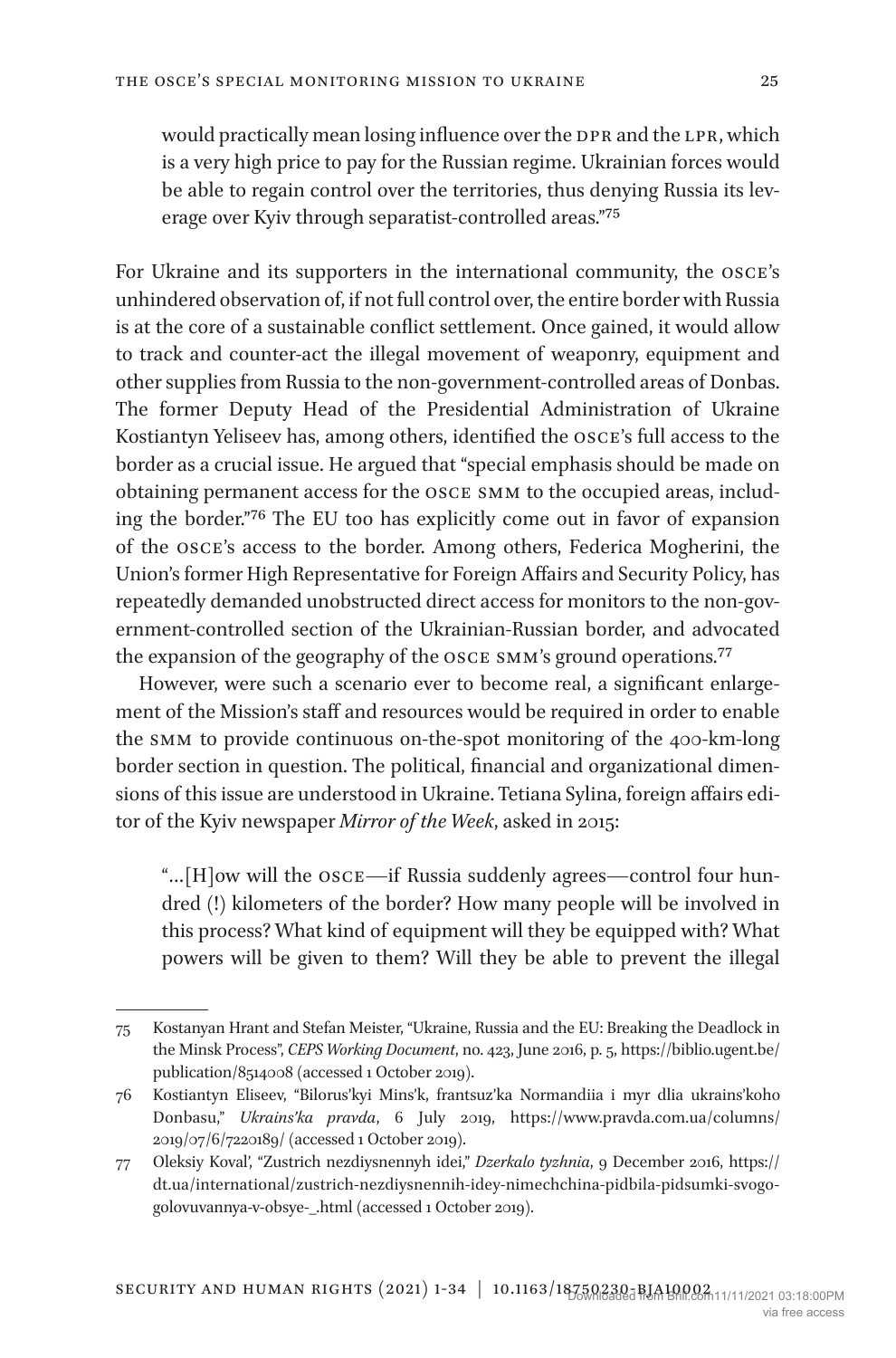crossing of the border, or will they only fix the cases noted? Will the Organization find funds […]?"[78](#page-25-0)

In any way, as of early 2021, the Kremlin has not become interested in solving or, at least, freezing the conflict which would be a precondition for a heavier presence of the osce in the Donbas. Rather, Moscow seemingly wants to let the low-intensity war simmer on, and to keep in place its diverse levers of influence in the Donbas. Russia's unofficial military presence and close oversight of the DPR as well as LPR combined with her *de facto* veto power at the OSCE and partial influence on the smm allows Moscow to control the political agenda in the region. The complexity of the Kremlin's mixed strategies to shape the situation in Eastern Ukraine encounters an insufficiently prepared international community that struggles to adapt the osce's mode of operation to Russia's wishes in order to secure, at least, a continuation of its observation activity on the spot.

As Matthew Levinger argued, the osce has yet to find a way to deal, in general, with such situations:

"Some of the most intractable conflicts in the osce region—e.g. those in Ukraine, the South Caucasus, Moldova, and Nagorno-Karabakh—are located in areas on the periphery of the Russian Federation where Russia has a strong vested interest in the outcome. Given the osce's lack of material instruments of leverage, the organization is unlikely to be able to successfully mediate such conflicts that have become locked into a 'security competition' frame.["79](#page-25-1)

While officially approving of its creation, Moscow was, from the beginning, unsupportive of the osce smm, agreed only reluctantly to its creation, and tried to slow down its deployment. It understood that the Mission's operation would create obstacles for implementing Russian policies in the Donbas. That the Kremlin approved the set up of the Mission at all was apparently due to the fact that it wanted to prevent a possible arrival of other international monitors in the Donets' Basin. Johan Engvall details that

"for a while it appeared unlikely that the osce participating states would agree on the mission at all. Facing the risk of a stalled process, some EU

<span id="page-25-0"></span><sup>78</sup> Tetiana Sylina, "Mins'ka khalabuda," *Dzerkalo tyzhnia*, 28 August 2015, [https://dt.ua/internal/](https://dt.ua/internal/minska-halabuda-_.html) [minska-halabuda-\\_.html](https://dt.ua/internal/minska-halabuda-_.html) (accessed 1 October 2019).

<span id="page-25-1"></span><sup>79</sup> Levinger, "Forging Consensus for Atrocity Prevention," p. 68.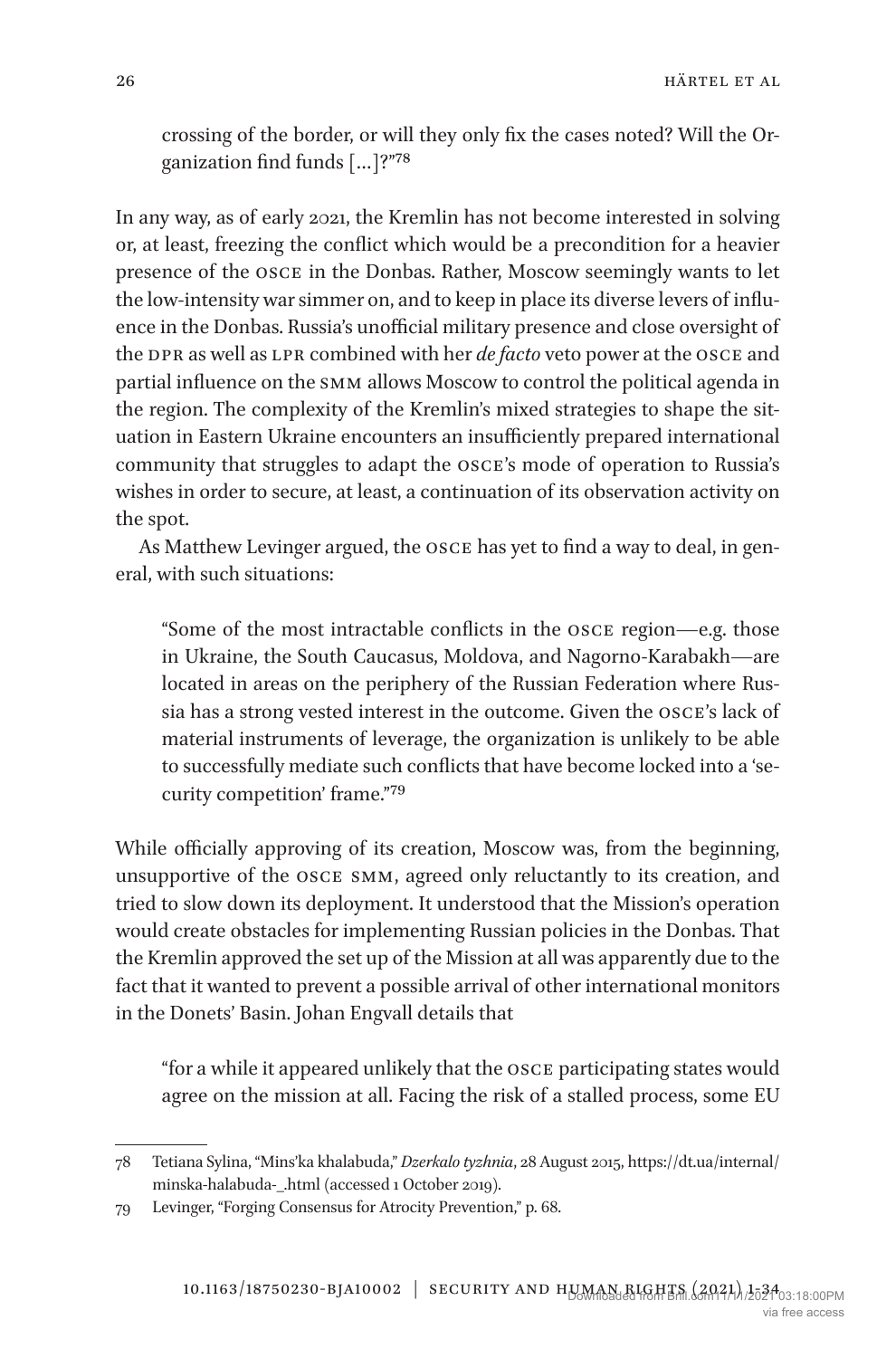member states in a parallel track pushed for an EU mission. On March 20, [2014] the day before the OSCE participating states agreed to the SMM, the European Council turned the heat on Russia by putting the option of an EU observer mission on the table: 'In the absence of an osce mission in the coming days, the European Union will launch an EU observer mission.' Moscow, fearing an EU mission, responded the next day by accepting the osce smm, the size, geographical scope and management of which it had managed to constrain during the negotiations."[80](#page-26-0)

# **Conflicts of the SMM with the "DPR/LPR" and the Ukrainian Government**

osce's reports are referred to by both sides of the conflict when they accuse each other of violating the Minsk Agreements.<sup>81</sup> Both sides have also imposed restrictions to the freedom of movement of the special monitors. However, a disproportionately larger amount of such restrictions have been imposed by the so called "people's republics," and a far smaller number by the Ukrainian government.[82](#page-26-2) One justification that Kyiv has given for such restrictions is that it fears that Russian or pro-Russian smm members may use monitoring inspections for military reconnaissance purposes, and report relevant observations to Moscow.

Another recurring issue of the smm's movements within the non-government controlled territories was and is that the monitors have been threatened or attacked while conducting their patrols[.83](#page-26-3) At the early stages of the conflict, osce monitors were arrested and held by pro-Russian war lords. Sometimes, their cars were fired at.<sup>84</sup> Parked vehicles and monitoring equipment were

<span id="page-26-0"></span><sup>80</sup> Engvall, "osce and Military-Confidence Building in Conflicts," p. 40.

<span id="page-26-1"></span><sup>81</sup> Andriy Karakuts, "obse na Donbasi: misia-zaruchnyk," *Ukrains'ka Pravda*, 13 August 2015, pravda.com.ua/columns/2015/08/13/7077636/ (accessed 1 October 2019).

<span id="page-26-2"></span><sup>82</sup> E.g.: "April – June 2019 Trends and observations from the Special Monitoring Mission to Ukraine," OSCE, 11 July 2019, [https://www.osce.org/special-monitoring-mission-to](https://www.osce.org/special-monitoring-mission-to-ukraine/425429)[ukraine/425429](https://www.osce.org/special-monitoring-mission-to-ukraine/425429) (accessed 5 October 2019).

<span id="page-26-3"></span><sup>83</sup> Ihor Ievtushenko, "The role and place of international organizations in the settlement of armed conflicts in the southeast of Ukraine (legal aspects)," *Problems of Legality*, no. 131 (2015), pp. 124–132, [https://www.researchgate.net/publication/311956231\\_The\\_role\\_and\\_](https://www.researchgate.net/publication/311956231_The_role_and_place_of_international_organizations_in_the_settlement_of_armed_conflicts_in_the_southeast_of_Ukraine_legal_aspects) [place\\_of\\_international\\_organizations\\_in\\_the\\_settlement\\_of\\_armed\\_conflicts\\_in\\_the\\_](https://www.researchgate.net/publication/311956231_The_role_and_place_of_international_organizations_in_the_settlement_of_armed_conflicts_in_the_southeast_of_Ukraine_legal_aspects) [southeast\\_of\\_Ukraine\\_legal\\_aspects](https://www.researchgate.net/publication/311956231_The_role_and_place_of_international_organizations_in_the_settlement_of_armed_conflicts_in_the_southeast_of_Ukraine_legal_aspects) (accessed 1 October 2019).

<span id="page-26-4"></span><sup>84</sup> "osce Special Monitoring Mission patrol comes under fire in Donbas," *Censor.net*, 10 June 2019, [https://censor.net.ua/en/news/3131451/osce\\_special\\_monitoring\\_mission\\_patrol\\_](https://censor.net.ua/en/news/3131451/osce_special_monitoring_mission_patrol_comes_under_fire_in_donbas) [comes\\_under\\_fire\\_in\\_donbas](https://censor.net.ua/en/news/3131451/osce_special_monitoring_mission_patrol_comes_under_fire_in_donbas) (accessed 1 October 2019).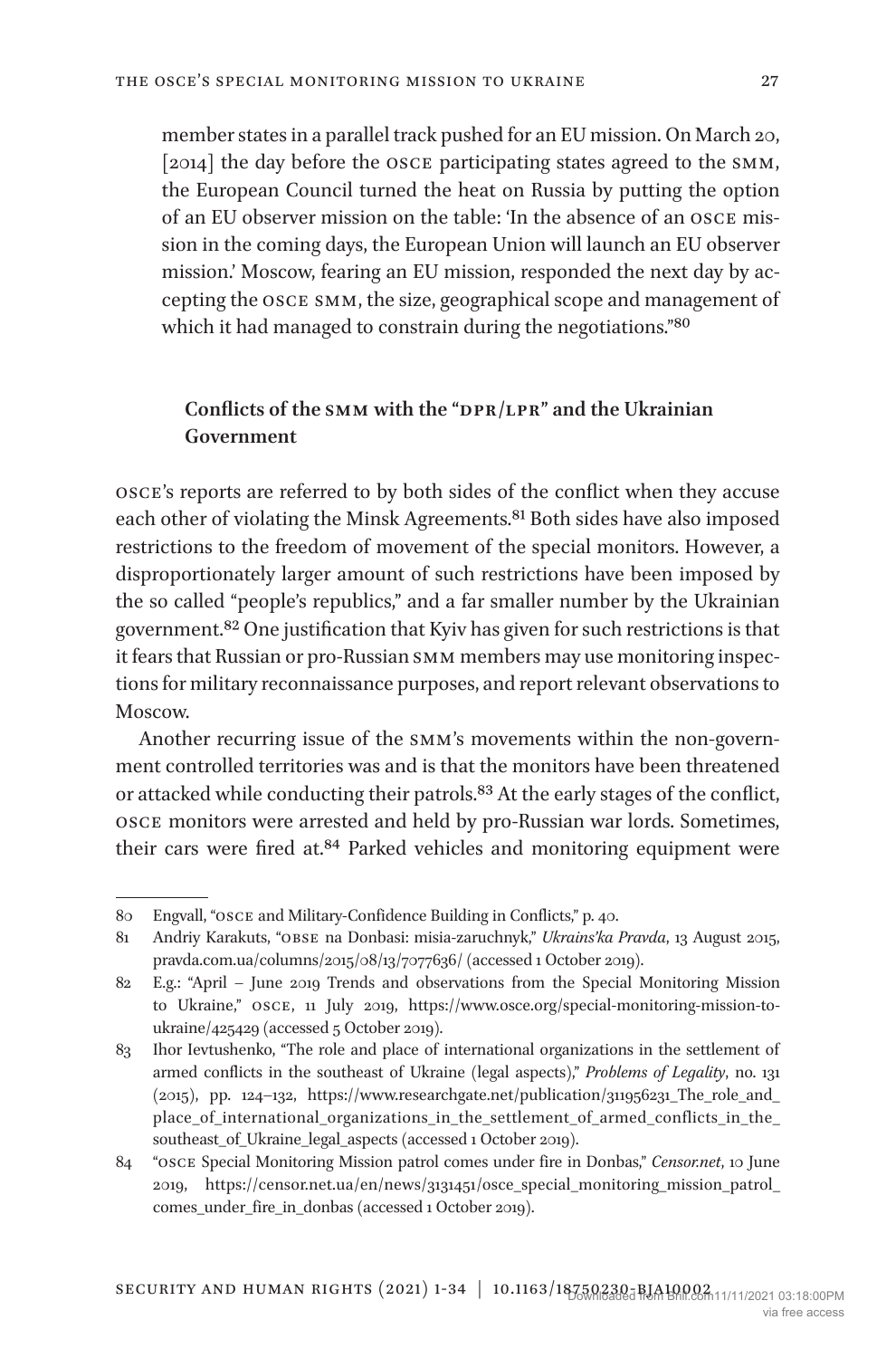purposefully destroyed[.85](#page-27-0) In recent years, long-range cameras of the osce smm have been frequently destroyed, turned off, or prevented from being installed by Russia-led separatists.<sup>86</sup> As mentioned, UAVs are jammed and have been shot at. Against this background, it has been argued that "there is little point in increasing the size of the smm if it does not have the security and access needed to do its job. The osce should be cautious about expanding the Mission unless it is given better political support.["87](#page-27-2)

The osce's disagreements with the Ukrainian government are often related to Kyiv's complaints about monitors' – particularly, those with Russian citizenship – alleged sympathies for, or even involvement with, the Russia-led Donbas separatists' ideas and activities. There was in 2016 a widely reported scandal around some monitors' apparent attendance of a wedding of a separatist fighter – an incident that led to the osce's dismissal of those monitors present there[.88](#page-27-3) In 2019, another osce officer was dismissed after explicitly expressing his anti-Ukrainian views.<sup>89</sup> On the other hand, there have been distorted Ukrainian reports about the osce's allegedly biased observations, and supposedly exclusive recording of crimes by the Ukrainian military.<sup>90</sup>

<span id="page-27-0"></span><sup>85</sup> Viktor Kotyhorenko, "Chy mozhlyve zhyttia poza Mins'kom?" *Dzerkalo tyzhnia*, 24 June 2016, [https://dt.ua/internal/chi-mozhlive-zhittya-poza-minskom-\\_.html](https://dt.ua/internal/chi-mozhlive-zhittya-poza-minskom-_.html) (accessed 1 October 2019).

<span id="page-27-1"></span><sup>86</sup> "Neshchodavno vstanovlenu na shodi Ukrainy kameru smm obse znyshcheno vognem zi strilets'koi zbroi," OSCE, 10 August 2017, [https://www.osce.org/uk/special-monitoring](https://www.osce.org/uk/special-monitoring-mission-to-ukraine/335281)[mission-to-ukraine/335281](https://www.osce.org/uk/special-monitoring-mission-to-ukraine/335281) (accessed 5 October 2019); "Boiovyky 'DNR' vidkliuchyly kamery obse v raiyoni Donets'kogo aeroportu," *Ukrinform*, 23 May 2016, [https://www.ukrinform.ua/](https://www.ukrinform.ua/rubric-ato/2021679-bojoviki-dnr-vidklucili-kameri-obse-v-rajoni-doneckogo-aeroportu.html) [rubric-ato/2021679-bojoviki-dnr-vidklucili-kameri-obse-v-rajoni-doneckogo-aeroportu.html](https://www.ukrinform.ua/rubric-ato/2021679-bojoviki-dnr-vidklucili-kameri-obse-v-rajoni-doneckogo-aeroportu.html)  (accessed 1 October 2019).

<span id="page-27-2"></span><sup>87</sup> "Lessons Learned for the osce from it's engagement in Ukraine", *Interim Report and Recommendations of the Panel of Eminent Persons on European Security as a Common Project*, June 2015, [https://www.academia.edu/22566217/Lessons\\_Learned\\_for\\_the\\_OSCE\\_from\\_](https://www.academia.edu/22566217/Lessons_Learned_for_the_OSCE_from_its_engagement_in_Ukraine_-_interim_report_and_recommendations_of_the_Panel_of_Eminent_Persons_on_European_Security_as_a_Common_Project) [its\\_engagement\\_in\\_Ukraine\\_-\\_interim\\_report\\_and\\_recommendations\\_of\\_the\\_Panel\\_of\\_](https://www.academia.edu/22566217/Lessons_Learned_for_the_OSCE_from_its_engagement_in_Ukraine_-_interim_report_and_recommendations_of_the_Panel_of_Eminent_Persons_on_European_Security_as_a_Common_Project) [Eminent\\_Persons\\_on\\_European\\_Security\\_as\\_a\\_Common\\_Project](https://www.academia.edu/22566217/Lessons_Learned_for_the_OSCE_from_its_engagement_in_Ukraine_-_interim_report_and_recommendations_of_the_Panel_of_Eminent_Persons_on_European_Security_as_a_Common_Project) (accessed 1 October 2019).

<span id="page-27-3"></span><sup>88</sup> "obse zvil'nyly sposterigachiv, yaki zasvitylys' na vesilli u terorystiv," *5.ua*, 7 April 2016, [https://www.5.ua/polityka/obsye-zvilnyly-sposterihachiv-iaki-pohulialy-na-vesilli-u](https://www.5.ua/polityka/obsye-zvilnyly-sposterihachiv-iaki-pohulialy-na-vesilli-u-boiovykiv-110898.html)[boiovykiv-110898.html](https://www.5.ua/polityka/obsye-zvilnyly-sposterihachiv-iaki-pohulialy-na-vesilli-u-boiovykiv-110898.html) (accessed 1 October 2019).

<span id="page-27-4"></span><sup>89</sup> "V smm obse zaiavili, chto 'priniali mery' v otnoshenii chlena missii, rossiianina Alekseeva, kotoryi zhelal 'smerti ukropam'," *Censor.net*, 12 August 2019, [https://censor.net.](https://censor.net.ua/news/3142540/v_smm_obse_zayavili_chto_prinyali_mery_v_otnoshenii_chlena_missii_rossiyanina_alekseeva_kotoryyi_jelal) [ua/news/3142540/v\\_smm\\_obse\\_zayavili\\_chto\\_prinyali\\_mery\\_v\\_otnoshenii\\_chlena\\_missii\\_](https://censor.net.ua/news/3142540/v_smm_obse_zayavili_chto_prinyali_mery_v_otnoshenii_chlena_missii_rossiyanina_alekseeva_kotoryyi_jelal) [rossiyanina\\_alekseeva\\_kotoryyi\\_jelal](https://censor.net.ua/news/3142540/v_smm_obse_zayavili_chto_prinyali_mery_v_otnoshenii_chlena_missii_rossiyanina_alekseeva_kotoryyi_jelal) (accessed 1 October 2019).

<span id="page-27-5"></span><sup>90</sup> "U smm obse prokomentuvaly vstanovlennia videokamery u Krasnogorivtsi," *Radio Svoboda*, 23 July 2018, <https://www.radiosvoboda.org/a/29385121.html> (accessed 1 October 2019).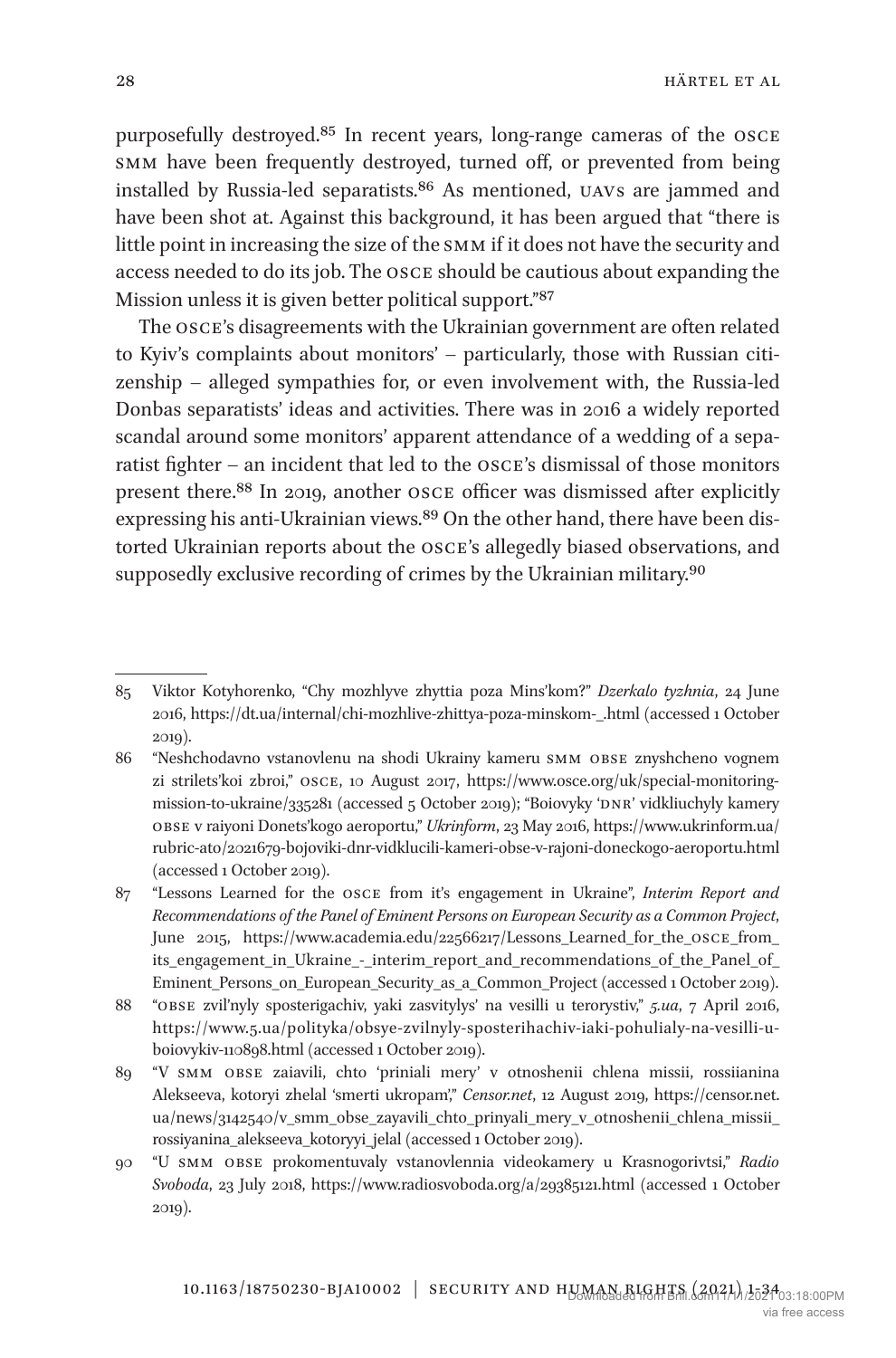While Kyiv has, in general, welcomed the activities of the SMM, it repeatedly demanded, via official statements of the Ukrainian delegation to the osce, that the Mission should put more effort into fulfilling its obligations, as Kyiv sees them, under the existing mandate. One such Ukrainian statement, for instance, said:

"We are fully aware of the security challenges, which the monitors face in these areas while trying to implement the smm's mandate, and we urge the Russian side to stop any threats or intimidation of unarmed civilian observers. Still, we expect the Mission to pay close attention to this part of its mandate. The smm's findings on the situation in Russia-occupied parts of Donbas related to religious communities or on a very limited scope for freedom of expression and limited access to information including tv channels, websites, books and publications in the Ukrainian language, are valuable for us. We encourage the Mission to provide more information on these issues, not only in the reports of the Chief Monitor to the Permanent Council, but in the daily and weekly reports as well."[91](#page-28-0)

With regard to increased activities of the Russian Federation in the Black Sea too, the Ukrainian government has criticized the osce for not sufficiently addressing this issue. The delegation of Ukraine to the osce has stated:

"A brief information on the 'possible effects on the socio-economic situation', included into your [Ambassador Çevik's] report to the pc [Permanent Council], does not duly reflect the scope of security, socio-economic and humanitarian challenges stemming from the ongoing of Russia's militarization of the Sea of Azov, the Black Sea and the occupied Crimean peninsula. As these challenges continue to affect the security situation, freedom of navigation and trade far beyond the Sea of Azov, we urge the smm to enhance its monitoring activities in this field."[92](#page-28-1)

<span id="page-28-0"></span><sup>91</sup> "Statement by the delegation of Ukraine to the osce in response to Ambassador Martin Sajdik, Special Representative of the Chairperson-in-Office, and Ambassador Halit Çevik, Chief Monitor of the osce smm to Ukraine," *Ministry of Foreign Affairs of Ukraine*, 4 July 2019, [https://mfa.gov.ua/en/press-center/news/73644-zajava-delegaciji-ukrajini-v-obse](https://mfa.gov.ua/en/press-center/news/73644-zajava-delegaciji-ukrajini-v-obse-u-vidpovidy-na-dopovidi-specpredstavnika-dijuchogo-golovi-obse-martina-sajdika-ta-golovi-smm-obse-v-ukrajini-khalita-chevika-movoju-originalu)[u-vidpovidy-na-dopovidi-specpredstavnika-dijuchogo-golovi-obse-martina-sajdika-ta](https://mfa.gov.ua/en/press-center/news/73644-zajava-delegaciji-ukrajini-v-obse-u-vidpovidy-na-dopovidi-specpredstavnika-dijuchogo-golovi-obse-martina-sajdika-ta-golovi-smm-obse-v-ukrajini-khalita-chevika-movoju-originalu)[golovi-smm-obse-v-ukrajini-khalita-chevika-movoju-originalu](https://mfa.gov.ua/en/press-center/news/73644-zajava-delegaciji-ukrajini-v-obse-u-vidpovidy-na-dopovidi-specpredstavnika-dijuchogo-golovi-obse-martina-sajdika-ta-golovi-smm-obse-v-ukrajini-khalita-chevika-movoju-originalu) (accessed 5 October 2019). Ambassador Yaşar Halit Çevik has been the Chief Monitor of the osce Special Monitoring Mission to Ukraine since June 1st, 2019.

<span id="page-28-1"></span><sup>92</sup> *Ibid*.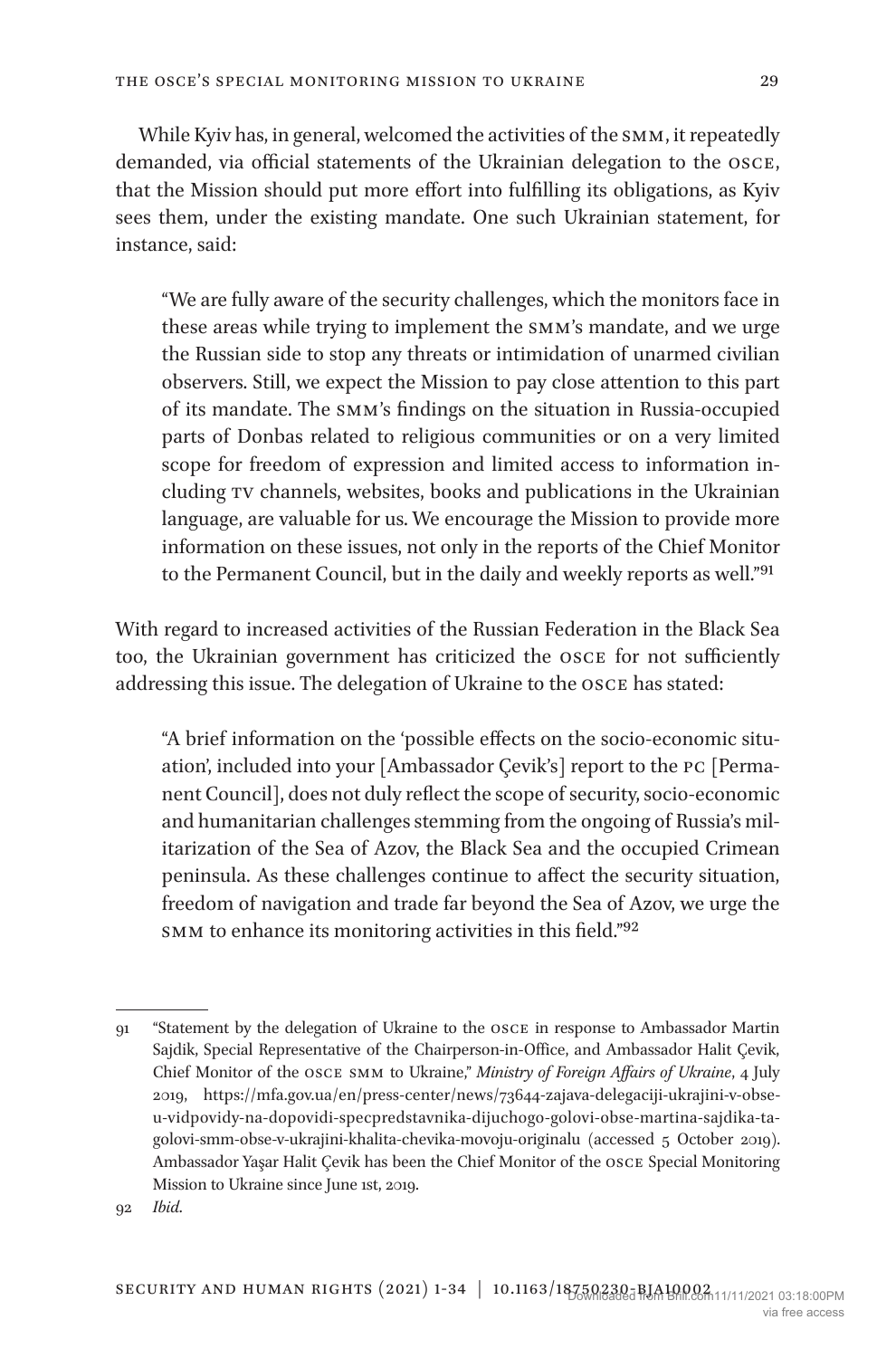## **Lessons Learned for Similar Future osce Missions**

This article aimed to answer the question if the smm so far has had a positive, negative or neutral influence on the de-escalation of the conflict in Ukraine's Donbas basin. We, first, briefly illustrated why the smm in Ukraine works under the extraordinary circumstances of an initially high- and later low-intensity conflict and of having to monitor a territory far exceeding the scope of previous osce missions. We then partially reported and tentatively reflected upon the debate among Ukrainian and international observers related to the smm's mandate and performance.

We find that the mandate's circumscribed nature, the SMM's lack of sufficient resources and the contradictions stemming from the simultaneous involvement of the osce in the Minsk Process are serious as well as objective challenges and sometimes plain hindrances for the Mission to fully implement its supposed task of soothing and ideally ending the conflict. The most obstructive effects on the smm's performance are emanating from Russia's peculiar double-role as a *de facto* participant/instigator of the conflict and an, at the same time, major player within the osce. Moreover, a whole number of on-the-spot restrictions by the pro-Russian DPR/LPR satellite regimes, and, to a lesser degree, of the Ukrainian government have been and are today frequently hindering the fulfillment of the Mission's limited mandate. Despite such shortcomings, we have also found that the smm's continuous presence, the gradual improvement of its monitoring efforts in the Donbas, and its methodological as well technological advancement have contributed significantly to the conflict's de-escalation. We therefore identify a clearly net positive contribution of the smm in terms of partial peacekeeping in Ukraine. Without the smm's de-escalating observation and reporting, some more or less prolonged cease-fires would have been much more unlikely to be sustained.

Which lessons can be drawn for the future of the Mission? In September 2019, Ukraine's then still new President Volodymyr Zelens'kyy stated: "We expect only one from [the osce]: that the verification will be honest and powerful. We want the osce mission to record every step, every violation, every shot, every life of our Ukrainian citizens."[93](#page-29-0) Due to its heavy presence in Ukraine, particularly, in the shape of the smm, the Organization's activities in the Donbas, Kyiv and other Ukrainian regions have come to define, to

<span id="page-29-0"></span><sup>93</sup> "Zelensky wants osce monitors to be honest when record violations in Donbas," *Interfax-Ukraine*, 16 September 2019,<https://en.interfax.com.ua/news/general/613466.html> (accessed 1 October 2019).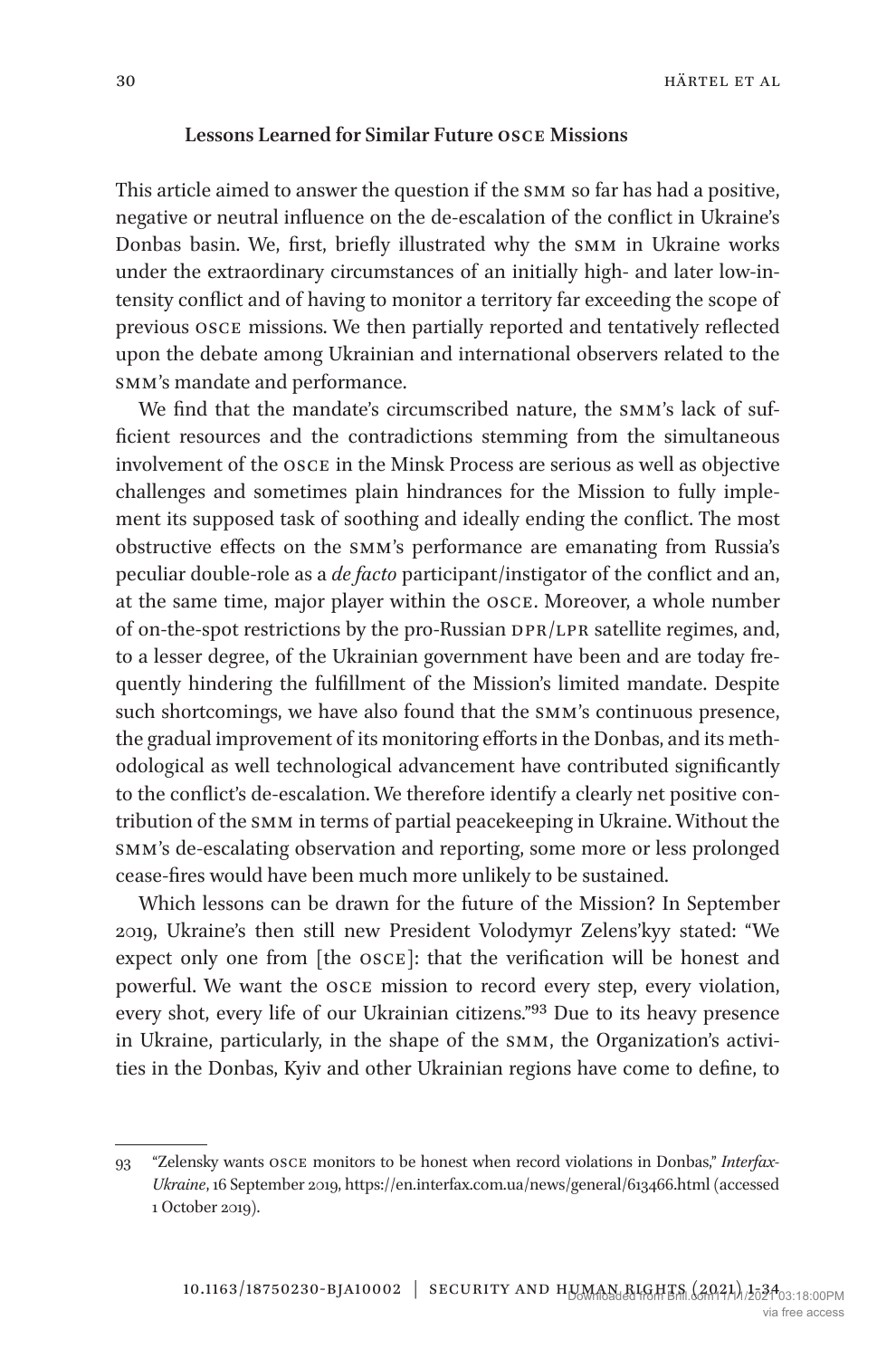considerable extent, the Organization's general image among its participating states and beyond, since 2014.

In view of the high attention and in order to provide more broadly informed assessment of osce activities within the entire Euro-Asiatic region, it has been even warned that "all discussions on osce peace operations should not be viewed through the prism of eastern Ukraine.["94](#page-30-0) There are, for example, a number of generic challenges that the osce faces in various post-Soviet countries, in terms of Russia's engagement, direct or indirect, in armed or unarmed conflicts with her neighboring countries. The osce's challenges in the Donbas are merely local permutations of this larger issue, and their discussion illustrates more generally diverging views of Russia and the West on the purpose and function of the Organization[.95](#page-30-1)

The case of the osce's Ukrainian engagement is, nevertheless, especially important, first of all, due to the Organization's larger role as well as in view of the considerable scale and sophisticated structure of its presence in Ukraine. In the opinion of one Kyiv expert,

"[t]oday, Ukraine has actually become a litmus test for the osce's capacity, and the organization itself is undergoing a 'strength test' through the settlement of the conflict in Ukraine. This is well understood in Ukraine and that is why real changes in the osce to ensure its capacity and adherence to the Helsinki Principles are supported."[96](#page-30-2)

As outlined, the question of a transformation of the current civilian unarmed mission into something more robust remains open to date. A 2016 idea by then President of Ukraine Poroshenko to arm the Mission was resolutely rejected by all other relevant actors.<sup>97</sup> On the other hand, the structure, operation and publications of the osce smm have been significantly improved since the

<span id="page-30-0"></span><sup>94</sup> Walter Kemp, "osce Peace Operations: Soft Security in Hard Environments," *New York: International Peace Institute*, June 2016, p. 5, <https://ssrn.com/abstract=2893308> (accessed 5 October 2019).

<span id="page-30-1"></span><sup>95</sup> Jana Puglierin, "osze dient Kreml als Feigenblatt," *Bundeszentrale für politische Bildung*, 6 September 2016, [https://dgap.org/de/forschung/publikationen/meinung-osze-dient-kreml](https://dgap.org/de/forschung/publikationen/meinung-osze-dient-kreml-als-feigenblatt)[als-feigenblatt](https://dgap.org/de/forschung/publikationen/meinung-osze-dient-kreml-als-feigenblatt) (accessed 5 October 2019).

<span id="page-30-2"></span><sup>96</sup> Vitaliy Martyniuk, "Perezavantazhennia obse – vyprobuvannia v Ukraini," *UCIPR*, no. 19(743), 15 February 2016, [http://www.ucipr.org.ua/index.php?option=com\\_content&view](http://www.ucipr.org.ua/index.php?option=com_content&view=article&id=7:perezavantazhennya-obs-viprobuvannya-v-ukra-n&catid=8&lang=ua&Itemid=201) [=article&id=7:perezavantazhennya-obs-viprobuvannya-v-ukra-n&catid=8&lang=ua&Ite](http://www.ucipr.org.ua/index.php?option=com_content&view=article&id=7:perezavantazhennya-obs-viprobuvannya-v-ukra-n&catid=8&lang=ua&Itemid=201) [mid=201](http://www.ucipr.org.ua/index.php?option=com_content&view=article&id=7:perezavantazhennya-obs-viprobuvannya-v-ukra-n&catid=8&lang=ua&Itemid=201) (accessed 1 October 2019).

<span id="page-30-3"></span><sup>97</sup> Kateryna Bosko, "Die Debatte um eine bewaffnete osze-Mission in der Ostukraine," *Ukraine-Analysen*, no. 171, 2016, pp. 19–20.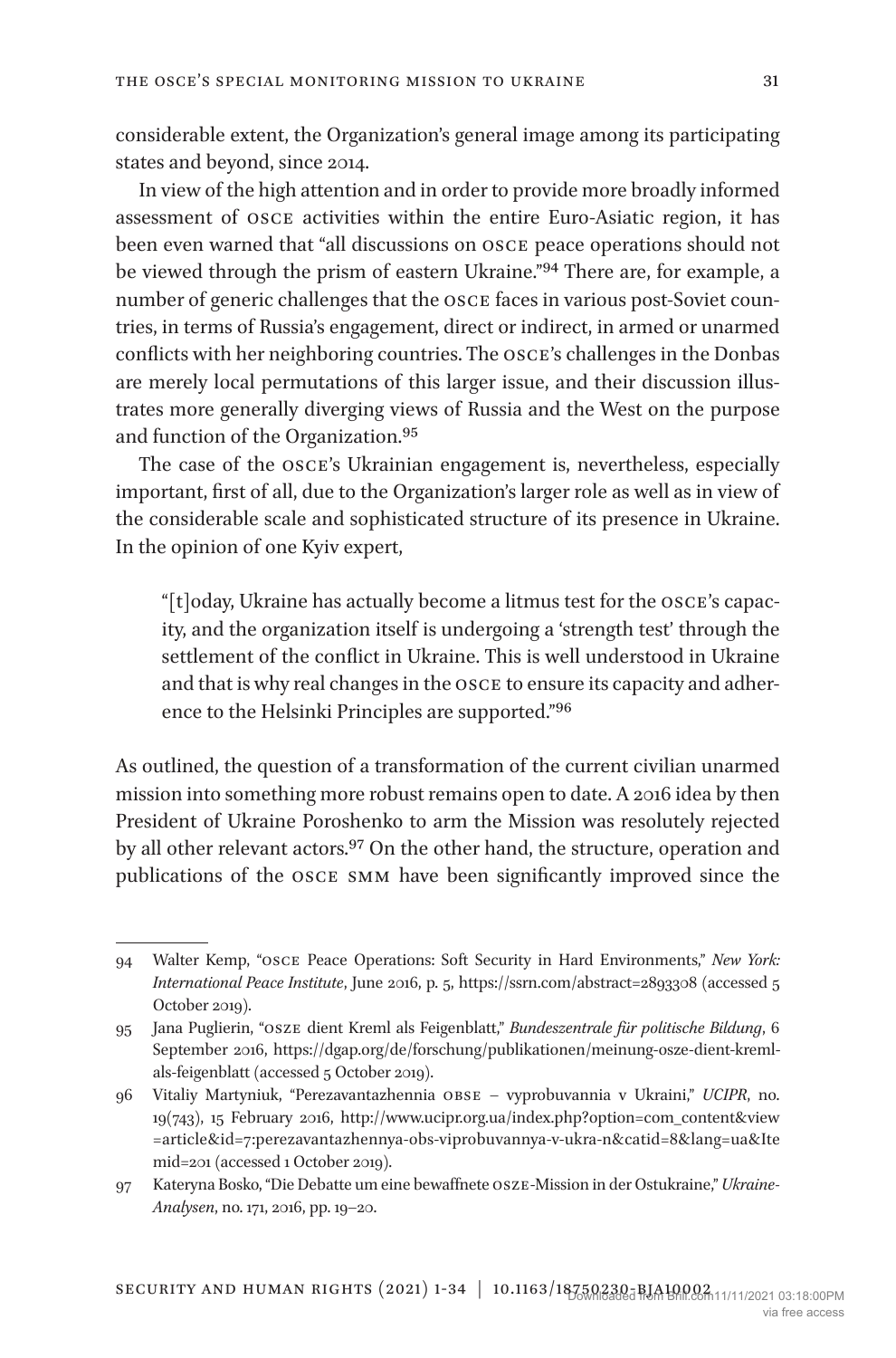start of the Mission's deployment. The Mission has gained solid rapid reaction capacity, new field operation experience, better technical equipment, and novel knowledge with regard to the use of modern technologies.

Walter Kemp therefore concludes, with regard to the osce's role in the conflict in Donbas and its larger effects, that

"[t]he deployment of the smm—against the odds and under fire—has demonstrated that the osce can move quickly and deploy a sizeable mission of civilian monitors in a hostile environment. It raises both practical and political issues, provides a number of useful lessons (both for future osce operations and for the UN and Chapter viii arrangements), and reopens the debate on the possibilities and limitations of the osce's operational contribution to the maintenance of peace and security. This is not an academic exercise. It will shape the future of the osce and could have an impact on the future of security and cooperation in Europe.["98](#page-31-0)

At the same time, the osce remains stuck in its purely inter-governmental political set-up and consensual decision-making process. These features become especially dysfunctional when it is necessary, as in the cases of Russia's role in Transnistria, Abkhazia, South Ossetia or the Donbas, to clearly and officially identify a "hybrid" conflict party that is a member of the OSCE.<sup>[99](#page-31-1)</sup> According to a Swedish observer, this defect has also to do with the Vienna Document which "is ill-equipped to handle the smaller armies and different force structures of the 21st century.["100](#page-31-2)

To be sure, the osce has an instrument to temporarily abandon consensual decision making under certain conditions. However, this option is only rarely used due to various complications of such consequential intraorganizational conflicts, and the *de facto* veto-power of such large countries as Russia. Ukrainian expert Olena Snyhir has pointed out that "[t]he osce has the legal instrument to remove the aggressor state from its conflict resolution activities—a 'consensus minus one' principle that was adopted at the 2nd osce Council of Ministers Meeting at Prague in 1992 and employed only once in

<span id="page-31-0"></span><sup>98</sup> Kemp, "osce Peace Operations: Soft Security in Hard Environments," p. 5.

<span id="page-31-1"></span><sup>99</sup> Schneckener, "Hybrider Krieg in Zeiten der Geopolitik?;" Hauter, "Delegated Interstate War."

<span id="page-31-2"></span><sup>100</sup> Engvall, "osce and Military-Confidence Building in Conflicts: Lessons from Georgia and Ukraine," p. 53.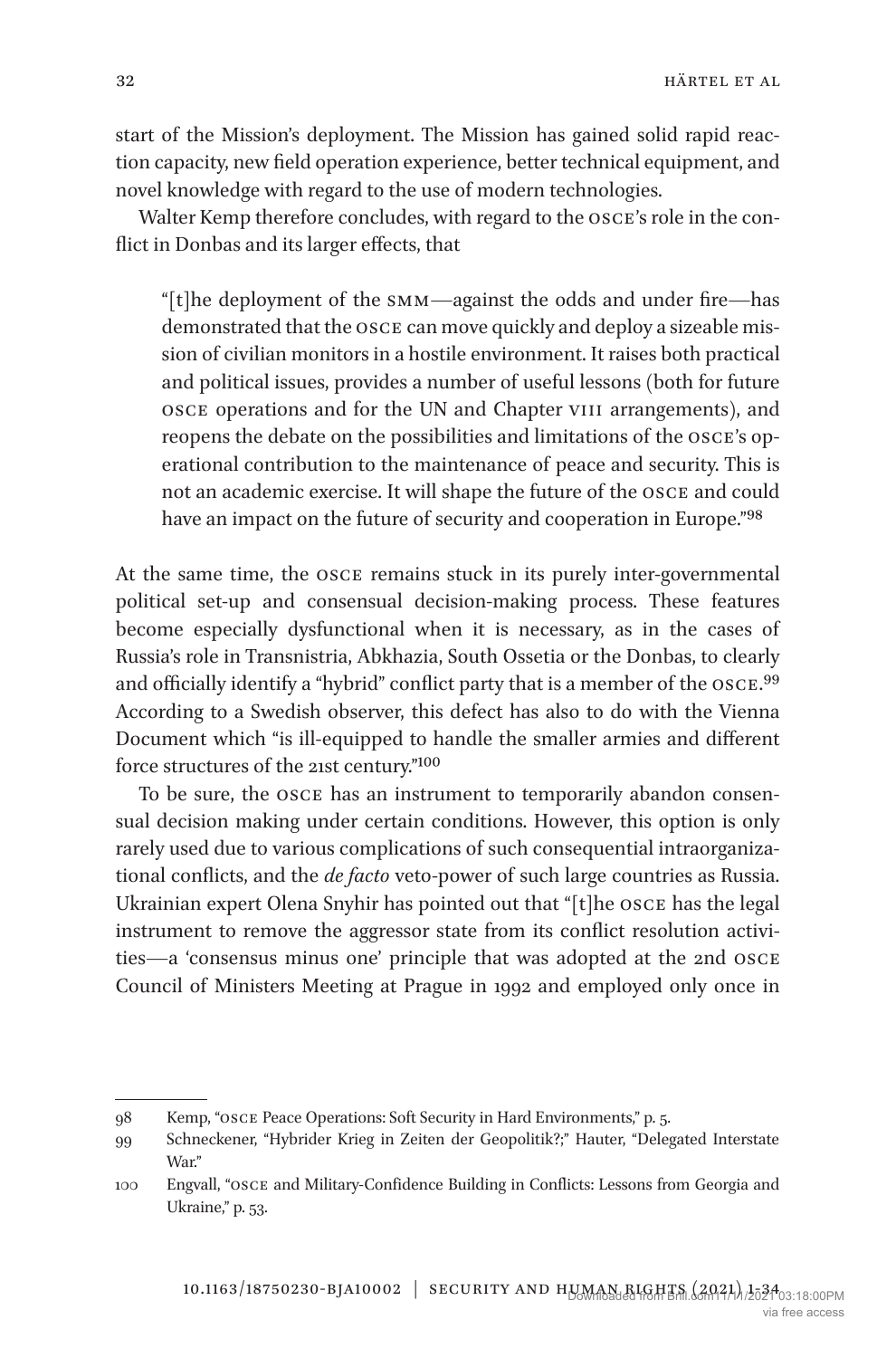relation to former Yugoslavia.["101](#page-32-0) So far, the osce has not been able or willing to use this mechanism with regard to Russia's purposeful circumscription of the smm's role, mandate, size and operation. Moreover, Moscow has continued to be, so far, successful in its stubborn insistence that it is officially not treated as a party to the Donbas conflict by the osce.

A general lesson from the Ukrainian case is thus that it would be beneficial, for further osce activities, to develop a capacity to respond to challenges and threats which do not fit a traditional "explicit aggression" framework. In a 2015 so-called Interim Report and Recommendations of the Panel of Eminent Persons on European Security as a Common Project, the following recommendations for future osce operations were made:

- give priority to conflict prevention;
- try to ensure the osce always has a capable Chairmanship both to prevent conflicts and to respond rapidly and effectively in a crisis;
- resolve the question of the  $\sigma$ sce's legal personality;<sup>[102](#page-32-1)</sup>
- support an active political strategy to end conflict and strengthen operational capability.[103](#page-32-2)

First experiences from the osce's relatively resolute and multi-dimensional response to the outbreak of the armed conflict in the Donbas in spring 2014 should, perhaps, be seen as all-in-all encouraging. The various new qualities of the smm and other instruments developed by the osce in response to the conflict in Eastern Ukraine are positive signs. They showed that, even though these innovations have not yet led to a solution of the Donbas conundrum, the Organization is, in principle, able to transcend previously established modes of operation. This gives hope that, apart from monitoring elections and recording human rights violations, the osce might, in the future, be able to play a larger role, in Eurasia's ever more complicated international affairs.

<span id="page-32-0"></span><sup>101</sup> Olena Snihyr, "obse v Ukraini: rol' Rosii, smm ta pytannia myrotvorchoho kontyngentu," *Ukrains'ka pryzma*, 4 October 2016, [http://prismua.org/osce-ukraine-role-russia-smm](http://prismua.org/osce-ukraine-role-russia-smm-peacekeepers/)[peacekeepers/](http://prismua.org/osce-ukraine-role-russia-smm-peacekeepers/) (accessed 1 October 2019).

<span id="page-32-1"></span><sup>102</sup> Sonya Brandner, "Making a credible case for alegal personality for the OSCE," OSCE *Magazine*, March-August 2009, pp. 18–22; Anne Peters and Mateja Steinbrueck-Platise, "Transformation of the osce Legal Status," *Max Planck Institute for Comparative Public Law & International Law Research Papers*, no. 23, 2018.

<span id="page-32-2"></span><sup>103</sup> "Lessons Learned for the osce from It's Engagement in Ukraine", *Interim Report and Recommendations of the Panel of Eminent Persons on European Security as a Common Project*, June 2015, [https://www.academia.edu/22566217/Lessons\\_Learned\\_for\\_the\\_OSCE\\_](https://www.academia.edu/22566217/Lessons_Learned_for_the_OSCE_from_its_engagement_in_Ukraine_-_interim_report_and_recommendations_of_the_Panel_of_Eminent_Persons_on_European_Security_as_a_Common_Project) [from\\_its\\_engagement\\_in\\_Ukraine\\_-\\_interim\\_report\\_and\\_recommendations\\_of\\_the\\_](https://www.academia.edu/22566217/Lessons_Learned_for_the_OSCE_from_its_engagement_in_Ukraine_-_interim_report_and_recommendations_of_the_Panel_of_Eminent_Persons_on_European_Security_as_a_Common_Project) Panel of Eminent Persons on European Security as a Common Project (accessed 1 October 2019).